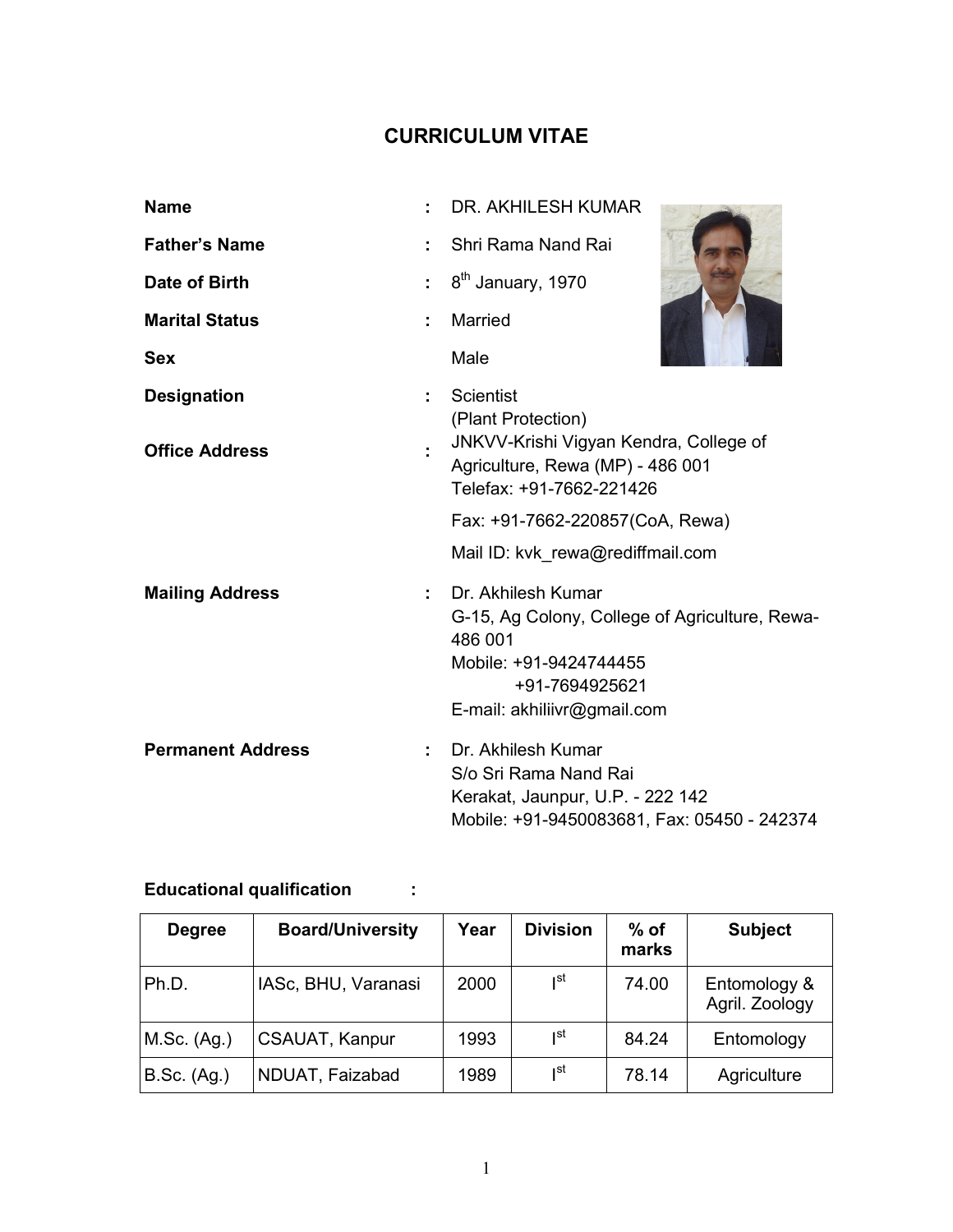| Intermediate   U.P. Board, Allahabad     |                                                                                                                                                                                                                |           | 1986                                                                                                                                           | $I^{st}$                           | 68.20 | Agriculture                                      |  |  |
|------------------------------------------|----------------------------------------------------------------------------------------------------------------------------------------------------------------------------------------------------------------|-----------|------------------------------------------------------------------------------------------------------------------------------------------------|------------------------------------|-------|--------------------------------------------------|--|--|
| <b>Award/ Recognition/</b><br>Fellowship |                                                                                                                                                                                                                | $\bullet$ | Reviewer Excellence Award-19: IJAR journal on 22<br>January, 2019 from ARCC, Karnal, Haryana                                                   |                                    |       |                                                  |  |  |
|                                          |                                                                                                                                                                                                                | $\bullet$ | Best poster paper presentation Award-2019:<br>Arivision-2019 on 28-29 January, 2019 at NASC,<br>Pusa, New Delhi                                |                                    |       |                                                  |  |  |
|                                          |                                                                                                                                                                                                                | $\bullet$ | Best poster paper presentation Award-2018 :<br>Arivision-2018 on 24-25 March, 2018 at NASC,<br>Pusa, New Delhi                                 |                                    |       |                                                  |  |  |
|                                          |                                                                                                                                                                                                                | $\bullet$ | Dr. J.C. Edward Medal Award-2018 : Bioved<br>Research Society, Allahabad (2018)                                                                |                                    |       |                                                  |  |  |
|                                          |                                                                                                                                                                                                                | $\bullet$ | Krishi Vigyan Gaurav honorary degree: Best paper<br>publication in Hindi, Bhartiya Krishi Anusandhan<br>Patrika, BKAS & ARCC, Karnal, Hariyana |                                    |       |                                                  |  |  |
|                                          |                                                                                                                                                                                                                | $\bullet$ | Best postar paper presentation Award-2016 :<br>Arivision-2016 on 13-14 Feb., 2016 at JNKVV,<br>Jabalpur                                        |                                    |       |                                                  |  |  |
|                                          |                                                                                                                                                                                                                |           | Achiever Awards-2015: SADHNA, Dr. YSPUH&F,<br>Solan(HP)                                                                                        |                                    |       |                                                  |  |  |
|                                          |                                                                                                                                                                                                                |           | Best paper presentation award-2015 : 17 <sup>th</sup> IASFC<br>on 21-22 Feb., 2015 at BRIAT, Allahabad                                         |                                    |       |                                                  |  |  |
|                                          |                                                                                                                                                                                                                | $\bullet$ | Best paper presentation award-2013 : 15 <sup>th</sup> IASFC<br>on 22-24 Feb., 2013 at BRIAT, Allahabad                                         |                                    |       |                                                  |  |  |
|                                          |                                                                                                                                                                                                                | $\bullet$ | Young Scientist Associate Award-2011 : Bioved<br>Research Society, Allahabad (2011)                                                            |                                    |       |                                                  |  |  |
|                                          |                                                                                                                                                                                                                |           | Fellow: Society of Plant Protection Sciences of<br>India, IARI, New Delhi (2011)                                                               |                                    |       |                                                  |  |  |
|                                          |                                                                                                                                                                                                                | $\bullet$ |                                                                                                                                                | Research Society, Allahabad (2010) |       | Dr. S.L. Mishra Medal Award-2010 : Bioved        |  |  |
|                                          |                                                                                                                                                                                                                |           |                                                                                                                                                | Development, IIPR, Kanpur (2009)   |       | Fellow: Indian Society of Pulses Research and    |  |  |
|                                          | Fellow: Entomological Society of India, IARI, New<br>Delhi (2003)                                                                                                                                              |           |                                                                                                                                                |                                    |       |                                                  |  |  |
|                                          |                                                                                                                                                                                                                | $\bullet$ | Fellow: Society for the Protection of Environment,<br>SPESD, BHU, Varanasi (2001)                                                              |                                    |       |                                                  |  |  |
|                                          |                                                                                                                                                                                                                | $\bullet$ | Ph. D. programme                                                                                                                               |                                    |       | UGC Junior and Senior Research Fellowship during |  |  |
|                                          | Merit scholarship during Ph. D. programme<br>$\bullet$<br>Merit scholarship offered by Government of U.P.<br>٠<br>during B.Sc. (Ag.) and M.Sc. (Ag.) Entomology<br>Inter-university Game Certificate (Kho-Kho) |           |                                                                                                                                                |                                    |       |                                                  |  |  |
|                                          |                                                                                                                                                                                                                |           |                                                                                                                                                |                                    |       |                                                  |  |  |

Thesis Title **in the State State** in the set of the set of the set of the set of the set of the set of the set of the set of the set of the set of the set of the set of the set of the set of the set of the set of the set o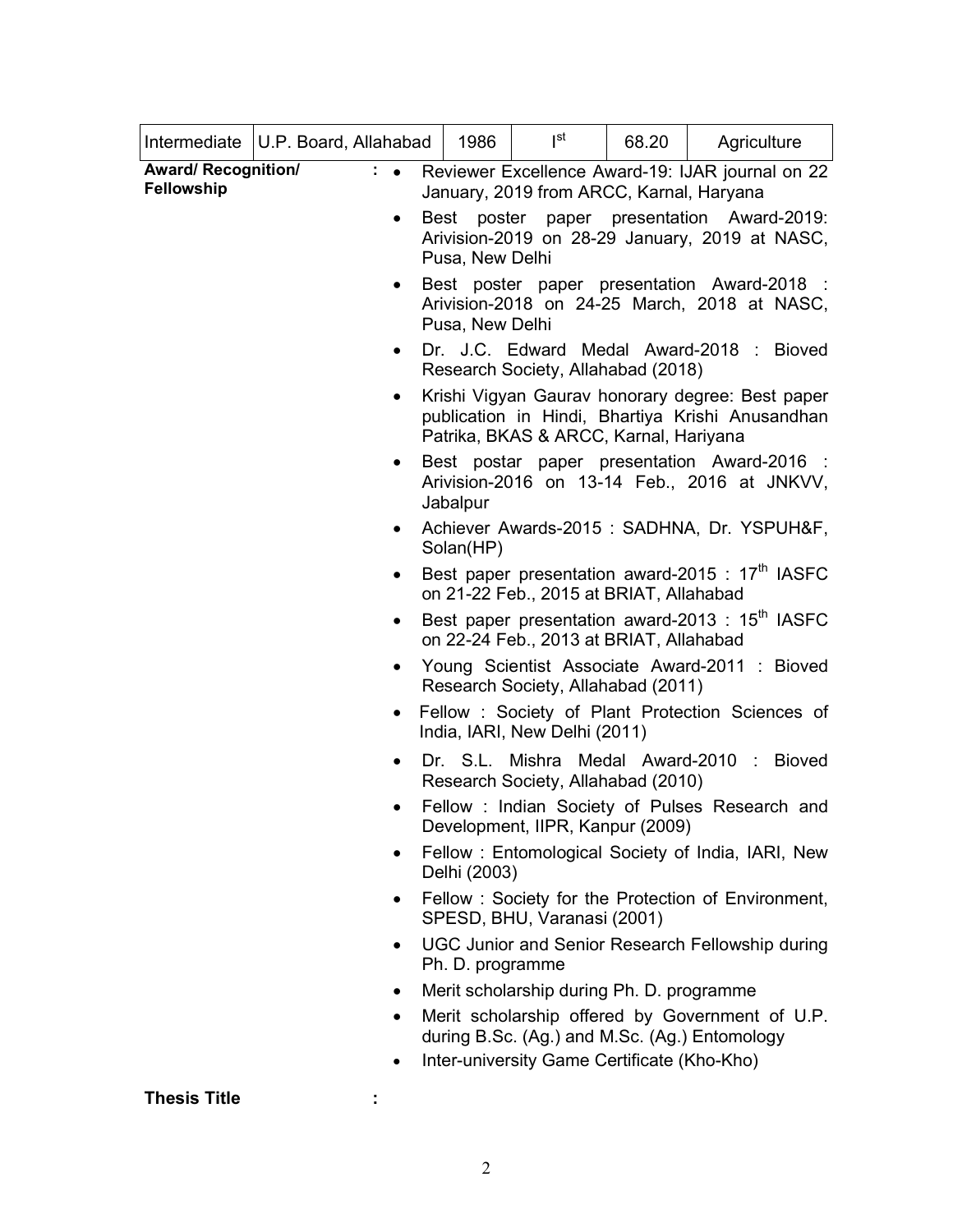| M.Sc. (Ag.)              | : Studies on population dynamics of aphid, Aphis<br>craccivora Koch. on bean, Dolichos lablab Linn.           |  |  |  |
|--------------------------|---------------------------------------------------------------------------------------------------------------|--|--|--|
| Ph.D.                    | : Study of the insect-pests infesting pigeonpea crop and<br>the management of some major pests.               |  |  |  |
| <b>Supervisor Names:</b> |                                                                                                               |  |  |  |
| M.Sc. (Ag.)              | Prof. K.M. Srivastava, Department of Entomology,<br>CSAUAT, Kanpur (Retired).                                 |  |  |  |
| Ph.D.                    | Prof. Paras Nath, Department of Entomology & Agril.<br>Zoology, IAS, B.H.U., Varanasi and Dean, Fiji Islands. |  |  |  |

# Employment Record and Experience

| <b>Designation</b>                               | Organization                                                                                                      | <b>Period</b>                                                                   |
|--------------------------------------------------|-------------------------------------------------------------------------------------------------------------------|---------------------------------------------------------------------------------|
| Scientist(Plant Protection)                      | JNKVV-Krishi Vigyan Kendra, CoA, Rewa                                                                             | $4^{\text{th}}$ Nov, 2016<br>to till date                                       |
| (Plant Protection)                               | Subject Matter Specialist JNKVV-Krishi Vigyan Kendra, Rewa (MP)                                                   | $1^{st}$ May, 2013<br>3 <sup>rd</sup><br>Nov,<br>to<br>2016                     |
| Subject Matter Specialist<br>(Plant Protection)  | JNKVV-Krishi Vigyan Kendra, Shahdol<br>(MP)                                                                       | 1 <sup>st</sup> November,<br>30 <sup>th</sup><br>to<br>2011<br>April, 2013      |
| Technical Officer (T-6)                          | Indian Institute of Vegetable Research,<br>P.B. No. 01, P.O. Jakhini (Shahanshapur),<br>Varanasi - 221 305 (U.P.) | 4 <sup>th</sup><br>March,<br>31 <sup>st</sup><br>2006<br>to<br>Octo., 2011      |
| Technical Officer (T-5)                          | Indian Institute of Vegetable Research,<br>P.B. No. 01, P.O. Jakhini (Shahanshapur),<br>Varanasi - 221 305 (U.P.) | $4^{\text{th}}$<br>March,<br>to $03rd$<br>2006<br>March, 2011                   |
| Technical Assistant (T-4)                        | Indian Institute of Vegetable Research,<br>P.B. No. 01, P.O. Jakhini (Shahanshapur),<br>Varanasi - 221 305 (U.P.) | $4^{\text{th}}$<br>March,<br>3 <sup>rd</sup><br>2001<br>to<br>March, 2006       |
| Technical Assistant (T-3)                        | Indian Institute of Vegetable Research,<br>P.B. No. 01, P.O. Jakhini (Shahanshapur),<br>Varanasi - 221 305 (U.P.) | 4 <sup>th</sup><br>March,<br>3 <sup>rd</sup><br>1996<br>to<br><b>March 2001</b> |
| Protection),<br>Meteorology of Sugarcane<br>Crop | Research Associate (Plant Indian Institute of Sugarcane Research,<br>Agro- Lucknow (U.P.)                         | $7th$ July 1993<br>to 19 <sup>th</sup> August<br>1993                           |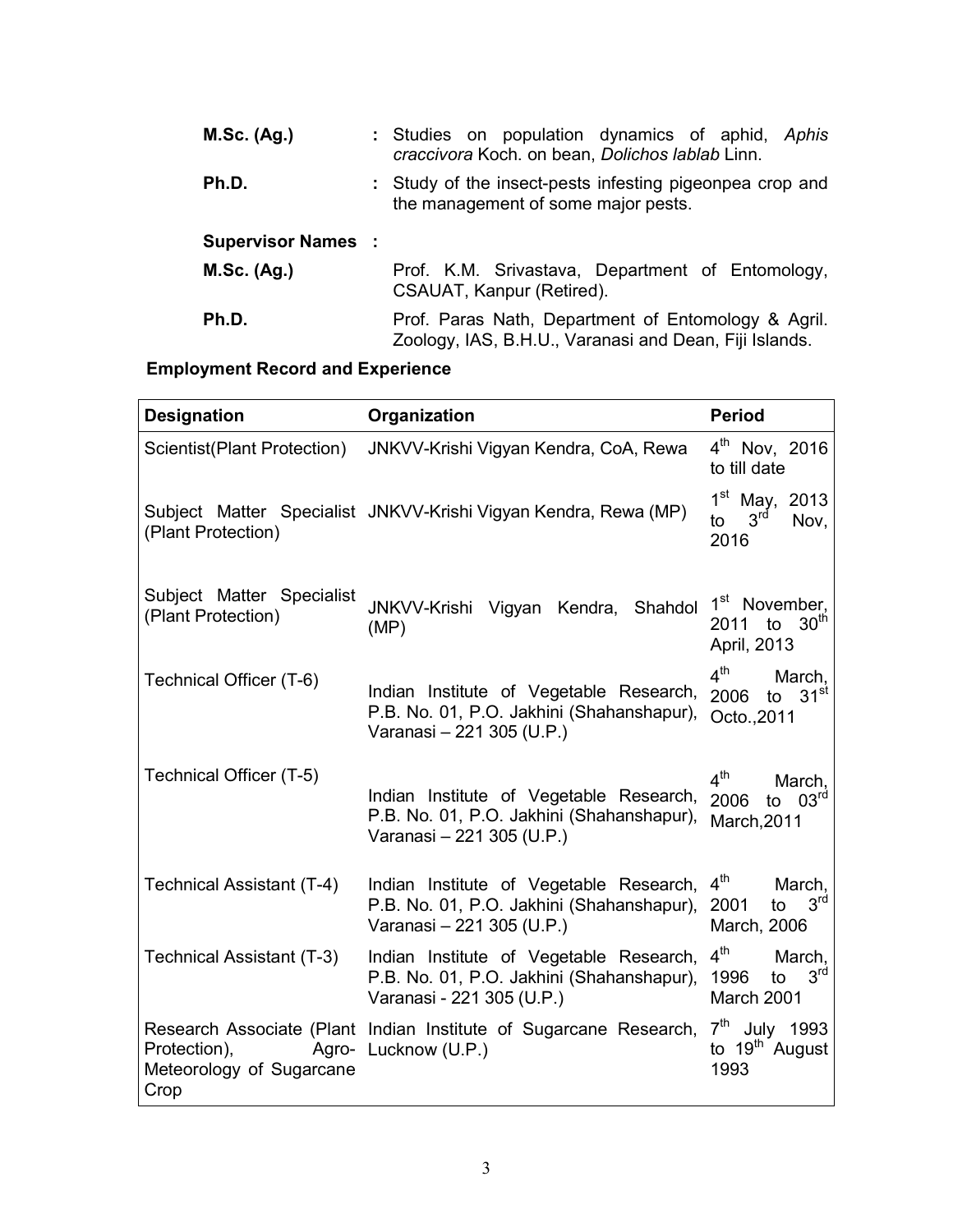### Teaching:

| S.No. | Year/Semester                                            | <b>Name of Course</b>                             | <b>UG/PG</b> | <b>Credit</b> |
|-------|----------------------------------------------------------|---------------------------------------------------|--------------|---------------|
| 1.    | First year (2013-14 to continue)<br>Semester             | Principles of IPM                                 | PG           | $2(1+1)$      |
| 2.    | First year 2013-14 to continue<br><b>II</b> Semester     | Biological control of PG<br>crop pests and weeds  |              | $2(1+1)$      |
| 3.    | First year (2013-14) & 2014-15<br>& 2015-16/ II Semester | <b>Biocontrol</b><br>agencies<br>and biopesticide | UG           | $11/2(1/2+1)$ |

### Research Guidance as Supervisor M.Sc. (Ag.) in Entomology (04) Professional activities

- Inspection duty for insect pest management in Rewa Division.
- Inspection duty for drought in Rewa Raipur and Sirmour block in Kharif season-2015, Committee organized by DDA through Collector Rewa dated 18.09.15.
- Inspection duty for distribution of different seed and Agril. Impliments in Raipur block by FW&ADD, Committee organized by Collector Rewa dated 18.09.15.
- Inspection duty in Pigeonpea and chickpea crop for the non flowering and podding status in field of NSC farm, Kharwahi, Amarpatan, Satna, dated 27.03.15.
- Member of Margdarshak Mandal, Krishak Suraksha, Bhopal from Jan., 2015.
- Asstt. Warden U G Hostel, College of Agriculture, Rewa
- In charge dead store of Krishi Vigyan Kendra, Rewa.
- VTP Incharge of Seed Production Technology (AGR-131), Krishi Vigyan Kendra, Rewa, MP (2013-2014).
- Library In charge of Krishi Vigyan Kendra, Rewa.
- Perform Invigilation duty as external examiner of practical exam. (UG & PG), College of Agriculture, Rewa.
- Performed Invigilation duty of internal exams (UG & PG) , College of Agriculture, Rewa.
- Inspection duty in Soybean and Paddy crop for the pest and disease status in field of Sinduri chunia, Khitoli, Dadratola, Sinduri Bharri, Lamroo, etc dated 12.09.13 with collaborations of KVK, Shahdol and FW & ADD, Shahdol.
- Inspection duty in Soybean and Paddy crop for the pest and disease status infield of Amawa, Bahuri bandh, Bahuri bandh (Khairahi pokhari), Hardi kapsa(Block Sirmour), Mari, Atria etc. dated 05.09.13 with collaborations of FW&ADD, Rewa.
- Inspection duty of MS and PS of Sohagpur block Shahdol village Dhanpura dated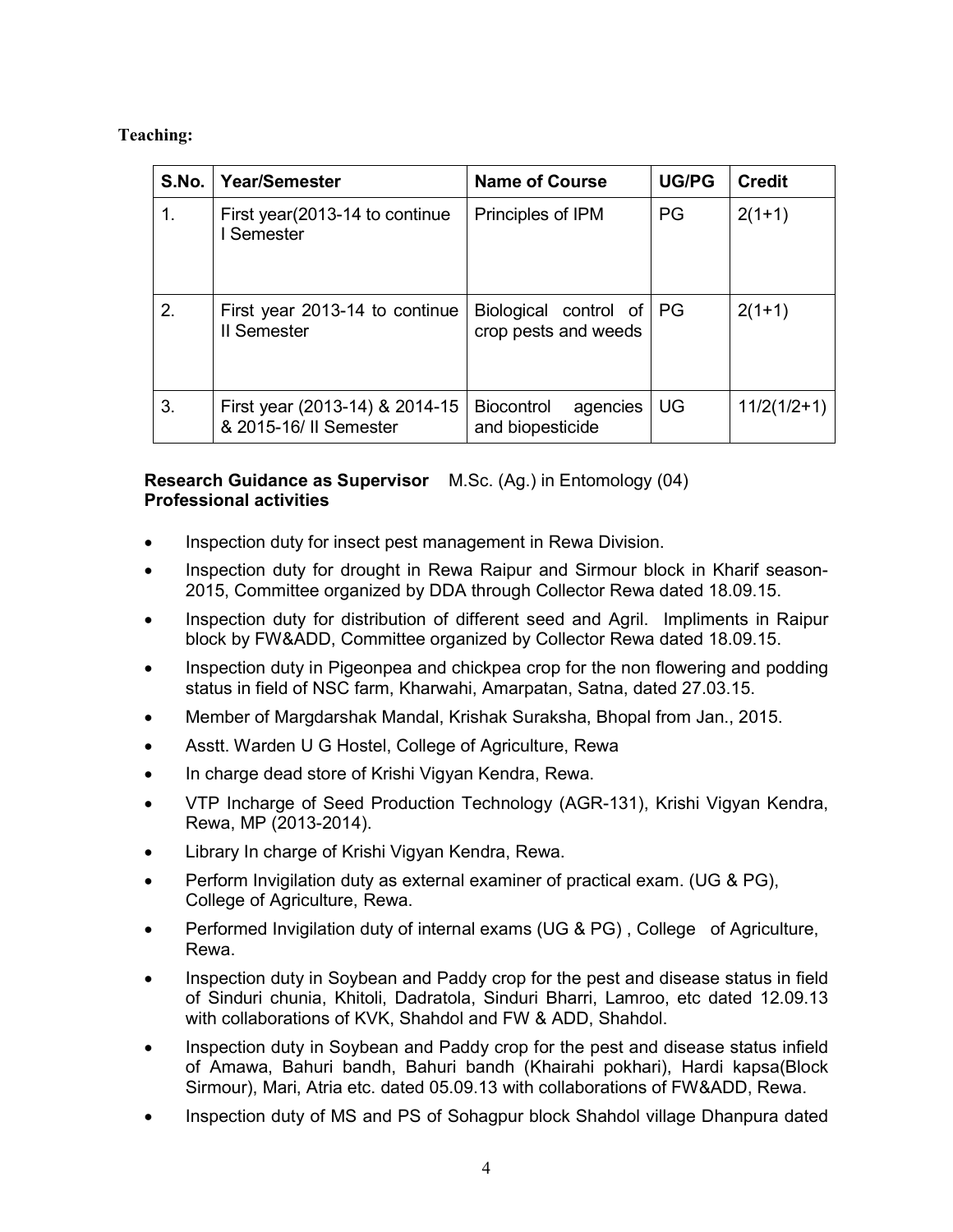22-3-13 and Barratola, Bharratola and Baigontola Kalmaniya dated 23-3-2013 under the Sarwa Siksha Abhiyan Programme – 2013.

- VTP Incharge, Krishi Vigyan Kendra, Shahdol, MP from 15.01. 2013 to 30.04.13.
- Member of Technical/Advisor of Editorial Board, Krishak Vandana, Jabalpur from Feb., 2012.
- Inspection duty of MS and PS of Sohagpur block Shahdol village Karkati dated 16- 2-12 and Harratola, Chatha and Semriha dated 17-2-2012 under the Sarwa Siksha Abhiyan Programme-2012.
- Vermi-Compost Incharge, Krishi Vigyan Kendra, Shahdol, MP from 16.11. 2011 to 30.04.13.
- Library Incharge, Krishi Vigyan Kendra, Shahdol, MP from 16.11. 2011 to 30.04.13.
- Vehicle Incharge, Krishi Vigyan Kendra, Shahdol, MP from 16.11. 2011 to 30.04.13.
- Security Officer, Indian Institute of Vegetable Research, Varanasi from 01.04. 2011 to 28.10. 2011.
- Member of Security Cell, Indian Institute of Vegetable Research, Varanasi from 21.06.2010 to 31.03.2011.
- Security Officer, Indian Institute of Vegetable Research, Varanasi from 07.09. 2006 to 20.06.2010.
- Farm Incharge of Indian Institute of Vegetable Research, Varanasi May, 08-12, 2003.
- Member of executive body (2003 2005), Indian Society of Agricultural Research, Karnal.
- Biography published in *Pestology*, Vol. 22, No. 11, 1998, *pp.* 53.

### Honorary Member of Journal/Magazines

- Honorary Board Member of SADHNA, Dr. YS parmar Univ. of Hort. And Forestry, Nauni, Solan (HP).
- Member of advisory board of Krishak Suraksha, Bhopal.
- Member of editorial board of Krishak Vandana (2012-18), Jabalpur.

## Refereed

- Manuscript of Plant Protection Bulletin, DPPQS, Faridabad, Hariyana-2017.
- Manuscript of Indian Journal of Agricultural Research, ARCCC, Karnal, Hariyana-2017 to continue.
- Manuscript of National University Research Communication, Nagaland University, Nagaland-2012.
- Manuscript of Annals of Plant Protection Sciences, Nematology Division, IARI, Pusa, New Delhi.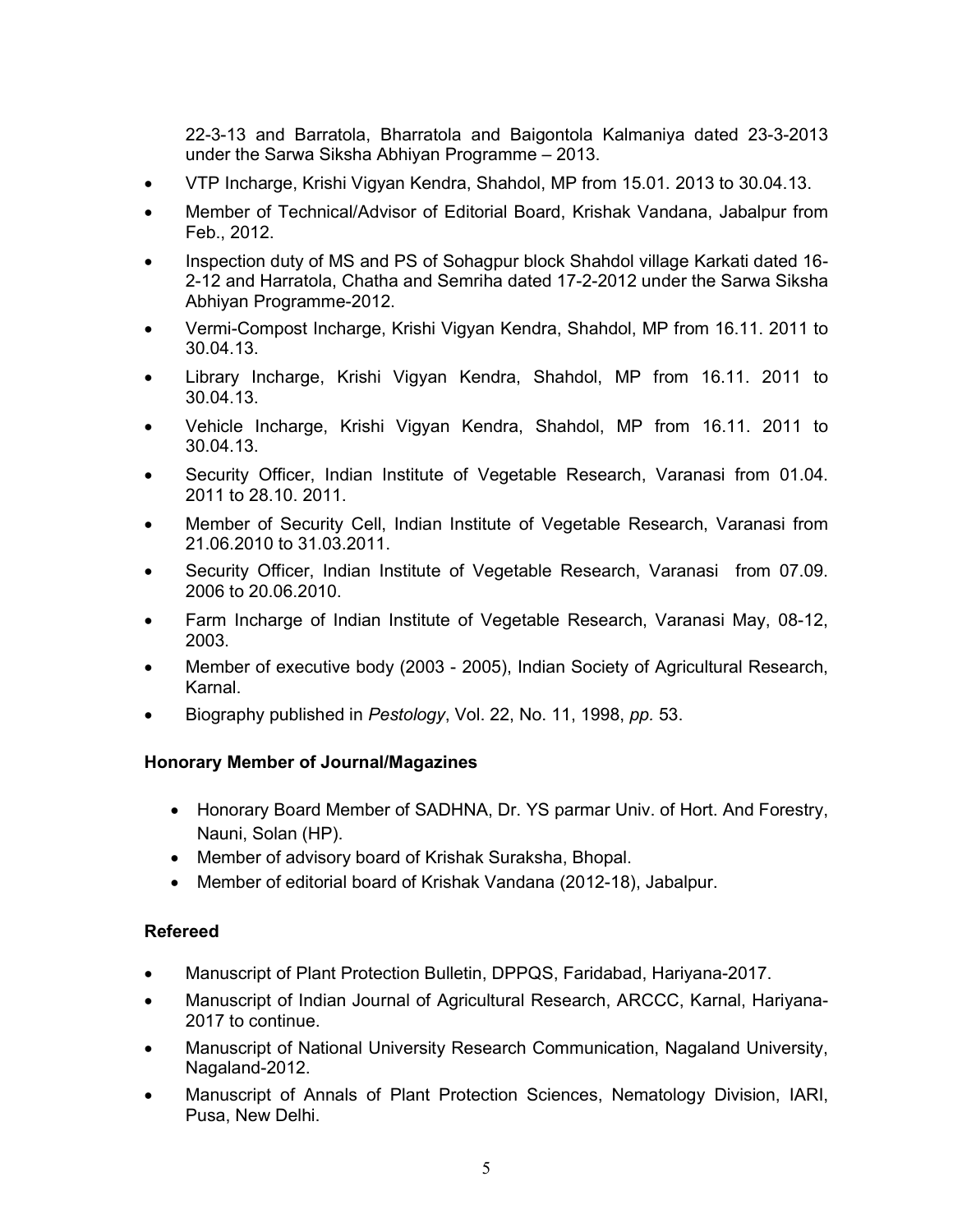Manuscript of Bhartiya Krishi Anusandhan Patrika, Krishi Nagar, Gawalior, M.P.

### Research publications

### International

### Published

- 1. Kumar Akhilesh, Sharma A., Vishwakarma N. and Singh M. 2018. Study of Cost Economics of Management of Chilli Mites through Abamectin 1.8 EC. *Int.J.Curr.Microbiol.App.Sci.* 7(09): 1659-1663.
- 2. Vishwakarma N., Sharma A., Singh D.K. and Kumar Akhilesh. (2018). Assessment of Role of Flaxseed Mouth Freshener for Nutritional and Economic Upliftment of Flaxseed Growers. *Int.J.Curr.Microbiol.App.Sci.* 7(11): 2276-2282.
- 3. Jaiswal S.K., Dhingra M.R., Kumar Akhilesh, Bagchi H. and Kaushik U.S. (2018). Incidence of Insect Pest in Brinjal under Agro-Climatic Condition of Rewa District, Madhya Pradesh, India. *Int.J.Curr.Microbiol.App.Sci.* 7(06): 1241-1249.
- 4. Vishwakarma N., Sharma A., Sharma P. and Kumar Akhilesh (2018). Ergonomic empowerment of farm women through management of vegetable nursery *Intl. J. Farm Sci.* 8(1): 97-99.
- 5. Sharma A., Vishwakarma N., Kumar Akhilesh, Singh M. and Tripathi P. N. (2018).Impact of nutritional kitchen garden trainings imparted by KVK, Shahdol, MP. *Intl. J. Farm Sci.* 8(1): 13-16.
- 6. Nath P., Panday A. K., Kumar Akhilesh and Palanivel H. (2017). Antixenosis studies in different genotypes of bitter gourd fruits against the infestation of melon fruit fly. *J Agril. Sci.* 9(2): 226-233.
- 7. Nath P., Panday A. K., Kumar Akhilesh, Rai A. B. and Palanivel H. (2017). Biochemical resistance traits of bitter gourd against fruit fly Bactrocera cucurbitae (Coquillett) infestation. *J Agril. Sci.* 9(2): 217-225.
- 8. Kumar A. and Kumar Akhilesh (2015). Effect of abiotic and biotic factors on incidence of pests and predator in cowpea [*Vigna unguiculata* (L.) walp.] *Legume Res*. 38(1): 121-125.
- 9. Kumar Akhilesh and Nath P. (2003). Effect of insecticides on loss in seed mass and yield of pigeonpea by pod borer. *Intl. Chickpea and Pigeonpea Newsl.* 10: 50- 51.
- 10. Kumar Akhilesh and Nath, P. (2003). Natural enemies of pigeonpea insect pests at Varanasi, Uttar Pradesh, India. *Intl. Chickpea and Pigeonpea Newsl.* 10: 51- 54.

## National

## Published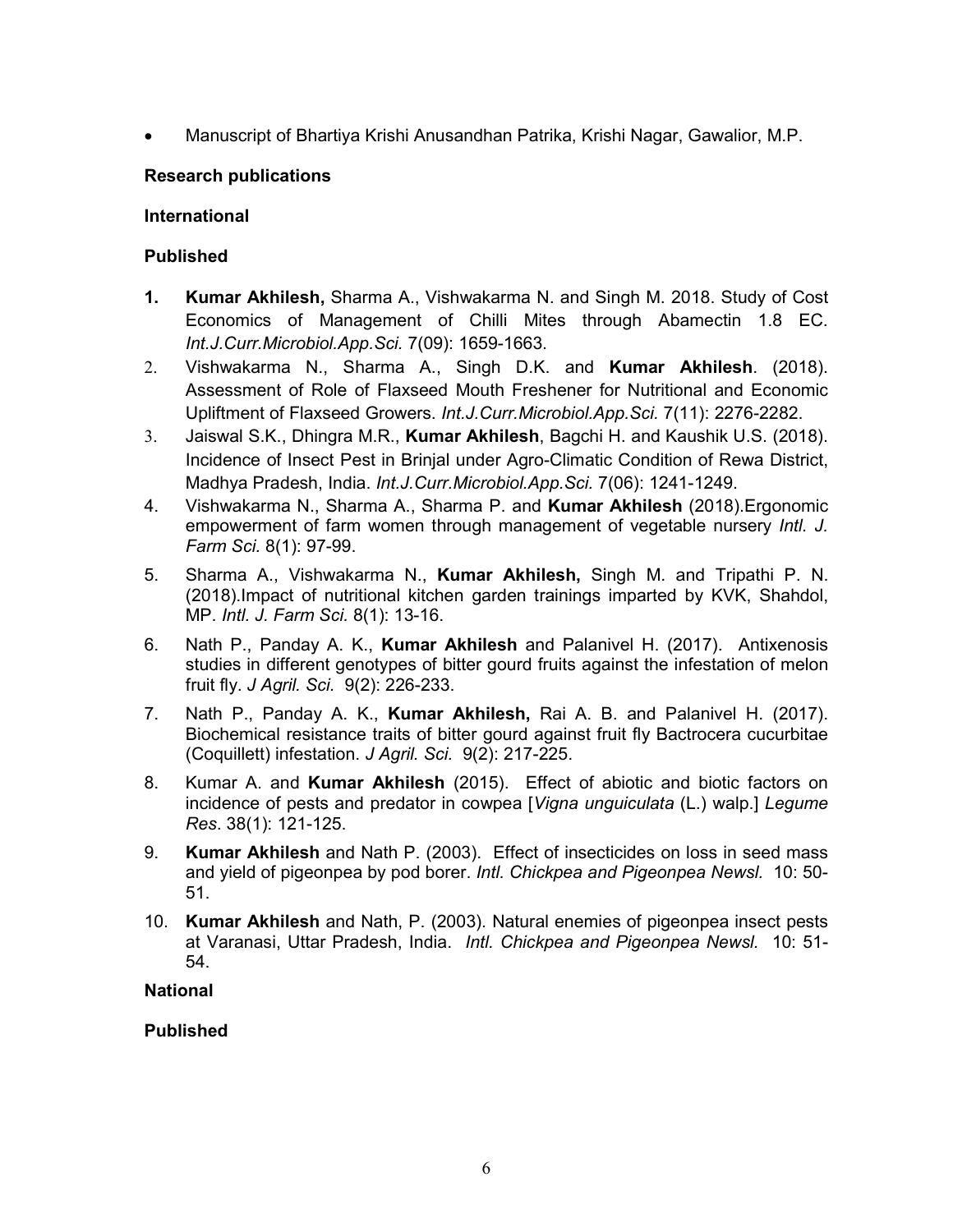- 11. Kumar Akhilesh, Singh S., Tiwari B.K., Patel A.K. and Pandey A.K. 2019. Management of Girdle beetle in Soybean, Glycine max (L.) Merril and Their Economics. *Multilogic in Sci.* 8(28): 57-58.
- 12. Kumar Akhilesh and Soni K. (2018). Population dynamics of *Helicoverpa armigera* and *Melanagromyza obtusa* on pigeonpea. *Indian J. Ento.* 84(4): 1642- 1646.
- 13. Patidar G. and Kumar Akhilesh (2018). Efficacy of insecticides against *Bemisia tabaci* (Genn.) and *Spilosoma obliqua* (Wlk.) in Black gram. *Indian J. Ento.* 84(4): 1591-1595.
- 14. Soni K. Kumar Akhilesh, Dhingra M.R., Jaiswal S.K., Tiwari R.K. and Kaushik U.S. (2018). Qualitative composition of insect pest and their natural enemies associated with pigeon pea crop. *Ann. Agric. Res. New Series* 39(3): 301-303.
- 15. Rajawat I.S., Alam M.A., Kumar Akhilesh, Bagchi H. and Kaushik U.S. (2018). Qualitative composition of insect pests and natural enemies in Black gram (*Vigna mungo* L.). *Bioved* 29(1): 35-38.
- 16. Soni K., Kumar Akhilesh, Alam M.A., Rajawat I.S. and Bagchi H. (2018). Efficacy of newer insecticides against *Helicoverpa armigera* (Hub.) and *Melanagromyza obtusa* Malloch in pigeonpea*.Ann. Plant Protec. Sci.* 26(1): 61-64.
- 17. Jaiswal S.K., Dhingra M.R., Alam M.A., Kumar Akhilesh and Soni K. (2018). Seasonal abundance of insect pests on brinjal and its correlation with abiotic factors in Rewa district, MP.*Ann. Plant Protec. Sci.* 26(1): 52-56.
- 18. Dhuware S.R., Singh Y.K., Pande, A.K., Kumar Akhilesh and Singh A. (2017). Knowledge of system of rice intensification technology among farmers. *Bioved.*  28(2): 535-539.
- 19. Kumar Akhilesh, Pandey A.K. Singh R. and Baghel K.S. (2017). Assessment of Rynaxypyr 18.5 SC and economic analysis in the management of Okra shoot and fruit borer. *Bhartiya Krishi Anusandhan Patrika.* 32(3): 196-197.
- 20. Kumar Akhilesh, Patidar G., Rajawat I.S. and Pandey A.K. (2017). Population dynamics of White fly, *Bemisia tabaci* (Gennadius) and Bihar hairy caterpillar, *Spilosoma obliqua* (Walker) in Black gram. *Ann. Plant Protec.* 25(2): 308-310.
- 21. Tiwari B.K., Baghel K.S., Patel A.K., Kumar Akhilesh, Singh S. and Pandey A.K. (2017). Impact of system of rice intensification (SRI) through front line demonstrations. *J. Plant Develop. Sci.* 9(8): 843-845.
- 22. Rajawat I.S., Alam M.A., Kumar Akhilesh Tiwari R.K. and Jaiswal S.K. (2017). Efficacy of new molecules of insecticides against white fly *Bemisia tabaci* (Gennadius) and aphid *Aphis craccivora* (Koch) in Urdbean.*Indian J. Agric. Res.* 51(5): 502-505.
- 23. Rajawat I.S., Alam M.A., Kumar Akhilesh and Soni K. (2017). Population dynamics of White fly, *Bemisia tabaci* (Gennadius) and Aphid, *Aphis craccivora* (Koch) in Black gram. *Environ. & Ecol.* 35(4E): 3641-23644.
- 24. Singh R.S. Nath Paras and Kumar Akhilesh (2017). Effect of intercropping on population dynamics of pod borer complex of pigeonpea. *New Agricult.* 28(1): 235- 238.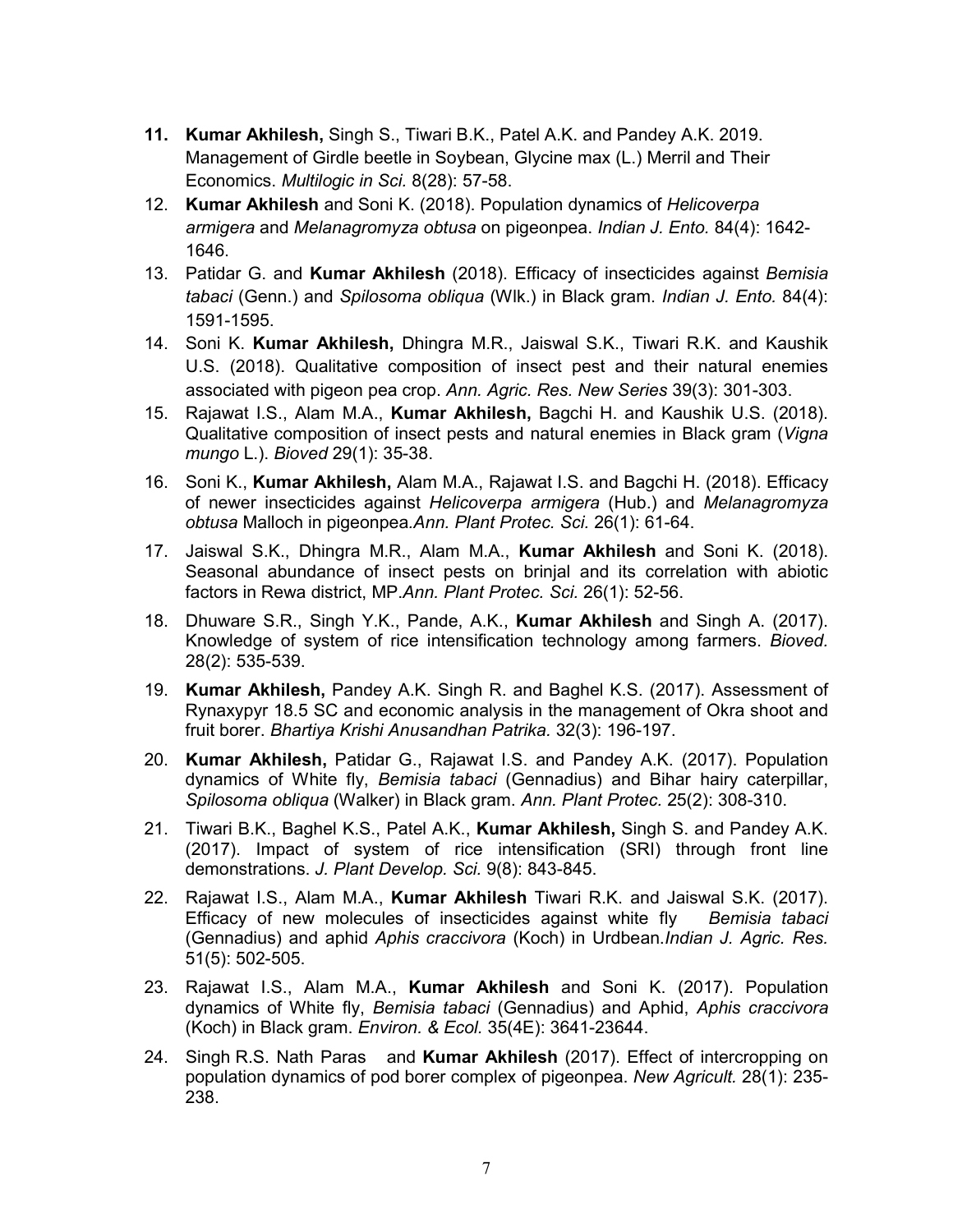- 25. Sharma S.K., Peter S., Kumar A., Sharma A., Kumar Akhilesh and Rai V.P. (2017). Effect of sapota pulp and cocoa powder on rheological and sensory quality of the shrikhand.*Bioved* 28(1): 31-34.
- 26. Sharma S.K., Peter S., Kumar A., Sharma A., Kumar Akhilesh and Rai V.P. (2017). Effect of incorporation of sapota pulp and cocoa pulp on the physicochemical andmicrobiological characteristics of the shrikhand.*Asian Dairy & Food Res.* 36(1): 33-35(Online Published).
- 27. Singh S.K., Gufran Usmani, Tiwari R.K., Kumar Akhilesh and Singh M. (2017). Assessmentof yield gap in chick pea through integrated plant production and protection technology in rainfed rice fallow land areas. *Environ. & Ecol.* 35(2C): 1391-1394.
- 28. Singh S. P., Nath Paras, Kumar Akhilesh, Chakravorty S. and Singh R. S. (2016). Sustainable management of brinjal shoot and fruit borer (*Leucinodes orbonalis*  Guen.).*Veg. Sci.* 43(1): 19-23.
- 29. Dhuware S.R., Singh Y.K., Pande, A.K., Kumar Akhilesh and Meshram V. (2016). Extent of adoption of 'System of Rice Intensification' technology by the farmers. *New Agricult.* 27(1): 71-76.
- 30. Singh S.K., Tiwari R.K., Kumar A., Kumar Akhilesh and Singh S.B. (2016).Crop diversification based on rice-wheat cropping system in kymore agro-climatic crop zone of Madhya Pradesh. *Environ. & Ecol.* 34(4D): 2462-2465(Online Published).
- 31. Loganathan M., Manjunath M., Saha S., Kumar Akhilesh, Rai A.B. and Singh B. (2016). Comprative efficacy of different fungicides in the control of chilli anthracnose. *Indian J. Plant Protec*. 43(2): 214-216.
- 32. Vishwakarma N., Sharma A., Kumar Akhilesh and Rai H. S. (2015). Hanging type double screen grain cleaner- A drudgery reduction boon of tribal farm women. *Bioved*. 26(1&2): 1-3.
- 33. Kumar Arvind, Kumar Akhilesh, Singh Shiv Mangal and Hira Lal (2014). Relative susceptibility of cowpea genotypes /variety to sucking pests and predator activity on aphid. *Indian J. Plant Protec*. 42(3): 283-285. *.*
- 34. Sharma A., Vishwakarma N., Kumar Akhilesh, Singh M. and Tripathi P. N. (2014).Ergonomic evaluation of farmwomen of Shahdol district (M.P.) while performing wheat harvesting activity. *Bioved*. 25(2): 173-177.
- 35. Gangwar D. S., Singh S., Katiyar R. R., Kumar Akhilesh, Singh Ram Subhag, Singh Mrigendra, Singh Srvendra and Rai V. P. (2014). Population dynamics and infestation of insect pests of sesamum and their correlation with environmental factors. *J. Exp. Zool. India.* 17(2): 797 -800.
- 36. Gangwar D. S., Singh S., Katiyar R. R., Kumar Akhilesh, Singh Ram Subhag, Singh Mrigendra, Singh Omkar and Rai V P.(2014). Field reaction of sesamum germplasm against leaf webber and pod borer, *Antigastra catalaunalis* (Dup.). *J. Exp. Zool. India.* 17(2): 837 -841.
- 37. Nath Paras, Kumar Ajit, Kumar Akhilesh, and Panday A. K. (2014). Screening of eco-friendly insecticides and their schedules for the management of fruit fly associated with the fruits of bitter gourd. *Prog.Hort.* 46(1): 116 -120.
- 38. Sharma S.R., Singh D. P. and Kumar Akhilesh (2014).Farming of Oyster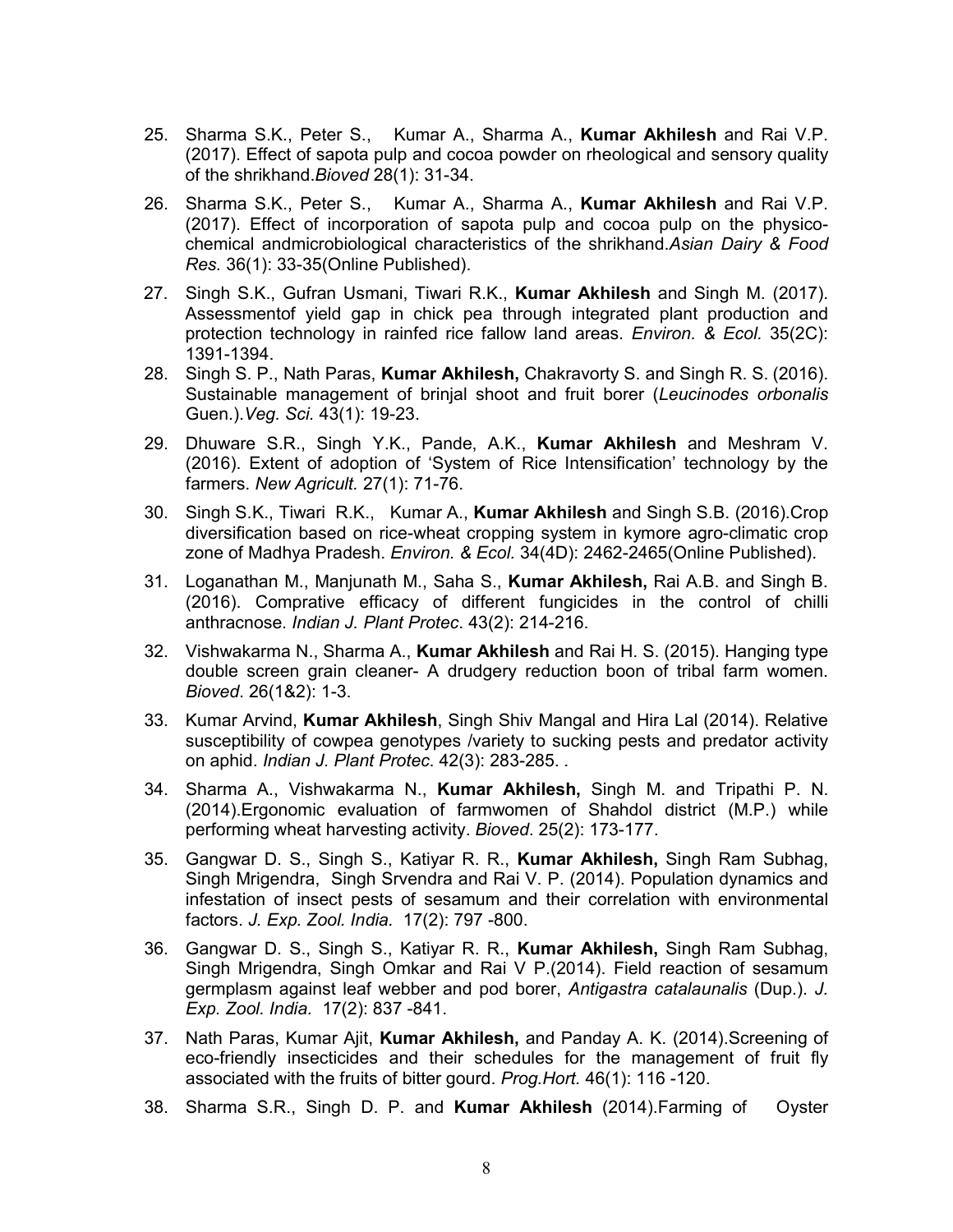Mushroom: Agri based small house hold income of marginal farmers. *Bioved*. 25(1): 1-4.

- 39. Singh Desh Pal, Dwivedi S. C., Patel A. K., Singh Ddhananjai and Kumar Akhilesh (2014). Absolute and relative change in area, production and productivity of different agro-climatic regions of gram (*Cicer arietinum*) crop in Madhya Pradesh. *Environ. & Ecol.* 32(1): 191-194.
- 40. Singh R. S., Nath Paras and Kumar Akhilesh (2013). Eeffect of biorational approaches for the management of blue butterfly, *Lampides boeticus* (L.) in pigeonpea*. Agric. Sci. Digest.* 33(4): 299-303.
- 41. Kumar Arvind, Kumar Akhilesh, S. Satpathy, Singh Shiv Mangal and Hira Lal (2013). Legume pod borer (*Maruca testulalis* Geyer) and their relative yield losses in cowpea cultivars. *Prog.Hort.* 45(1): 229 -232.
- 42. Singh R. S., Nath Paras and Kumar Akhilesh (2013). Effect of sustainable pest management approaches on the population dynamics of spider fauna inhabiting pigeon pea agro-ecosystem. *Agric. Sci. Digest.* 33(1): 63-67.
- 43. Singh R. S., Nath Paras and Kumar Akhilesh (2012). Influence of intercropping and bio-insecticides on pod and grain damage by pod borer insect pests of pigeon pea. *Bhartiya Krishi Anusandhan Patrika.* 27(4): 212-217.
- 44. Panday A.K., Kumar Akhilesh, Nath Paras and Rai A. B. (2012). Ecofriendly Management of fruit fly infesting bitter.*J. Plant Protec. and Environ.* 09(2): 28-31.
- 45. Kumar Akhilesh (2012). Preferences of thrips (*Megaleurothrips usitatus*) to different stage of flower in pigeonpea. *Insect Environ.* 18(1&2):04-05.
- 46. Nath Paras, Kumar Akhilesh and Pandey A. K. (2012). Temporal population distribution of fruit fly, *Bactrocera cucurbitae* infesting bottle gourd and bitter gourd in Varanasi. *Ann. Entomol.* 30(1):73-79.
- 47. Pandav A.K., Nath Paras, Kumar Akhilesh and Rai A. B. (2012). Reactions of different bitter gourd genotypes against infestation of fruit fly (*Bactrocera cucurbitae* Coquillett*.)*. *Prog.Hort.* 44(2): 304 -306.
- 48. Singh R. S., Nath Paras and Kumar Akhilesh (2012). Influence of intercropping and ecofriendly biopesticides on population dynamics of in pigeon pea pod borer complex.*New Agril.*23 (1):1-4.
- 49. Saha S., Sharma B. K., Kumar Akhilesh and Rai A. B. (2012). On field efficacy of Fluopyram200-Tebuconazole200-400SC against powdery mildew of Chilli. *Ann. Pl. Protec. Sci.* 20(2: 511-513.
- 50. Satpathy S., Kumar Akhilesh, Shivalingaswamy T.M. and Rai A.B. (2012). Effect of foliar spray of boron on biology, egg laying activity and control of brinjal shoot and fruit borer, *Leucinodes orbonalis* Guen. *Indian J. Hort.* 69(2): 295-298.
- 51. Singh R. S., Nath Paras and **Kumar Akhilesh** (2012). Influence of intercropping on larval population and pod damage by pod fly and its parasitization by eulophid parasitois (*Euderus lividus* Ashm.) in pigeon pea. *Bhartiya Krishi Anusandhan Patrika.* 27(1): 23-29.
- 52. Singh R. S., Nath Paras and Kumar Akhilesh (2012). Sustainable approaches for management of *Exelastis atomosa* (Wlsm.) in pigeon pea. *Ann. Pl. Protec. Sci*.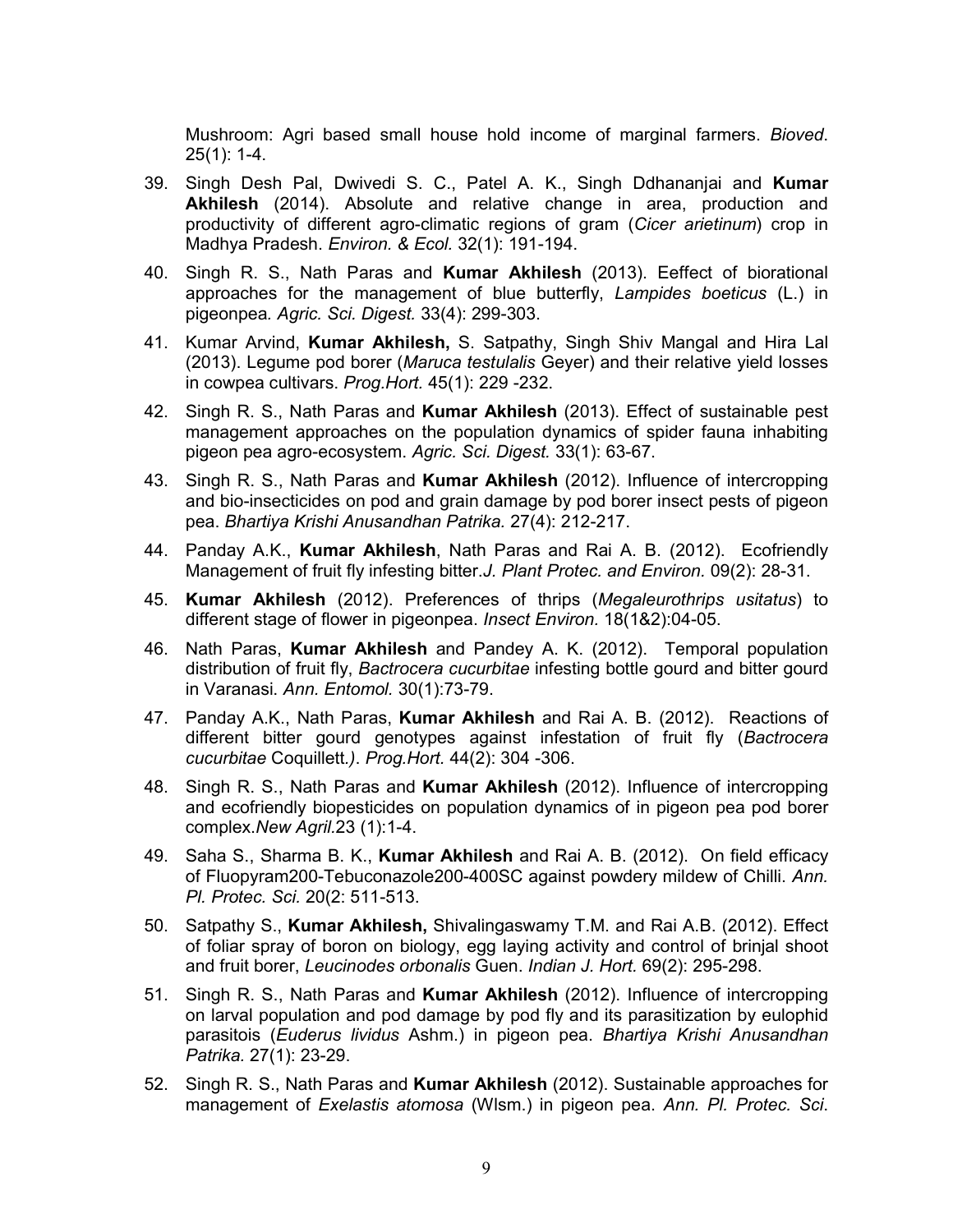20(1): 213-214.

- 53. Satpathy S., Kumar Akhilesh, Shivalingaswamy T.M. and Rai A.B. (2012). Effect of prey on predation, growth and biology of green lacewing (*Chrysoperla zastrowi sillemi*). *Indian J. Agril. Sci*. 82(1): 55-58.
- 54. Singh R. S., Nath Paras and Kumar Akhilesh (2011). Influence of intercropping and biopesticides for the management of leaf webber (*Grapholita critica* Meyr.) in pigeon pea cv. Bahar.*J Plant Protec. and Environ.*8 (2):13-17.
- 55. Singh R. S., Nath Paras and Kumar Akhilesh (2011). Influence of Intercropping and bio-insecticides on the population of ecofriendly insects inhabiting pigeon pea.*Bhartiya Krishi Anusandhan Patrika*. 26(3&4): 88-91.
- 56. Sharma B. K., Singh R. P., Saha S., Kumar Akhilesh and Rai A. B. (2011). Effect of temperature, pH and media on the growth and sporulation of *Fusarium oxysporum* f. sp. *lycopersici* causing wilt of tomato. *Prog.Hort.* 43(2): 186 -192.
- 57. Shivalingaswamy T.M., Kumar Akhilesh, Satpathy S. And Rai A.B. (2011). Pea leafminer, *Chromotomyia horticola* infestation in different pea cultivars.*Insect Environ.* 17(1):17-18.
- 58. Kumar Akhilesh, Satpathy S., Rai A. B. and Kumar Sanjeet (2010). Field evaluation of promising onion varieties against onion thrips, *Thrips tabaci* Lindeman. *Ann. Entomol.* 28(2):81-82.
- 59. Pandey A.K., Nath Paras, Rai A. B., Kumar Akhilesh and Gupta S. (2010). Influence of poison baits and weather factors on fruit fly (*Bactrocera cucurbitae* Coq.) catches in cucurbits.*Veg. Sci*. 37(1): 67-68.
- 60. Kumar Akhilesh, Nath Paras, Ram Suresh and Keval Ram (2010). Effect of Weather factors on the population dynamics of some insect pests of pigeonpea. *Environ.& Ecol.* 28(4): 2318 -2320.
- 61. Satpathy S. and Kumar Akhilesh (2010). Field efficacy of seed treating and foliar insecticides against insect pests of okra. *Environ. & Ecol.* 28(2B): 1295 -1297.
- 62. Rai G.K. and Kumar Akhilesh (2010). Role of proteolytic enzyme inhibitors in plant defense against pathogenic microorganisms: A Review. *Environ.& Ecol.* 28(2): 1381-1387.
- 63. Satpathy S., Shivalingaswamy T.M., Kumar Akhilesh, Rai A.B. and Rai M. (2010).Potentiality of Chinese cabbage as trap crop for diamondback moth, *Plutella xylostella* L. management in cabbage. *Indian J. Agril. Sci*. 80(3): 238-241.
- 64. Satpathy S., Rai A.B., Singh M., Kumar Akhilesh, Sharma B.K. and Rai M. (2009). Susceptibility of two populations of *Leucinodes orbonalis* Guen. to *Cry1 Ac* toxin. *Veg. Sci.* 36(3 Suppl.): 349-352.
- 65. Pandey A.K., Nath P., Rai A.B. and Kumar Akhilesh (2009). Screening of some bittergourd varieties/germplasms on the basis of some biological and biometrical parameters of melon fruitfly (*Bactrocera cucurbitae* Coquillett.). *Veg. Sci.* 36(3 Suppl.): 399-400.
- 66. Satpathy S., Rai A.B., Kumar Akhilesh, Sharma B.K., Singh M. and Rai M. (2009). Microbial variability in rhizospheric soil of Bt and non-Bt eggplant (*Solanum melongena* L.). *Veg. Sci*. 36(2): 251-252.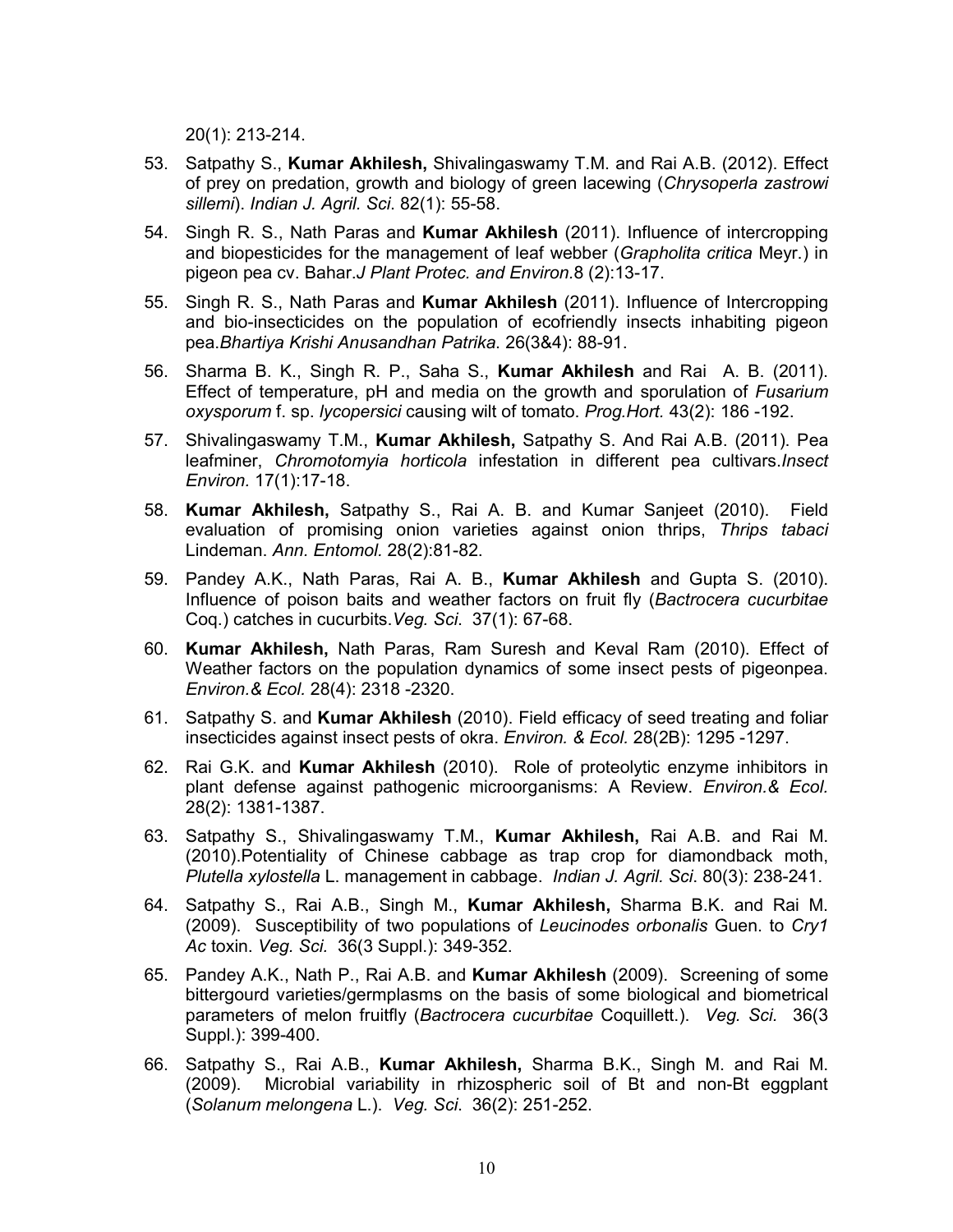- 67. Dutta D., Kumar A., Prasanna H.C., Saritha R.K., Kumar S., Singh M., Kumar Akhilesh, Rai A.B. and Rai M. (2009). Validation of CAPS marker associated with ToLCV resistance gene *Ty2* in parental lines of tomato. *Veg. Sci*. 36(2): 200-202.
- 68. Satpathy S, Shivalingaswamy T.M., Kumar Akhilesh and Rai A.B. (2009). Evaluation of crucifers for trap crop of diamondback moth, *Plutella xylostella. Insect Environ*. 15(1): 22-24.
- 69. Satpathy S., Shivalingaswamy T.M. and Kumar Akhilesh (2009). Bio-efficacy of methomyl for the control of brinjal shoot and fruit borer, *Leucinodes orbonalis*, Guenee (Pyralidae: Lepidoptera). *Pestology*. 33(5): 17-19.
- 70. Shivalingaswamy T.M., Kumar Akhilesh, Satpathy S. And Rai A.B. (2008). Efficacy of emamectin benzoate in the management of vegetable pests. *Prog. Hort*. 40(2): 193-197.
- 71. Satpathy S., Kumar Akhilesh, Shivalingaswamy T.M. and Rai A.B. (2008).Screening of chilli germplasms against yellow mite and thrips on the basis of leaf symptoms.*Prog.Hort.* 40(2): 227-228.
- 72. Rai A.B., Gracy R.G., Kumar Akhilesh, Chaurasia S.N.S. and Rai M. (2008). Effect of *Apis mellifera* pollination on the yield attributing characters and yield of cucumber (*Cucumis sativus* L.). *Veg. Sci*. 35(2): 201-202.
- 73. Singh S. and Kumar Akhilesh (2008). Evaluation of certain insecticides against eggplant shoot and fruit borer. *Environ. & Ecol.* 26(4C): 291-295.
- 74. Shivalingaswamy T.M., Kumar Akhilesh, Satpathy S. and Bhardawaj D.R. (2008). Relative susceptibility of bottle gourd cultivars to red pumpkin beetle (*Aulacophora foveicollis* Lucas). *Veg. Sci*. 35(1): 97.
- 75. Nath Paras, Singh A.K., Bhushan S. and Kumar Akhilesh (2008). Study of the biology of melon fruit fly, *Bactorocera cucurbitae* Coquillett on bitter gourd crop. *Veg. Sci*. 35(1): 103-104.
- 76. Bhardawaj D.R. and Kumar Akhilesh (2008). Field screening of pointed gourd germplasms against root knot nematode. *Indian J. Ent.* 70(2): 176.
- 77. Shivalingaswamy T.M., Kumar Akhilesh, Satpathy S. and Rai A.B. (2008). Efficacy of indoxacarb against tomato fruit borer, *Helicoverpa armigera* Hubner. *Pestology*. 32(8): 39-41.
- 78. Kumar Akhilesh (2007). Reaction of Indian bean germplasm to Black Aphid. *J. Aphidol.* 21(1&2): 103 -104.
- 79. Nath Paras, Bhushan S. and Kumar Akhilesh (2007). Efficacy of certain ecofriendly insecticides and bait spray against fruit fly [*Bactrocera cucurbitae* (Coquillet)] infesting fruits of bottle gourd.*Veg. Sci*. 34(2): 150-152.
- 80. Satpathy S., Shivalingaswamy T.M., Singh A.P., Kumar Akhilesh and Rai A.B. (2007). Insecticide sprays volume effects on shoot and fruit borer, *Earias vittella* F. damage and yield in okra. *Veg. Sci*. 34(1): 67-69.
- 81. Rai A.B., Kumar Akhilesh, Satpathy S., Shivalingaswamy T.M. and Rai M. (2007). Efficacy of indoxacarb 15 EC in the control of diamondback moth, *Plutella xylostella* L. in cabbage. *Veg. Sci*. 34(2): 160-162.
- 82. Kumar Akhilesh (2007). Natural enemies of pests and seasonal incidence of sac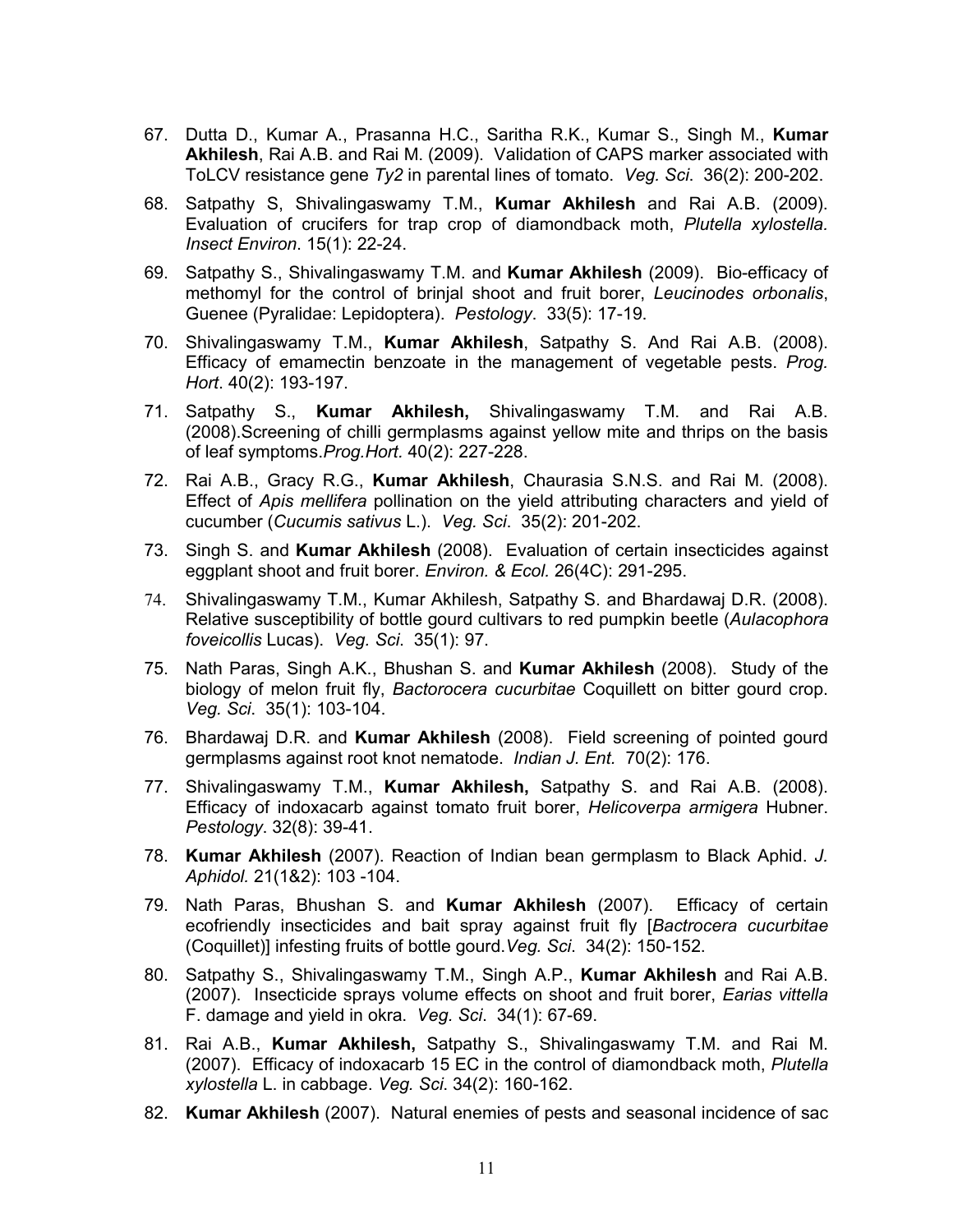spider, *Clubiona* sp. in pigeonpea. *J. Maharashtra Agric. Univ.* 32(3): 356 -359.

- 83. Satpathy S., Kumar Akhilesh, Shivalingaswamy, T.M. and Rai, M. (2007). Evaluation of new molecules for diamondback moth (*Plutella xylostella* L.) management in cabbage. *Indian J. Hort.* 64(2): 175-177.
- 84. Kumar Akhilesh and Nath, Paras (2007). Diversity of natural enemies of insect pest in medium-late pigeonpea. *Environ. & Ecol.* 25(2): 394-398.
- 85. Kumar Akhilesh, Satpathy S., Shivalingaswamy T.M. and Rai M. (2007). Field efficacy of Indoxacarb against diamondback moth, *Plutella xylostella* L. on cabbage. *Pestology*. 31(4): 41-43.
- 86. Satpathy S., Kumar Akhilesh, Shivalingaswamy T.M., Rai A.B. and Rai M. (2006). Field efficacy of methomyl against thrips, *Scirtothrips dorsalis* (hood) in chilli. *Veg. Sci*. 33(2): 164-167.
- 87. Singh S., Kumar Akhilesh and Awasthi B.K. (2006). Seasonal fluctuation and extent of losses of brinjal shoot and fruit borer. *Ann. Agric. Res.* 27(1): 49-52.
- 88. Shivalingaswamy T.M., Kumar Akhilesh, Satpathy S., Rai A.B. and Rai M. (2006). Spinosad: a new molecule for management of diamondback moth (*Plutella xylostella* L.) in cauliflower. *Veg. Sci*. 33(1): 55-57.
- 89. Satpathy S., Kumar Akhilesh, Shivalingaswamy T.M. and Rai A.B. (2006). Infestation of eggplant stem borer, *Euzophera perticella*, Ragonot at Varanasi. *Insect Environ.* 12(1): 35.
- 90. Kumar Akhilesh and Nath Paras (2005). Insect pests of early pigeonpea in relation to weather parameters. *Ann. Pl. Protec. Sci*. 13(1): 23-26.
- 91. Kumar Akhilesh and Satpathy S. (2005). Use of bioagents for tomato fruit borer management (Hindi). *Bhartiya Krishi Anusandhan Patrika*. 20(4): 241-244.
- 92. Kumar Akhilesh and Nath Paras (2005). Field efficacy of insecticides against pod borer [*Helicoverpa armigera* (Hb.)] and podfly (*Melanagromyza obtusa* Malloch) infesting pigeonpea cultivar Bahar. *Pestology*. 29(10): 41-44.
- 93. Kumar Akhilesh and Nath Paras (2005). Study of the effect of meteorological factors on the population of insect pests infesting UPAS 120 cultivar of pigeonpea. *J. Maharashtra Agric. Univ.* 30(2): 190-192.
- 94. Singh S., Kumar Akhilesh and Pandey N.D. (2005). Relative toxicity of some commonly used insecticides against hadda beetle in brinjal. *Indian J. Ent.* 67(1): 21-23.
- 95. Satpathy S., Kumar Akhilesh, Singh A.K. and Pandey P.K. (2005). Chlorfenapyr: A new molecule for diamondback moth (*Plutella xylostella* L.) management in cabbage. *Ann. Pl. Protec. Sci*. 13(1): 88-90.
- 96. Satpathy S., Shivalingaswamy T.M., Kumar Akhilesh, Rai A.B. and Rai M. (2005). Biointensive management of eggplant shoot and fruit borer (*Leucinodes orbonalis* Guen.). *Veg. Sci*. 32(1): 103-104.
- 97. Singh S., Kumar Akhilesh and Awasthi B.K. (2005). Study of sucking and leaf feeding insects in relation to weather parameters on the brinjal crops. *Veg. Sci*. 32(2): 210-212.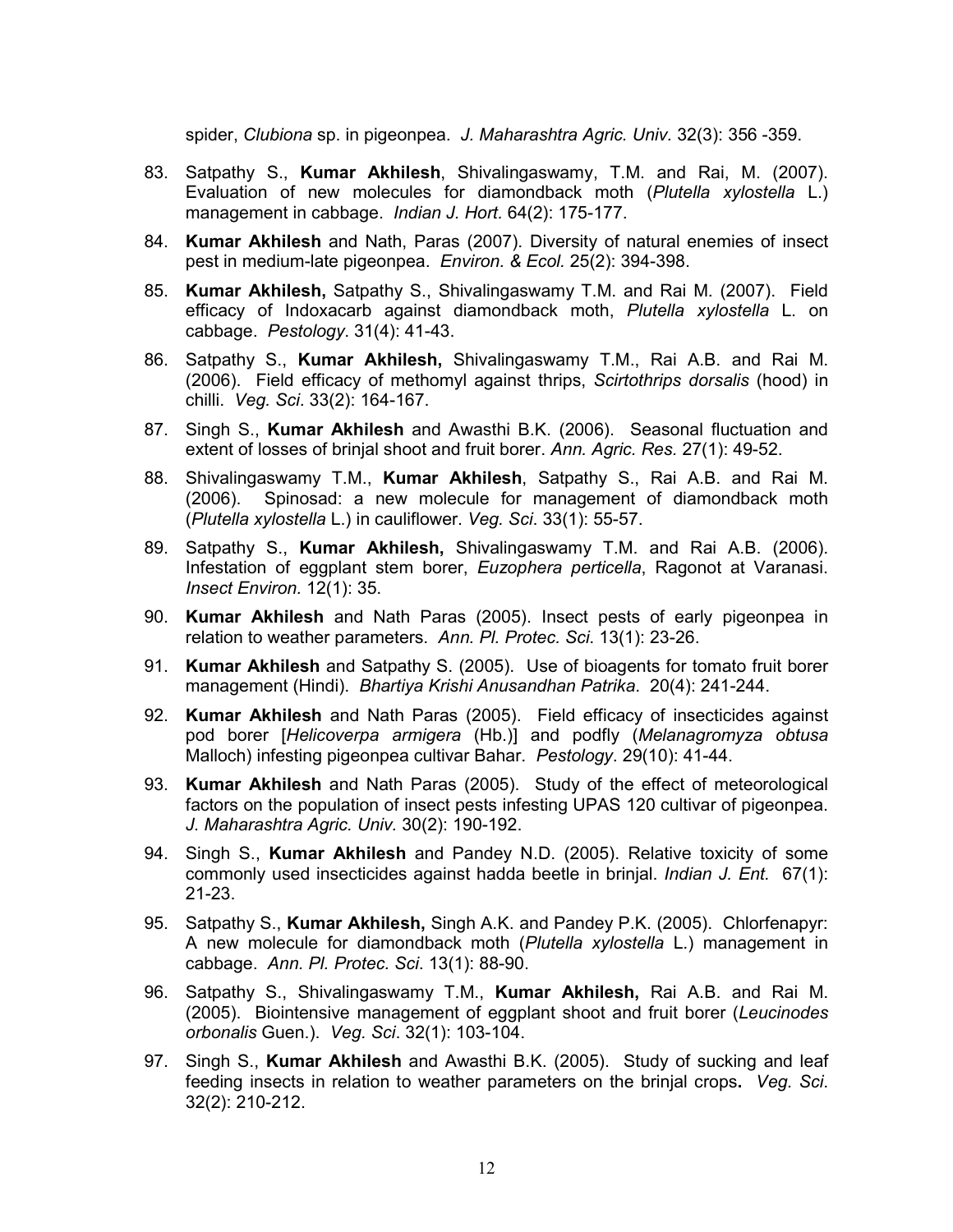- 98. Kumar Akhilesh and Nath Paras (2004). Effect of weather parameters on population buildup of pigeonpea pod borers. *Indian J. Ent.* 66(4): 293-296.
- 99. Kumar Akhilesh and Nath Paras (2004). Effect of insecticides against pod borer and podfly and grain weight in pigeonpea. *Indian J. Ent.* 66(3): 228-230.
- 100. Kumar Akhilesh (2004). Flower and pod pest of pigeonpea. *Insect Environ*. 10(1): 12.
- 101. Kumar Akhilesh and Nath Paras (2003). Effect of insecticides on the extent of pod damage and seed damage by podfly (*Melanagromyza obtusa* Malloch) and pod borer (*Helicoverpa armigera* Hubner) in Bahar cultivar of pigeonpea. *Ann. Agric. Res.* 24(4): 934-942.
- 102. Kumar Akhilesh and Nath Paras (2003). Diversity of natural enemies of insect pests in UPAS-120 cultivar of pigeonpea at Varanasi. *Ann. Agric. Res.* 24(1): 154-155.
- 103. Kumar Akhilesh and Nath Paras (2003). Pest complex and their population dynamics on medium-late variety of pigeonpea Bahar at Varanasi. *Indian J. Pulses Res*. 16(2): 150-154.
- 104. Kumar Akhilesh and Nath Paras (2003). Pest complex and their population dynamics on an early variety of pigeonpea UPAS-120 at Varanasi. *Indian J. Ent.* 65(4): 453-460.
- 105. Kumar Akhilesh and Nath Paras (2003). Field efficacy of insecticides against pod bug [(*Clavigralla gibbosa* (Spinola)] and podfly (*Melanagromyza obtusa* Malloch) infesting pigeonpea. *Ann. Pl. Protec. Sci*. 11(1): 31-34.
- 106. Shivalingaswamy T.M., Satpathy S., Singh B. and Kumar Akhilesh (2002) Predator-prey interaction between jassid (*Amrasca biguttula biguttula*, Ishida) and a staphylinid in okra. *Veg. Sci*. 29(2): 167-169.
- 107. Kumar Akhilesh and Nath Paras (2002). Evaluation of insecticides and their schedules against infestation of pod bug, *Clavigralla gibbosa* (Spinola) and flower thrips, *Megalurothrips usitatus* (Bagnall) pigeonpea. *Pesticide Res. J.* 14(2): 258- 262.
- 108. Satpathy S., Kumar Akhilesh and Ram D. (2002). Preference for bottle gourd flowers by red pumpkin beetle. *Insect Environ.* 8(3): 99-100.
- 109. Kumar Akhilesh and Nath Paras (2002). Life table of podfly (*Melanagromyza obtusa*) infesting pigeonpea (*Cajanus cajan*). *Indian J. agric. Sci*. 72(5): 281-284.
- 110. Kumar Akhilesh and Nath Paras (2002). Eulophid parasitoid [*Euderus lividus* (Ashm.)] of the pigeonpea podfly (*Melanagromyza obtusa* Malloch), in Varanasi, U.P. *Insect Environ.* 7(4): 164.
- 111. Kumar Akhilesh and Nath Paras (2002). Pod and seed damage caused by pod borers in pigeonpea at Varanasi. *Insect Environ.* 7(4): 160.
- 112. Kumar Akhilesh, Mathur Y.K., Rath S. and Singh O. (1997). Effect of coccinellid (*Coccinella septempunctata* L.) predation on the aphid (*Aphis craccivora* Koch.) population on Indian bean (*Dolichos lablab* Linn.). *Ann. Agric. Res.* 18(3): 318- 320.
- 113. Kumar Akhilesh, Tripathi M.K. and Srivastava K.M. (1997). Population dynamics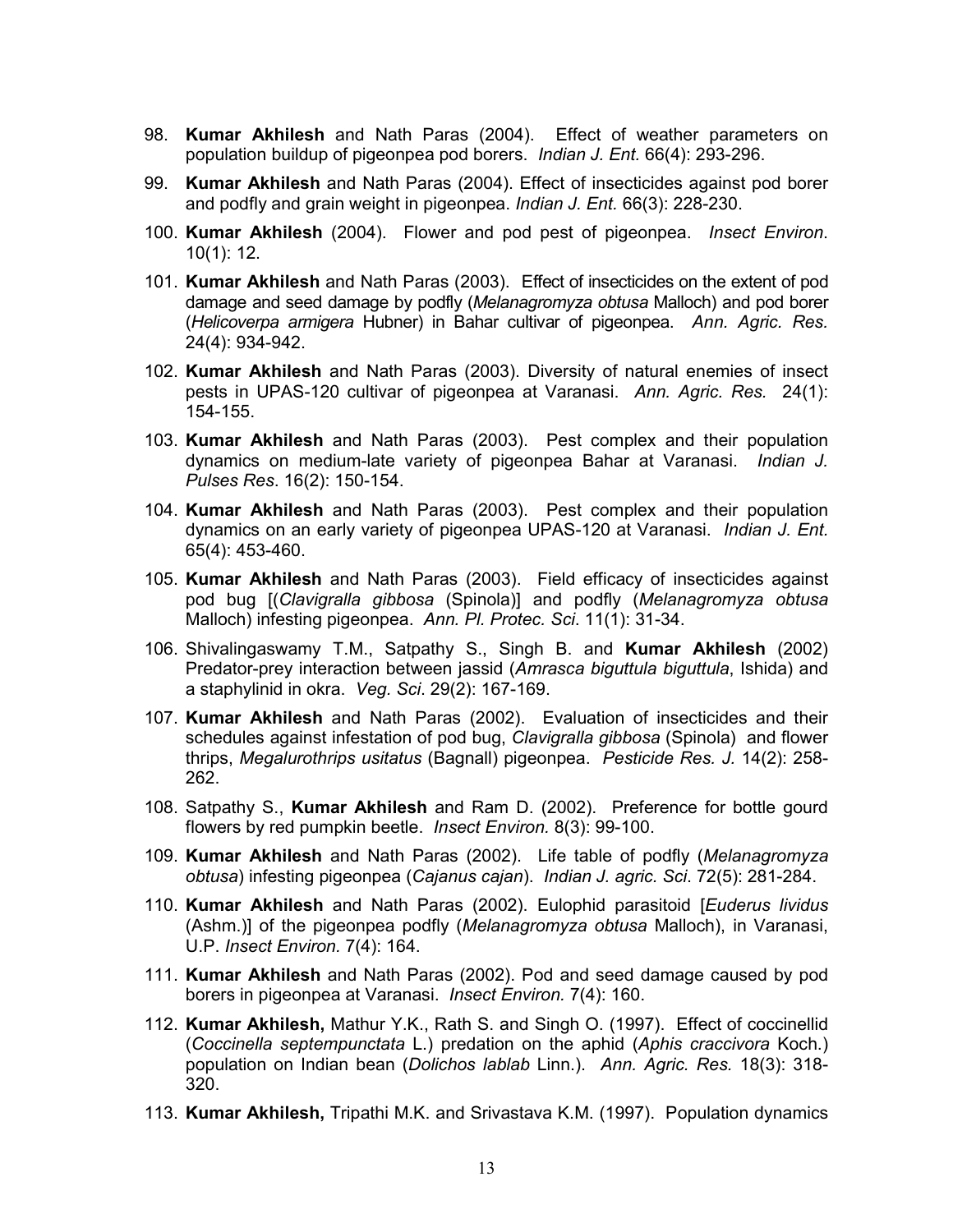of black aphid (*Aphis craccivora* Koch) in different genotypes of Indian bean (*Dolichos lablab*) in relation to weather parameters at Kanpur, U.P. *Environ.& Ecol.* 15(2): 318-321.

114. Kumar Akhilesh, Singh S.V., Rath S. and Singh P.N. (1996). Effect of environmental factors on *Coccinella septempunctata* predating *Aphis craccivora*. *Indian J. Ent.* 58(4): 314-317.

#### Communicated

- 115. Mohd Mehdi, Rai H. K., Faizan Ahmad, Kumar Akhilesh and Kumar Sanjay (2015).Low tunnel technology a valuable vegetable forcing structure for boosting economy of farmers in ladakh.*Vegetable Science* (Accepted).
- 116. Nath Paras, Kumar Ajit, and Kumar Akhilesh (2016). Life table of fruit fly (*Bactrocera cucurbitae* Coq.) infesting bittergourd (*Momordica charantia* L.). *Journal of Agriculture Science,* Canada.
- 117. Nath Paras, Kumar Ajit, Kumar Akhilesh and Panday A. K. (2017). Study of the qualitative composition of fruit fly infesting cucurbit crops at farmers' fields.*New Agril.*
- 118. Pandey A. K., Kumar Akhilesh, Pandey N. and Singh R.(2016). Studies on performance of Kharif Onion in Vindhya Region of M.P.

#### Project Handle

-Project on maximization of Soybean production in Madhya Pradesh, KVK, Rewa (JNKVV, Jabalpur) (2014-2015 2015-2016 & 2016-2017) sponsored by JICA, Japan through DRS, JNKVV, Jabalpur.

-TSP on Agroforestry, KVK, Shahdol (JNKVV, Jabalpur) (2011-2012 & 2012- 2013) sponsored by NRC, Jhansi through Forestry Department of JNKVV, Jabalpur.

#### Projects (Paid up trials)

- 1. Phytotoxicity study of new fungicides in cucumber (2010-2011).
- 2. Evaluation of MAIRM-01 SC against *Helicoverpa armigera* in tomato (2009-2010 & 2010-2011).
- 3. To evaluate bioefficacy of BYI 02960 SL 200 against sucking pests of okra (2009- 2010 & 2010-2011).
- 4. Evaluation of TERI-DBT-Bollcure botanical biopesticide against key pest complex of tomato (2009-2010 & 2010-2011).
- 5. Bioefficacy of Myco-Jaal 10% SC (oil based formulation of *Beauveria bassiana*) against *Plutella xylostella* on cabbage. (2007-2008 & 2008-2009).
- 6. Bioefficacy of Indoxacarb (KN 128 15 SC) against diamondback moth of cabbage (2005-2006).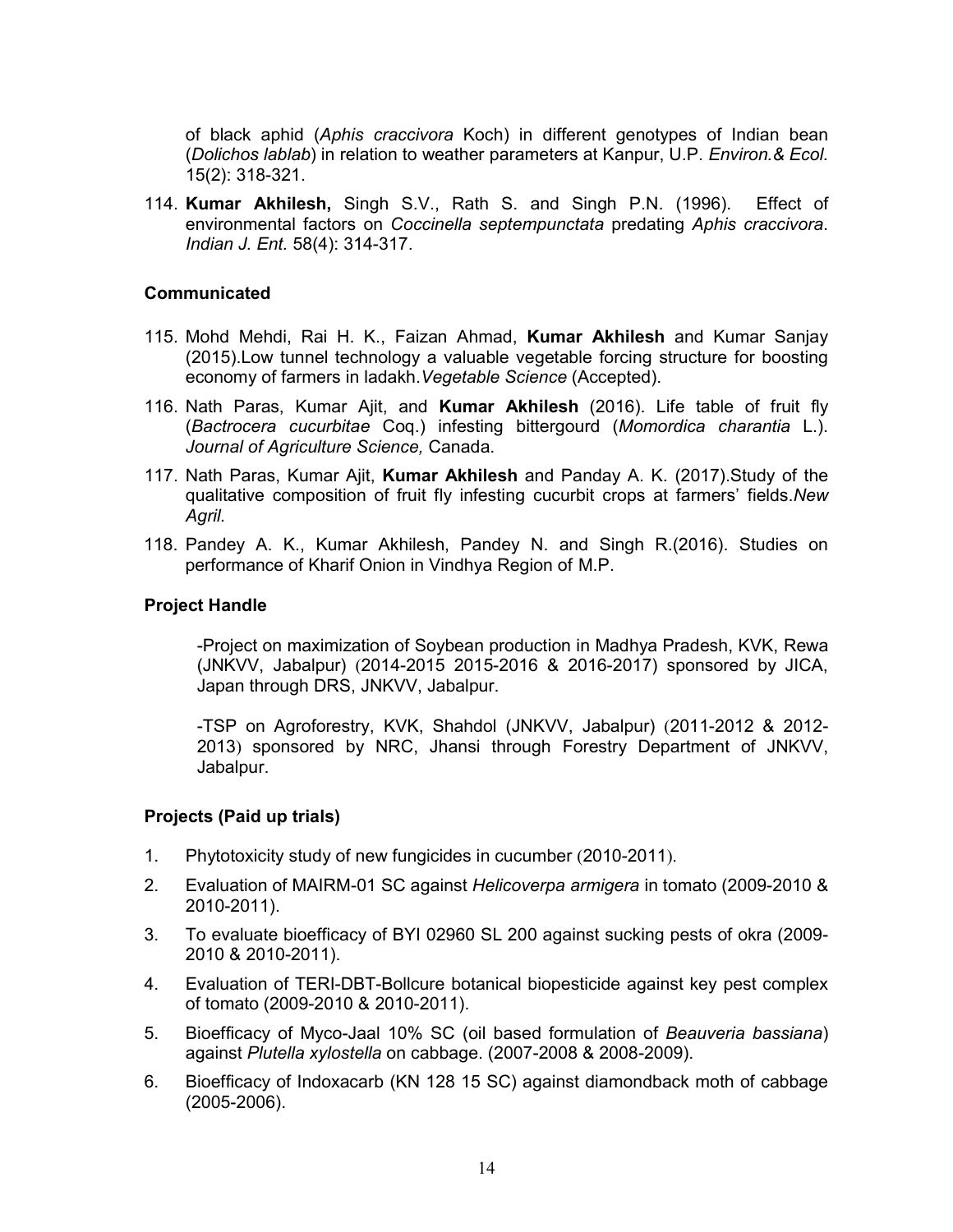- 7. Bioefficacy of emamectin benzoate for the management of chilli mite, brinjal shoot and fruit borer, DBM and okra shoot and fruit borer (2003).
- 8. Bioefficacy of methomyl 40 SP against insect pest of chillies (2002 & 2003).
- 9. Bioefficacy of indoxacarb Indoxacarb 15 EC against fruit borer of tomato (2002 & 2003).
- 10. Bioefficacy of Indoxacarb 15 EC against diamondback moth of cabbage (2001&2002).
- 11. Bioefficacy of chlorfenapyr 10% SC against DBM of cabbage (2001&2002).
- 12. Chemical control of powdery mildew in pea (2001&2002).
- 13. Bioefficacy of spinosad 2.5 SC against DBM infesting cauliflower (2001&2002).
- 14. Bioefficacy of spinosad 2.5 SC against DBM infesting cabbage (2001&2002).

# Abstracts/Papers in Symposium

- 1. Kumar Akhilesh, Pandey A K, Singh R. and Patel A K (2019). On-farm management of yellow mosaic virus in soybean and their economics. 21<sup>st</sup> Indian Agricultural Scientist and Farmers Congress held on "Prospect of rural prosperity and income security of farmers on the occasion of Kumbh Mela-An important step towards making new India", February 16-17, 2019 at BRIAT, Allahabad. pp. 46.
- 2. Singh T K, Bose U S, Kumar Akhilesh and Singh D (2019). Study of post harvest treatment on shelf-life and quality of mango (*Mangifera indica* L.) c.v. Langra. 21<sup>st</sup> Indian Agricultural Scientist and Farmers Congress held on "Prospect of rural prosperity and income security of farmers on the occasion of Kumbh Mela-An important step towards making new India", February 16-17, 2019 at BRIAT, Allahabad. pp. 18.
- 3. Patel A, Kumar Akhilesh, Singh T K, Tiwari R K, Alam M A and Tripathi S K (2019). Efficacy of new molecules of insecticides against Girdle Beetle, *Obereopsis brevis* Swed. and White fly, *Bemisia tabaci* Genn. in Soybean. 21st Indian Agricultural Scientist and Farmers Congress held on "Prospect of rural prosperity and income security of farmers on the occasion of Kumbh Mela-An important step towards making new India", February 16-17, 2019 at BRIAT, Allahabad. pp. 21-22.
- 4. Patel A, Kumar Akhilesh, Singh T K, Baghel K S., Singh S and Mishra M K (2019). Study the qualitative composition of insect pests of Soybean with their natural enemies. 21<sup>st</sup> Indian Agricultural Scientist and Farmers Congress held on "Prospect of rural prosperity and income security of farmers on the occasion of Kumbh Mela-An important step towards making new India", February 16-17, 2019 at BRIAT, Allahabad. pp. 22..
- 5. Patel M, Kumar Akhilesh, Barfa A, and Tripathi V (2019). Innovative approaches in pest control. 21<sup>st</sup> Indian Agricultural Scientist and Farmers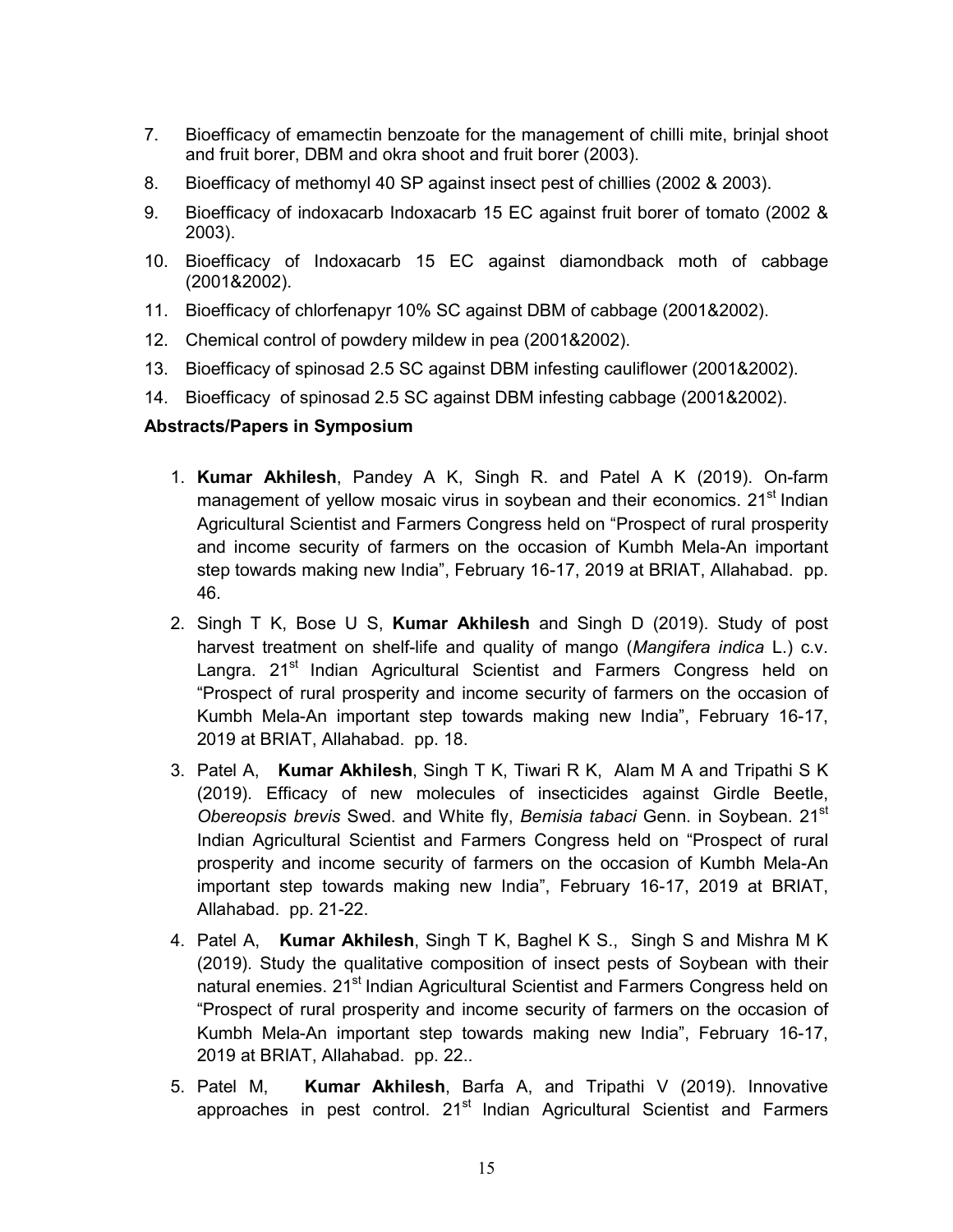Congress held on "Prospect of rural prosperity and income security of farmers on the occasion of Kumbh Mela-An important step towards making new India", February 16-17, 2019 at BRIAT, Allahabad. pp. 33.

- 6. Kumar Akhilesh, Pandey A K, Singh R. and Patel A K (2019). On-farm management of yellow mosaic virus in soybean and their economics. 21<sup>st</sup> Indian Agricultural Scientist and Farmers Congress held on "Prospect of rural prosperity and income security of farmers on the occasion of Kumbh Mela-An important step towards making new India", February 16-17, 2019 at BRIAT, Allahabad. pp. 46.
- 7. Singh S, Tiwari B K, Kumar Akhilesh, Tiwari R K, Kumar A, Patel A K and Baghel K S (2019). Biochar. Agrivision-19 held on "Integrated agriculture-Prosperous Bharat", January 28-29, 2019 at NASC, ICAR, New Delhi. Pp. 116- 121. (Lead Paper).
- 8. Kumar Akhilesh, Alam M A., Pandey A K and Tiwari R K (2019). Beekeeping and their economic importance. Agrivision-19 held on "Integrated Agriculture-Prosperous Bharat", January 28-29, 2019 at NASC, ICAR, New Delhi. Pp. 135.
- 9. Kumar Akhilesh, Pandey A K, Singh S, Tiwari B K and Kumar B (2019). Assessment of IPM modules against chickpea pod borer (*Helicoverpa armigera* Hub.). Agrivision-19 held on "Integrated Agriculture-Prosperous Bharat", January 28-29, 2019 at NASC, ICAR, New Delhi. Pp. 137-138.
- 10.Kumar Akhilesh, Patel A, Tiwari R K, Alam M A, Tripathi S K and Dhingra M R (2019). Population dynamics of Girdle Beetle, *Obereopsis brevis* Swed. and White fly, *Bemisia tabaci* Genn. in Soybean. Agrivision-19 held on "Integrated Agriculture-Prosperous Bharat", January 28-29, 2019 at NASC, ICAR, New Delhi. Pp.138 (Awarded).
- 11. Singh T K, Bose U S, Kumar Akhilesh and Singh D (2019). Effect of integrated plant nutrient management for growth, yield traits in guava cv. Allahabad Safeda in Vindhya region of MP. Agrivision-19 held on "Integrated Agriculture-Prosperous Bharat", January 28-29, 2019 at NASC, ICAR, New Delhi. Pp.143.
- 12.Patel K, Alam M A, Kumar Akhilesh and Jaiswal S K (2019). Evaluation of urdbean cultivars for resistance or tolerance against White fly (*Bemisia tabaci* Gennadius) and Bihar hairy caterpillar (*Spilosoma oblique* Walk.). Agrivision-19 held on "Integrated Agriculture-Prosperous Bharat", January 28-29, 2019 at NASC, ICAR, New Delhi. Pp.175-176.
- 13. Patel M, Alam M A, Kumar Akhilesh, Dhingra M R, and Tiwari R K (2019). Scenario of white fly infestation on Moong bean under climatic change condition of Kymore Plateau, Satpura hill region. Agrivision-19 held on "Integrated Agriculture-Prosperous Bharat", January 28-29, 2019 at NASC, ICAR, New Delhi. Pp. 244.
- 14. Kumar Akhilesh, Singh M, Sharma A, Singh S and Singh N (2018). Impact of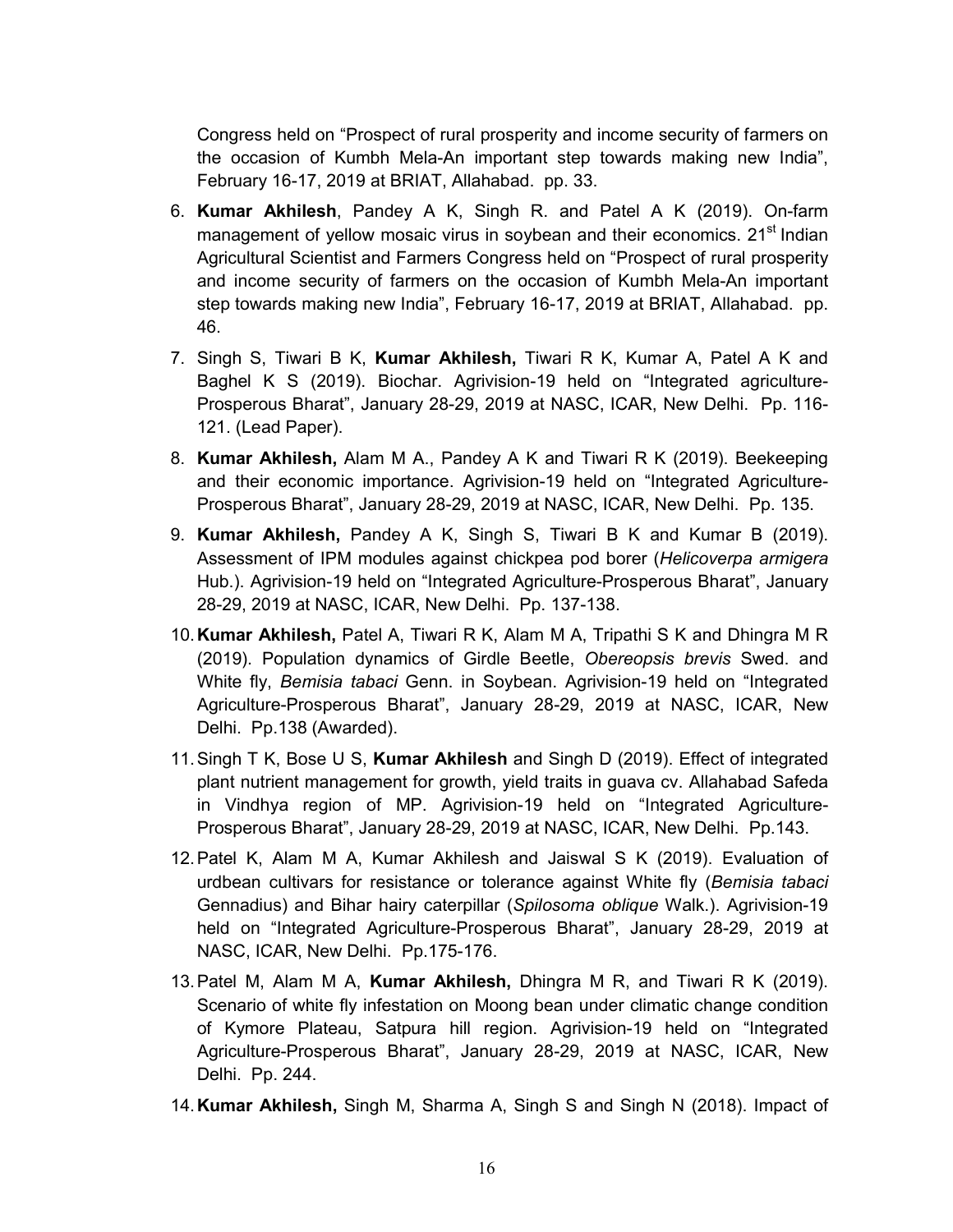climate change on pest population and its effect on staple crops. AABHA held on "International Seminar on GPA Education and Research", December 22-24, 2018 at IAS, BHU, Varanasi, India. Pp. 146.

- 15.Kumar B, Kumar Akhilesh, Singh S, Phare P and Jain S (2018). Impact of climate change in agriculture. ISWS & ICAR-DWR held on International Conference on "Weeds and society: Challenges and opportunities" November 21-24, 2018 at ICAR-DWR, Jabalpur, MP, Pp. 151.
- 16. Tiwari B K, Baghel K S, Patel A K, Pandey A K, Kumar Akhilesh, and Singh S (2018). Assessment of integrated weed management in direct-seeded rice under rainfed conditions. ISWS & ICAR-DWR held on International Conference on "Weeds and society: Challenges and opportunities" November 21-24, 2018 at ICAR-DWR, Jabalpur, MP, Pp. 256.
- 17. Kumar Akhilesh, Pandey A K, Tiwari R K, Jaiswal S K and Tripathi S K (2018). Role of viruses in IPM and their future prospects. Agrivision-18 held on "Resource conservation for sustainable agriculture and food security", March 24- 25, 2018 at NASC, ICAR, New Delhi. Pp. 46-47.
- 18. Kumar Akhilesh, Soni K, Baghel K S, Tiwari B K and Singh R (2018). White grubs and their management. Agrivision-18 held on "Resource conservation for sustainable agriculture and food security", March 24-25, 2018 at NASC, ICAR, New Delhi. Pp. 45-46.
- 19. Jaiswal S K, Dhingra M R, Alam M A, Kumar Akhilesh, and Soni K (2018). Incidence of insect pests in brinjal under agro-climate condition of Rewa district, MP. 20<sup>th</sup> Indian Agricultural Scientist and Farmers Congress held on "Recent need based and Eco-friendly technologies for doubling farmers income", February 17-18, 2018 at BRIAT, Allahabad. pp. 35-36.
- 20.Nath P, Kumar A, Kumar Akhilesh and Panday A K (2018). Study of the qualitative composition of fruit fly infesting cucurbits crops.  $20<sup>th</sup>$  Indian Agricultural Scientist and Farmers Congress held on "Recent need based and Eco-friendly technologies for doubling farmers income", February 17-18, 2018 at BRIAT, Allahabad. pp. 33-34.
- 21. Soni K, Kumar Akhilesh, Dhingra M R, Tiwari R K, Jaiswal S K and Kaushik U (2018). Qualitative composition of insect pests of pigeonpea and their natural  $\overline{\text{e}}$  relationship. 20<sup>th</sup> Indian Agricultural Scientist and Farmers Congress held on "Recent need based and Eco-friendly technologies for doubling farmers income", February 17-18, 2018 at BRIAT, Allahabad. pp. 31.
- 22. Rajawat I S, Alam M A, Kumar Akhilesh, Bagchi H. and Kaushik U. (2018). Qualitative composition of insect pests and their natural enemies in black gram. 20<sup>th</sup> Indian Agricultural Scientist and Farmers Congress held on "Recent need based and Eco-friendly technologies for doubling farmers income", February 17- 18, 2018 at BRIAT, Allahabad. pp. 29.
- 23. Patidar G., Kumar Akhilesh, Alam M A, Tiwari R K and Tripathi S K. (2018). Qualitative composition of insect pests of black gram with their natural enemies. 20<sup>th</sup> Indian Agricultural Scientist and Farmers Congress held on "Recent need based and Eco-friendly technologies for doubling farmers income", February 17-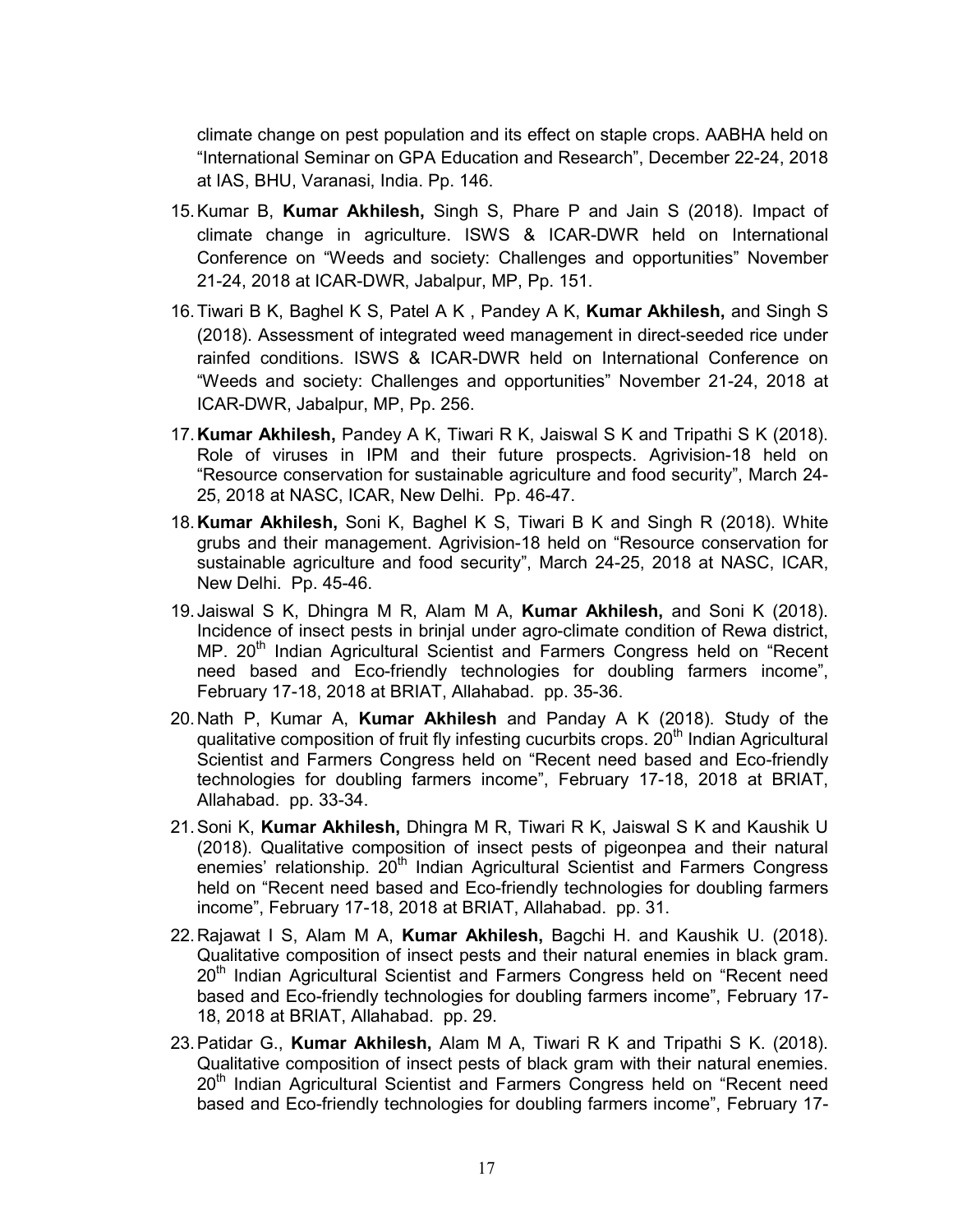- 18, 2018 at BRIAT, Allahabad. pp. 28.
- 24.Kumar Akhilesh, Pandey A K and Tiwari R K. (2018). Eco-friendly methods of pest management for quality production of vegetable crops. 20<sup>th</sup> Indian Agricultural Scientist and Farmers Congress held on "Recent need based and Eco-friendly technologies for doubling farmers income", February 17-18, 2018 at BRIAT, Allahabad. pp. 24.
- 25. Kumar Akhilesh and Soni K. (2018). Eco-friendly pest management in pigeonpea. 20<sup>th</sup> Indian Agricultural Scientist and Farmers Congress held on "Recent need based and Eco-friendly technologies for doubling farmers income", February 17-18, 2018 at BRIAT, Allahabad. pp. 23-24.
- 26. Krishana, Alam M A, Kumar Akhilesh and Bagchi H. (2018). IPM is a holistic approach to increase the income of farmers.  $20<sup>th</sup>$  Indian Agricultural Scientist and Farmers Congress held on "Recent need based and Eco-friendly technologies for doubling farmers income", February 17-18, 2018 at BRIAT, Allahabad. pp. 19- 20.
- 27. Jaiswal S.K., Dhingra M.R., Alam M A, Kumar Akhilesh, and Soni K.(2018). Incidence of insect pests on brinjal in Rewa district, MP and management of shoot and fruit borer with eco-friendly insecticides.National seminar on "sustainable rice production technology for increasing the farmers income(NSRT-2018)", January 20-21, 2018 at IGKV, Raipur (CG) Pp. 88.
- 28. Solanki J S, Dhingra M.R., Kumar Akhilesh and Jaiswal S K (2018). Population dynamics of rice stem borer (*Scirpophaga incertulas* Wlk.) in agro ecosystem of Rewa district.National seminar on "sustainable rice production technology for increasing the farmers income (NSRT-2018)", January 20-21, 2018 at IGKV, Raipur (CG) Pp. 57.
- 29. Kumar Akhilesh and Pandey A K (2017). On-Farm management of leaf curl disease in chilli and their economics. National Conference on "Food and nutritional security through Vegetable crops in relation to Climate change (NCVEG-17)", December 09-11, 2017 at IIVR, Varanasi, UP. Pp. 263-264.
- 30.Patidar G., Kumar Akhilesh, Alam M A and Tiwari R K (2017). Studies on population dynamics of pest complex of Black gram [*Vigna mungo* (L.) Hepper] and natural enemies in Rewa District. Agrivision-17 held on "Agriculture for prosperity and sustainable development", March 25-26, 2017 at NASC, ICAR, New Delhi. Pp. 70.
- 31. Kumar Akhilesh and Pandey A K (2017). Management of girdle beetle in soybean. 19th Indian Agricultural Scientist and Farmers Congress held on "Prospect of green economy and value addition technology", February 18-19, 2017 at BRIAT, Allahabad. pp. 66.
- 32. Soni K., Bagchi H., Kumar Akhilesh, Alam M A and Tiwari R K (2017). Management of white grubs.  $19<sup>th</sup>$  Indian Agricultural Scientist and Farmers Congress held on "Prospect of green economy and value addition technology", February 18-19, 2017 at BRIAT, Allahabad. pp. 66-67.
- 33. Kumar Akhilesh and Pandey A K (2017). Management of leaf curl disease in Tomato. National symposium on "Eco-friendly approaches for plant disease management: Recent trends and opportunities", December 29-30, 2017 at ICAR-IIPR, Kanpur. pp. 137.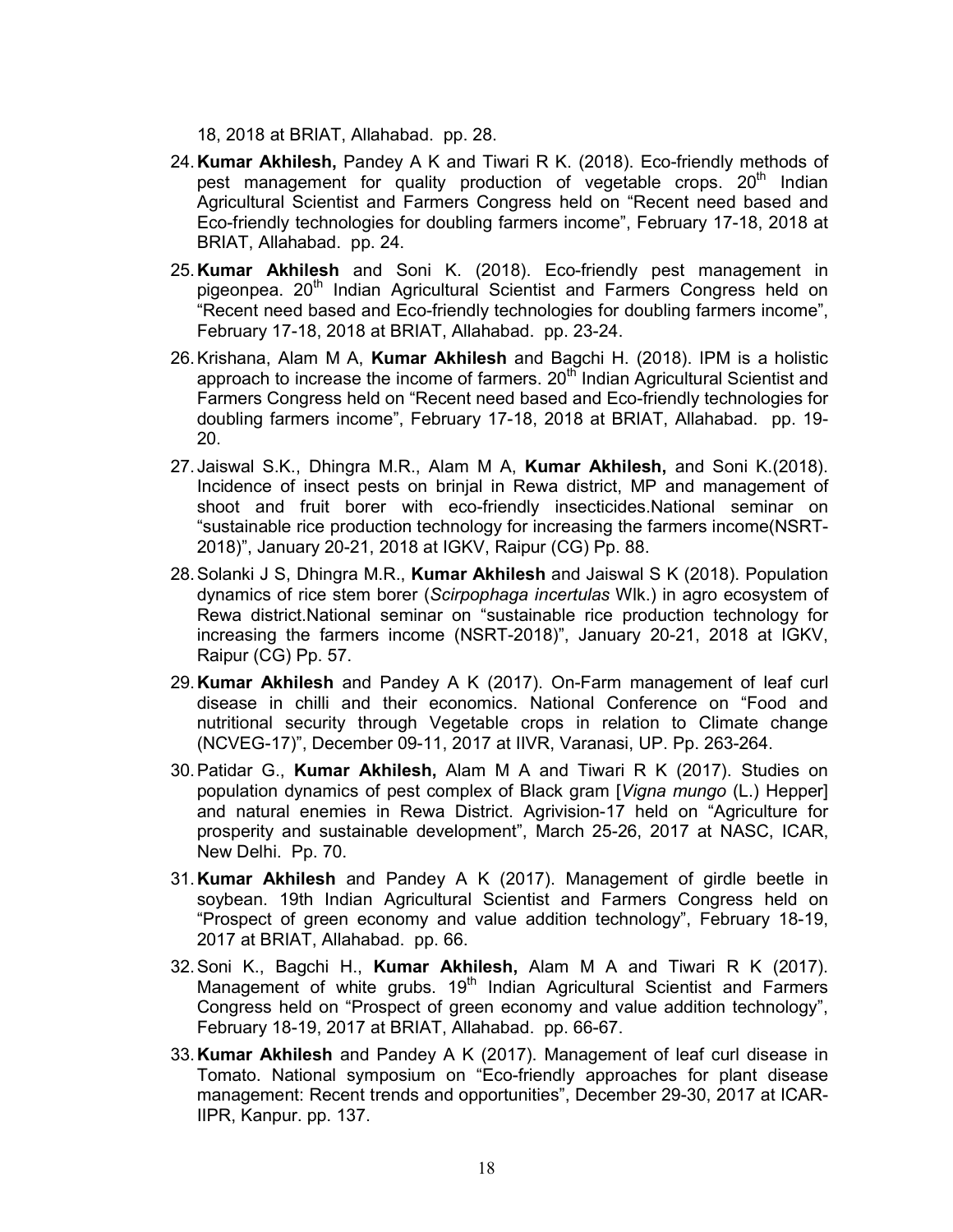- 34.Kumar Akhilesh and Patidar G. (2016). Efficacy of eco-friendly insecticides against Bihar hairy caterpillar, *Spilosoma obliqua* Walk. In black gram, *Vigna mungo* L. National symposium on "New horizons in pest management for sustainable development goals", December 23-24, 2016 at OUAT, Bhubaneswar. pp. 80-81.
- 35.Kumar Akhilesh (2016). Eecologically based pest management for quality vegetable production.18<sup>th</sup> Indian Agricultural Scientist and Farmers Congress held on "Prospect of skill development in agriculture and rural development-A step towards make in India", February 20-21, 2016 at BRIAT, Allahabad. pp. 25 (Invited Lecture).
- 36.Kumar Akhilesh, Sharma A., and Singh M. (2016). Management of mites in chilly.Conference on National Priorities in Plant Health Management held on February 04-05, 2016 at Tirupati (PPAI, NBPGR, Hyderabad) (AP) pp. 177-178 (Extended Summary).
- 37. Kumar Akhilesh and Pandey A K (2015). Sabjiyo mein samanwit keet prabandhan mein neem ka mahattaw held on "Arogaya daik aushdhiya paudhey", October 25, 2015 at CoA, Rewa. pp. 39.
- 38. Kumar Akhilesh and Pandey A K (2015). Shoot and fruit Borer management in okra crop.17<sup>th</sup> Indian Agricultural Scientist and Farmers Congress held on "Agri-Innovation for Enhancing Production & Rural Employment", February 21-22, 2015 at BRIAT, Allahabad. pp. 53.
- 39. Pandey A. K., Kumar Akhilesh, Pandey N. and Singh R. (2015). Management of natural resources and enhancing productivity of kharif onion under rainfed condition.17th Indian Agricultural Scientist and Farmers Congress held on "Agri-Innovation for Enhancing Production & Rural Employment", February 21-22, 2015 at BRIAT, Allahabad. pp. 48.
- 40. Satpathy S. and Kumar Akhilesh (2014). Importance of NPV in insect pest management. National Seminar on Challenges and Opportunities for Agricultural Crop Productivity under Climate Change held on September 21-22, 2014 at JNKVV College of Agriculture, Rewa. pp. 79-80.
- 41.Kumar Akhilesh and Pandey A. K. (2014). Insect-pests management of vegetable crops. National Seminar on Challenges and Opportunities for Agricultural Crop Productivity under Climate Change held on September 21-22, 2014 at JNKVV College of Agriculture, Rewa. pp. 80-81.
- 42. Mehdi M., Rai H. K., Ahmad F., Kumar Akhilesh and Kumar S. (2014). Low tunnel technology a valuable vegetable forcing structure for boosting economy of farmers in ladakh. National Seminar on Challenges and Opportunities for Agricultural Crop Productivity under Climate Change held on September 21-22, 2014 at JNKVV College of Agriculture, Rewa. pp. 82.
- 43.Kumar A., Kumar Akhilesh, Singh S. M. and Lal Heera (2014). Role of biotic and abiotic factors on abundance of predator in cowpea. National Seminar on Challenges and Opportunities for Agricultural Crop Productivity under Climate Change held on September 21-22, 2014 at JNKVV College of Agriculture, Rewa. pp. 83.
- 44. Kumar A., Kumar Akhilesh, and Singh S. M. (2014). Pest abundance and diversity in cowpea [*Vigna unguiculata* (L.) Walp.]. National Seminar on Challenges and Opportunities for Agricultural Crop Productivity under Climate Change held on September 21-22, 2014 at JNKVV College of Agriculture, Rewa.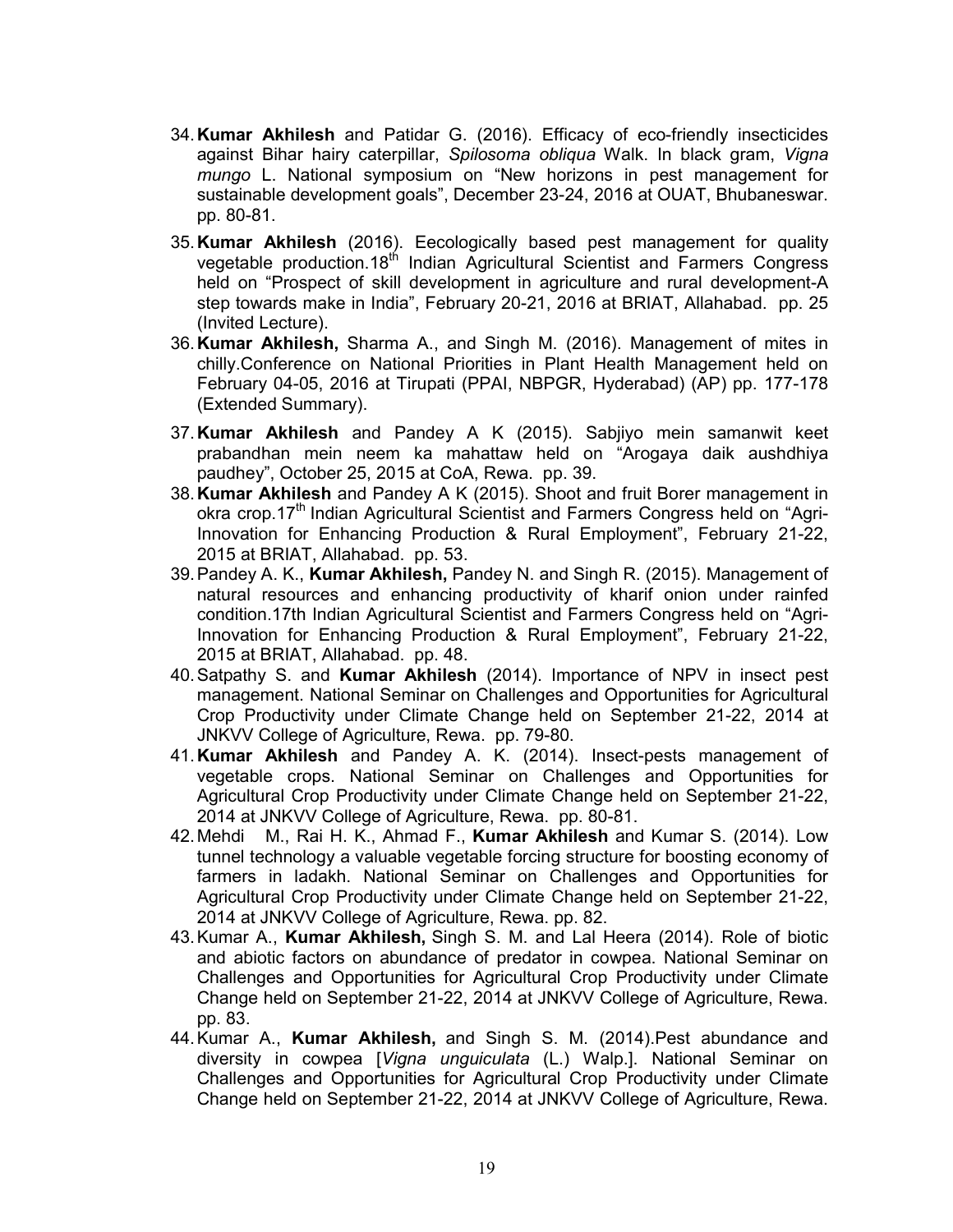pp. 84.

- 45.Singh S. P., Nath P. , Kumar Akhilesh, Chakravorty S., Singh R. S. (2014). Shoot and fruit borer (*Leucinodes orbonalis* Guen.) management of brinjal crop. National Seminar on Challenges and Opportunities for Agricultural Crop Productivity under Climate Change held on September 21-22, 2014 at JNKVV College of Agriculture, Rewa. pp. 85.
- 46.Kumar Akhilesh, Baghel K. S., A. K. Pandey and Alam M. A. (2014).Integrated pest management in vegetable crops. Interface on Management of Economically Important Insect in India held on  $16<sup>th</sup>$  August, 2014 at JNKVV, Jabalpur pp. 69-70.
- 47.Kumar Akhilesh, Pandey A. K. and Pandey S. K. (2014).Integrated pest management in vegetable crops. Interface on Management of Economically Important Insect in India held on  $16<sup>th</sup>$  August, 2014 at JNKVV, Jabalpur pp. 49-50.
- 48.Kumar Akhilesh, Singh T. K., Tiwari R. K., Tripathi S. K., Bose U. S. and Kumar P. (2014). Biological control of insect pests of vegetable crops.  $9<sup>th</sup>$  National Conference on Current Trends and Future Challenges held on April 26-27, 2014 at Govt. New Science College, Rewa. pp. 72-73.
- 49.Kumar Akhilesh, A. K. Pandey, Alam M. A. and Pandey S. K. (2014). Biotechnological approaches for insect-pest management.  $9<sup>th</sup>$  National Conference on Current Trends and Future Challenges held on April 26-27, 2014 at Govt. New Science College, Rewa. pp. 70.
- 50.Kumar Akhilesh, Nath P., Satpathy S., Rai A.B. and Shivalingaswamy T.M. (2014). Integrated approaches for vegetable crop pests management.  $9<sup>th</sup>$  National Conference on Current Trends and Future Challenges held on April 26-27, 2014 at Govt. New Science College, Rewa. pp. 66-67.
- 51.Kumar Akhilesh and A. K. Pandey (2014).Importance of insecr pollination in vegetable crops. 9<sup>th</sup> National Conference on Current Trends and Future Challenges held on April 26-27, 2014 at Govt. New Science College, Rewa. pp. 62-63.
- 52.Kumar Akhilesh, Singh M., Sharma A. and A. K. Pandey (2014). Assessment of Imidacloprid against mustard aphid, *Lipaphis erysimi* (Kalt.).16<sup>th</sup> Indian Agricultural Scientist and Farmers Congress held on February 22-23, 2014 at Integral University, Lucknow. pp. 43.
- 53.Sharma A., Singh M., Kumar Akhilesh, Tripathi P. N. and Vishwakarma N. (2014). Nutritional kitchen garden: A household source of nutrition.16<sup>th</sup> Indian Agricultural Scientist and Farmers Congress held on February 22-23, 2014 at Integral University, Lucknow. pp. 50.
- 54.Sharma A., Singh M., Kumar Akhilesh, Tripathi P. N. and Vishwakarma N. (2014). Drudgery Reduction and efficiency enhancement of Farm Women by Hanging type Double Screen Grain cleaner during grain cleaning in Shahdol District (M. P.).16<sup>th</sup> Indian Agricultural Scientist and Farmers Congress held on February 22-23, 2014 at Integral University, Lucknow. pp. 50-51.
- 55.Kumar Akhilesh, Singh M., Sharma A., Negi R. and Baghel K. S. (2014). Assessment of Bt against Diamondback moth (DBM), Plutella xylostella L.16<sup>th</sup>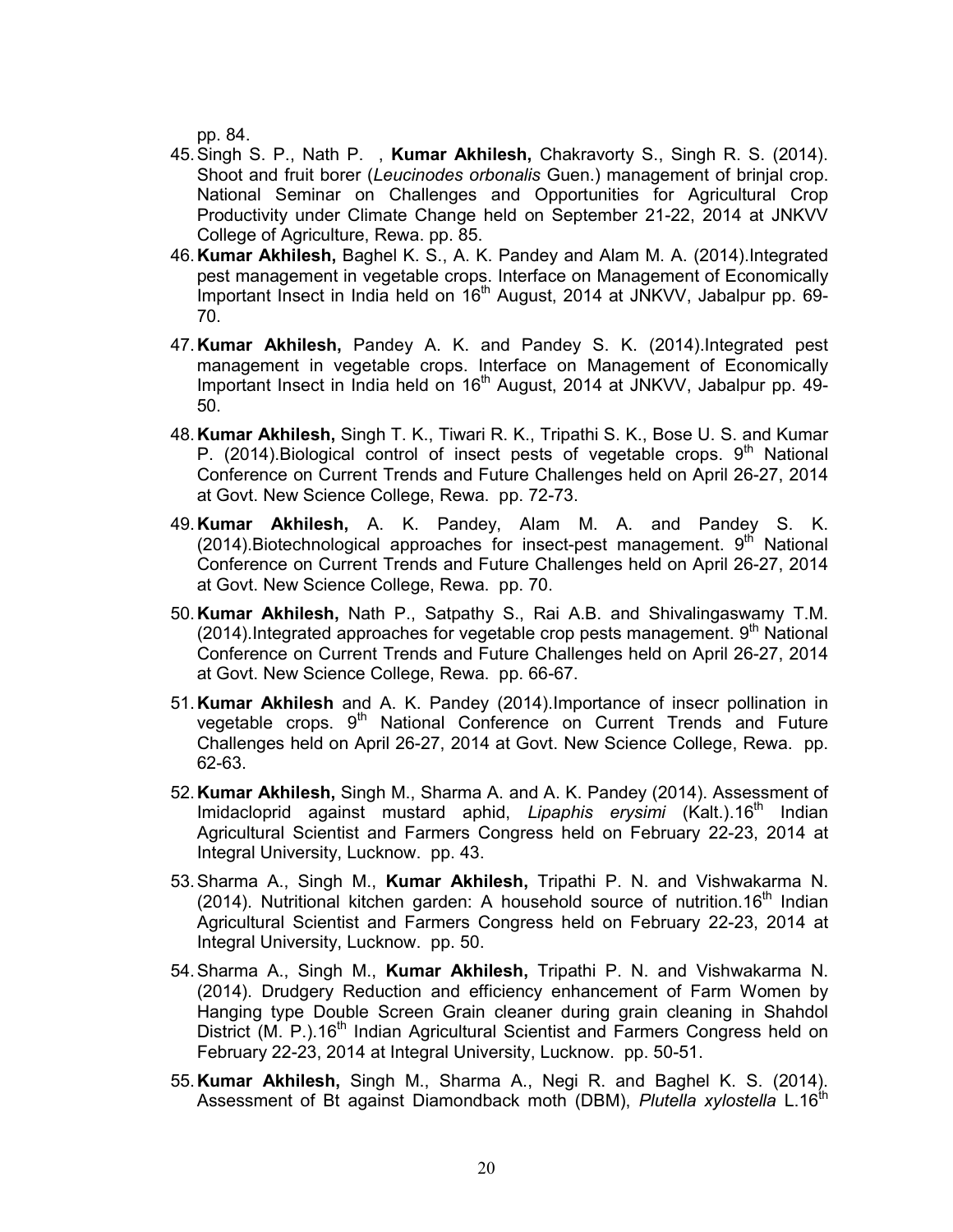Indian Agricultural Scientist and Farmers Congress held on February 22-23, 2014 at Integral University, Lucknow. pp. 68-69.

- 56.Kumar Akhilesh, Singh M., Sharma Alpana and Satpathy S. (2013). Anterashtriya Sammelan on Vishaw ki Pragti mein Vigyan avam Padyogiki ka Yogdan held on December 05-07, 2013 at DRDO, Metcalfe House, and Delhi, India. pp. 146-147.
- 57. Kumar Akhilesh, Sharma Alpana and Singh M. (2013). Assessment of imidacloprid 17.8% SL against tomato leaf curl virus. 10th National Symposium on Biotechnological Approaches for Plant Protection: Constraints & Opportunities held on January 27-29, 2013 at ICAR Reasearch Complex for Goa, Goa. pp. 82.
- 58.Nath P., Kumar A., Kumar Akhilesh and Panday A. K. (2013). Study of the qualitative composition of fruit fly infesting cucurbit crops at farmers' fields. 10th National Symposium on Biotechnological Approaches for Plant Protection: Constraints & Opportunities held on January 27-29, 2013 at ICAR Reasearch Complex for Goa, Goa. pp. 70-71.
- 59.Singh S. P., Nath Paras, Kumar Akhilesh, Singh R. S. and Singh M. (2013). Effect of date of transplanting on the infestation of brinjal shoot and fruit borer (*Leucinodes orbonalis* Guen.). 10<sup>th</sup> National Symposium on Biotechnological Approaches for Plant Protection: Constraints & Opportunities held on January 27-29, 2013 at ICAR Reasearch Complex for Goa, Goa. pp. 69-70.
- 60.Kumar Arvind, Kumar Akhilesh, Singh Shiv Mangal and Singh M. (2013). Pest abundance and diversity in cowpea [*Vigna unguiculata* (L.) Walp.].10<sup>th</sup> National Symposium on Biotechnological Approaches for Plant Protection: Constraints & Opportunities held on January 27-29, 2013 at ICAR Reasearch Complex for Goa, Goa. pp. 68-69.
- 61.Gangwar D. S., Katiyar R. R., Singh R. S. and Kumar Akhilesh (2013). Bioefficacy of some chemical and biological insecticides on infestation of *Antigastra catalaunalis* (Dup.). 15th Indian Agricultural Scientist and Farmers Congress held on February 22-24, 2013 at BRIAT, Allahabad. pp. 25.
- 62.Gangwar D. S., Katiyar R. R., Kumar Akhilesh, Singh R. S., Singh M. and Singh O. (2013). Field reaction of sesamum germplasm against leaf webber and pod borer *Antigastra catalaunalis* (Dup.). 15th Indian Agricultural Scientist and Farmers Congress held on February 22-24, 2013 at BRIAT, Allahabad. pp. 24.
- 63.Gangwar D. S., Katiyar R. R., Kumar Akhilesh, Singh R. S. Singh M. and Singh S. (2013). Population dynamics and infestation of insect pests of sesamum and their correlation with environmental factors. 15th Indian Agricultural Scientist and Farmers Congress held on February 22-24, 2013 at BRIAT, Allahabad. pp. 24.
- 64.Gangwar D. S., Katiyar R. R., Kumar Akhilesh, and Singh R. S. (2013).Screening of sesamum germplasm against Bihar hairy caterpillar ( *Spilarctia obliqua* Walk.). 15<sup>th</sup> Indian Agricultural Scientist and Farmers Congress held on February 22-24, 2013 at BRIAT, Allahabad. pp. 20.
- 65.Sharma Alpana, Kumar Akhilesh, Singh M. and Vishwakarma N. (2013). Assessment of skill enhancement during vocational training of farm women and rural girl youths in Shahdol district  $\overline{of}.15<sup>th</sup>$  Indian Agricultural Scientist and Farmers Congress held on February 22-24, 2013 at BRIAT, Allahabad. pp. 20-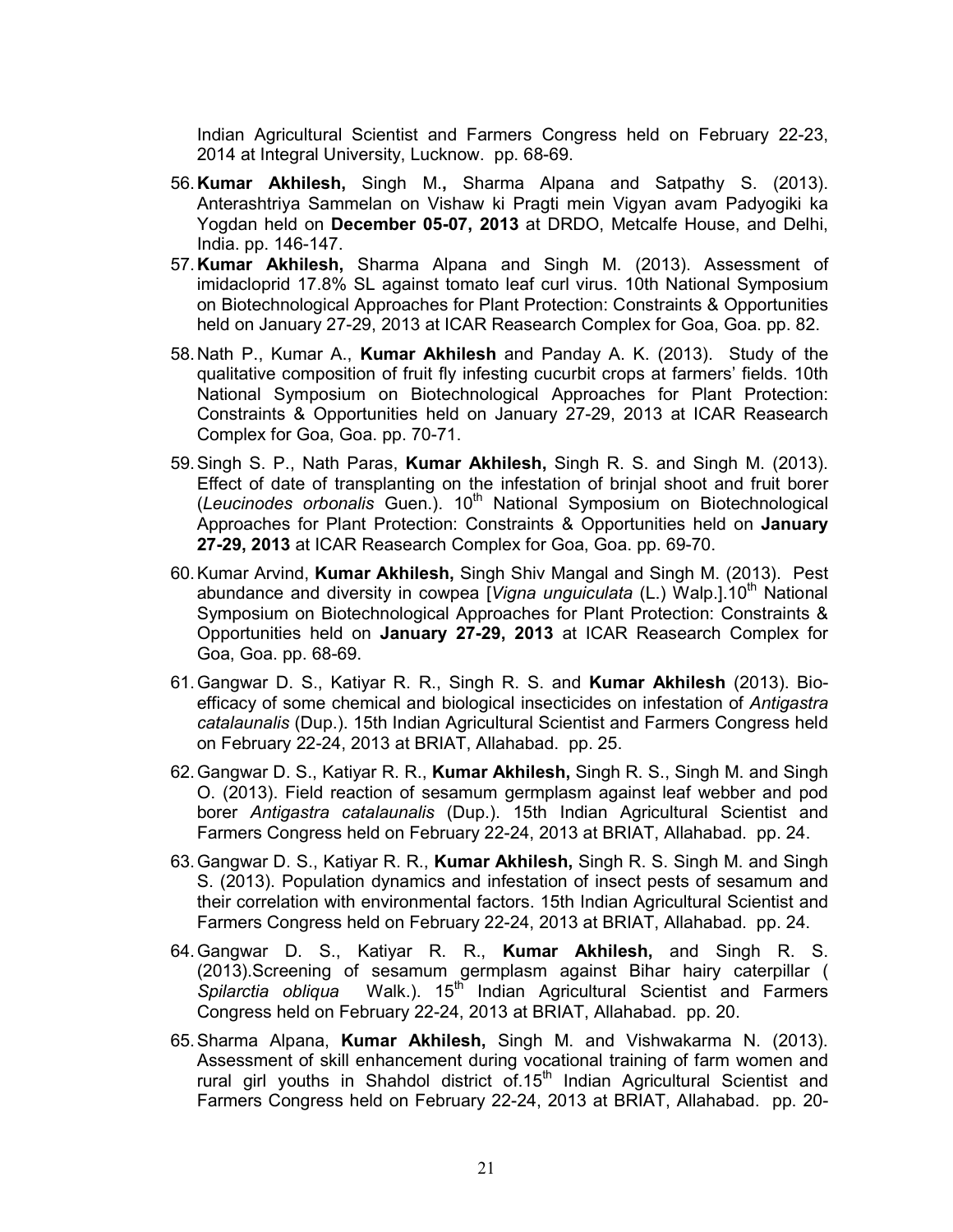21.

- 66.Kumar Akhilesh, Singh M. and Sharma Alpana (2013). Assessment of Propiconazole 25 EC against Fusarium wilt in Brinjal.15<sup>th</sup> Indian Agricultural Scientist and Farmers Congress held on February 22-24, 2013 at BRIAT, Allahabad. pp. 19.
- 67.Kumar Akhilesh, Singh M. and Sharma Alpana (2013). Assessment of Indoxacarb against chickpea pod borer (*Helicoverpa armigera* Hub.).15th Indian Agricultural Scientist and Farmers Congress held on February 22-24, 2013 at BRIAT, Allahabad. pp. 19-20.
- 68.Kumar A., Nath Paras, Kumar Akhilesh and Panday A. K. (2013). Screening of eco-friendly insecticides and their schedules for the management of fruit fly associated with the fruits of bitter gourd. National Symposium on Eco-friendly Approaches to Pest Management for Sustainable Agriculture held in November, 2013 at Deptt. Of Entomology, OUAT, Bhubnashawar, Odisha. pp. 153-154.
- 69.Sharma A., Vishwakarma N., Kumar Akhilesh, and Singh M. (2012). Paddy Drum Seeder- A way of drudgery reduction of Farm Women of Shahdol district (M.P.).National seminar on Modernization and Monitoring of Irrigated Commonds organized by MPWSRP, held on November 21-22, 2012 at JNKVV, Jabalpur. pp. 159-160.
- 70.Sharma A., Vishwakarma N., Kumar Akhilesh, and Singh M. (2012). Comparitive ergonomics evaluation of cono weeder and hand weeding for paddy weeding by Farm Women of Shahdol District (M. P.).National seminar on Modernization and Monitoring of Irrigated Commonds organized by MPWSRP, held on November 21-22, 2012 at JNKVV, Jabalpur. pp. 158-159.
- 71. Kumar Akhilesh, Satpathy S., Sharma Alpana and Singh M. (2012). Ecofriendly management of vegetable pests. $14<sup>th</sup>$  Indian Agricultural Scientist and Farmers Congress held on February 19-20, 2012 at BRIAT, Allahabad. pp. 48.
- 72. Kumar Arvind, Kumar Akhilesh, Satpathy S., Singh Shiv Mangal and Lal Hira (2012). Legume pod borer (*Maruca testulalis* Geyer) and their relative yield losses in cowpea cultivars. 14th Indian Agricultural Scientist and Farmers Congress held on February 19-20 2012, at BRIAT, Allahabad.pp. 42.
- 73. Kumar Arvind, Kumar Akhilesh, Singh Shiv Mangal and Hira Lal (2012). Relative Susceptibility of cowpea genotypes to sucking pests and predator activity on aphid.  $14<sup>th</sup>$  Indian Agricultural Scientist and Farmers Congress held on February 19-20, 2012, at BRIAT, Allahabad. pp. 29.
- 74. Satpathy S., Kumar Akhilesh, Shivalingaswamy T.M. and Rai A. B. (2011). Field evaluation of boron foliar spray for control of brinial shoot and fruit borer. $3<sup>rd</sup>$ Congress on Insect Science, Pest Management for Food Security and Environment Health held on April 18-20, 2011 at PAU, Ludhiana, pp. 107.
- 75.Pandey A.K., Nath Paras, Kumar Akhilesh and Rai A. B. (2011).Study on morphological-chemical traits of bitter gourd on larval density and resitance to melon fruit fly *Bactrocera cucurbitae*(Coquillet).National Symposium on Integrated Farming Systems for Sustainable Agriculture Challenges and Opportunities, held on February 19-21, 2011 at Bhundelkhand University, Jhansi (U.P.), pp. 133.
- 76.Kumar Akhilesh and Rai A.B. (2011).NPV production, formulation and quality control. National Symposium on Integrated Farming Systems for Sustainable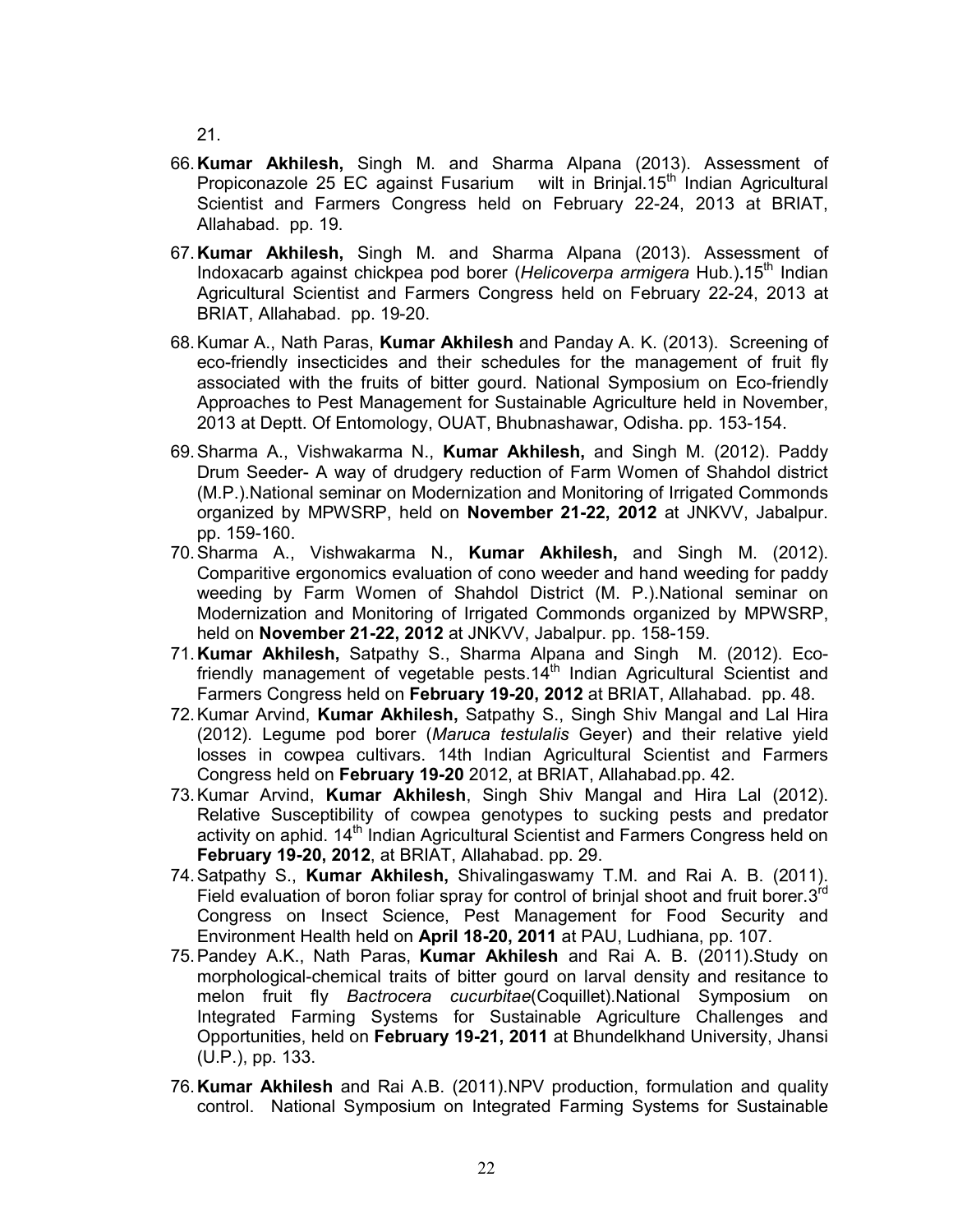Agriculture Challenges and Opportunities held on February 19-21, 2011 at Bhundelkhand University, Jhansi (U.P.), pp. 132.

- 77. Panday A.K., Nath Paras, Kumar Akhilesh and Rai A. B. (2011). Effect of ecofriendly insecticides, poison baits on the reduction of fruit weight loss in bitter gourd fruit due to infestation of fruirfly. 13<sup>th</sup> Indian Agricultural Scientist and Farmers Congress on "Sustainable Developmental Strategies for Food Security, Bio-diversity and Livelihood Security" held on February 19-20, 2011, at BRIAT, Allahabad, pp.11-12.
- 78. Singh S. and Kumar Akhilesh (2011). Effect of different insecticides on insect pests of brinjal. 13<sup>th</sup> Indian Agricultural Scientist and Farmers Congress on "Sustainable Developmental Strategies for Food Security, Bio-diversity and Livelihood Security" held on February 19-20, 2011, at BRIAT, Allahabad, pp.8.
- 79. Kumar Akhilesh and Rai A.B. (2011). Integrated pest management of vegetable crops. 13<sup>th</sup> Indian Agricultural Scientist and Farmers Congress on "Sustainable Developmental Strategies for Food Security, Bio-diversity and Livelihood Security" held on February 19-20, 2011, at BRIAT, Allahabad, pp.7-8.
- 80. Kumar A., Nath Paras and Kumar Akhilesh (2011). Study of life table of fruit fly (*Bactrocera cucurbitae* Coq.) infesting bittergourd (*Momordica charantia* L.). 9th National Symposium on Crop Health Management for Sustainable Agrihorticultural Cropping System held on February 17-19, 2011 at CARI Port Blair, pp. 76-77.
- 81. Panday A.K., Nath Paras, Rai A. B. and Kumar Akhilesh (2011). Screening of bitter gourd germplasms/genotypes against the infestation of fruit fly (*Bactrocera cucurbitae* Coq.).X Agricltural Science Congress on Soil, plant and animal health for enhanced and sustainable agricultural productivity, held on February 10-12, 2011 at NBFGR, Lucknow, pp. 225.
- 82. Singh R. S., Nath Paras and Kumar Akhilesh (2011). Effect of intercropping and biopesticides on the ecofriendly fauna inhabiting pigeonpea agroecosystem.International Conference on Managing Sustainable Development of Rural Economy and Agri Business-2011, held on January 21-23, 2011 at BHU, Varanasi, pp. 87-88.
- 83. Satpathy S., Rai A. B., Kodandaram M. H., Kumar Akhilesh, Shivalingaswamy T.M. and Halder J. (2011). Microbial control of diamondback moth, *Plutella xylostella* (Lepidoptera: Plutellidae) by oil based formulation of *Beauveria bassiana* on cabbage. International Conference on Managing Sustainable Development of Rural Economy and Agri Business-2011 held on January 21-23, 2011 at BHU, Varanasi, pp. 79.
- 84. Singh R. S., Nath Paras and Kumar Akhilesh (2011). Management of pigeonpea pod borers through sustainable agriculture.International Conference on Managing Sustainable Development of Rural Economy and Agri Business - 2011, held on January 21-23, 2011 at BHU, Varanasi, pp. 75-76.
- 85. Singh R. S., Nath Paras and Kumar Akhilesh (2010). Influence of sustainable pests management approaches on the population of blue butterfly, *Lampides boeticus* (L.) in pigeonpea. National Symposium on Emerging Trends in Pest Management Strategies under Changing Climatic Scenario-2010, held on December 20-21, 2010 at OUAT, Bhubaneswar, Orissa, pp.75.
- 86. Singh R. S., Nath Paras and Kumar Akhilesh (2010). Effect of biorational insect pests management approaches on the population of spider fauna inhabiting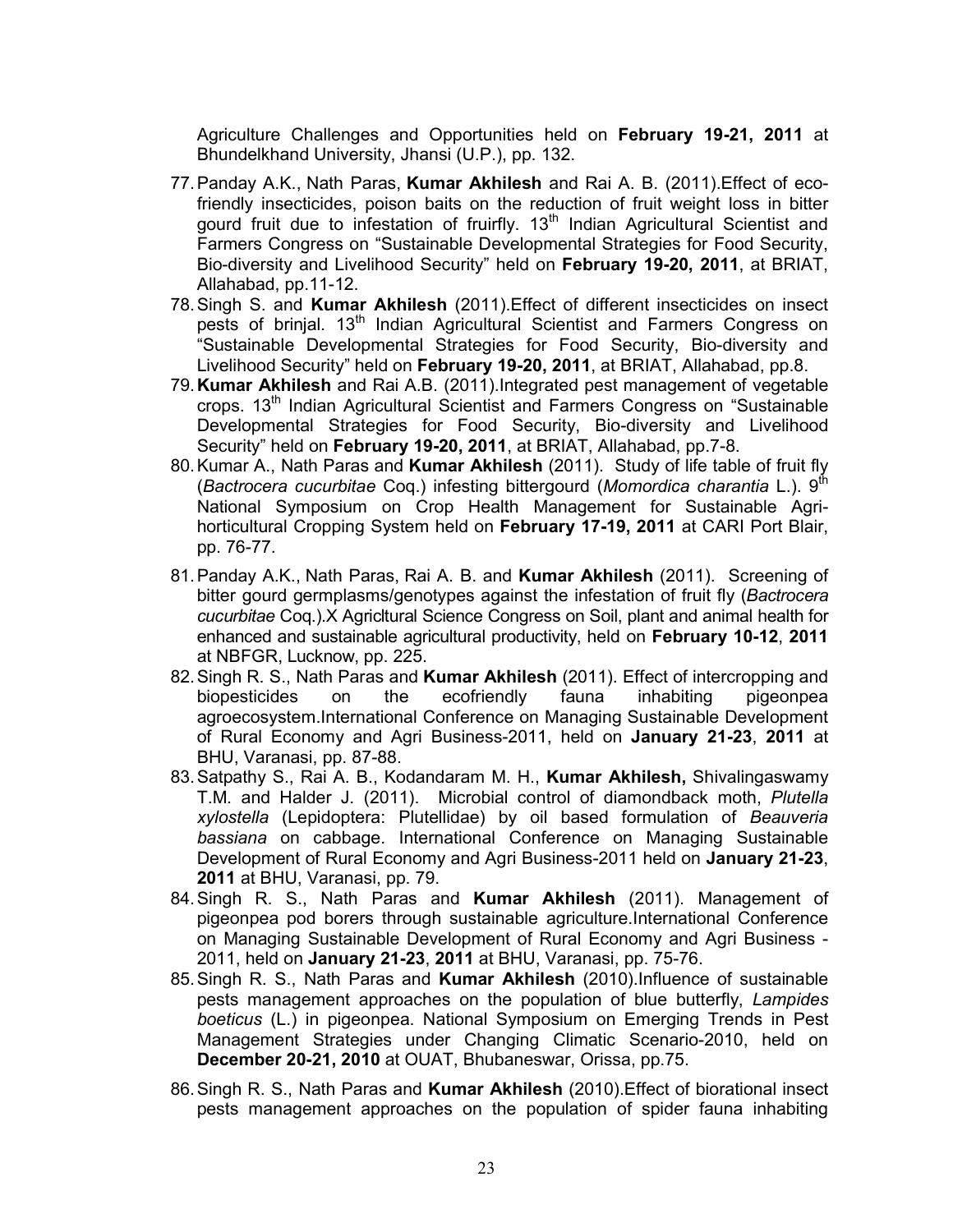pigeonpea agroecosystem. National Symposium on Emerging Trends in Pest Management Strategies under Changing Climatic Scenario-2010, held on December 20-21, 2010 at OUAT, Bhubaneswar, Orissa, pp.75.

- 87.Bhardwaj, D.R., Singh B., Lal Hira and Kumar Akhilesh (2010). Conserve genetic diversity of spices for posterity. National Symposium on Conservation Horticulture - 2010, held on March 21-23, 2010 at Deharadun, pp. 62.
- 88. Sharma B.K. Loganathan M., Kumar Akhilesh and Rai A.B. (2010). Integrated management of *Fusarium* wilts of tomato caused by *Fusarium oxysporum* f.sp. *lycopersici*. National Symposium on Conservation Horticulture - 2010, held on March 21-23, 2010 at Deharadun, pp. 235.
- 89.Satpathy S., Shivalingaswamy T.M., Kumar Akhilesh and Rai A.B. (2010). Effect of biopesticides in the management of jassids in okra. National Symposium on Conservation Horticulture - 2010, held on March 21-23, 2010 at Deharadun, pp. 247.
- 90. Pandey A.K., Nath Paras, Rai A.B. and Kumar Akhilesh (2010). Field efficiency of different poison baits in catchebility of cucurbits fruit fly (*Bactrocera cucurbitae*) in relation to weather paramters. National Symposium on Conservation Horticulture - 2010, held on March 21-23, 2010 at Deharadun, pp. 253.
- 91. Satpathy S., Rai A.B., Shivalingaswamy T.M., Kodandram M.H. and Kumar Akhilesh (2010). Effect of novel biorational molecules - polymer combination as seed treatments on jassid population and seed vigour in okra. National Conference on Production of quality seeds planting material, health management in horticultural crops", held on March 11-14, 2010 at New Delhi, pp. 84.
- 92. Shivalingaswamy T.M., Kumar Akhilesh, Satpathy S. and Rai A.B. (2010). Pattern of infestation of pea leafminer, *Chromotomyia horticola* in different pea cultivars.  $8<sup>th</sup>$  National Symposium on Problems and Perspectives in Eco-friendly Innovatives to Plants Protection held on January 24-25, 2010 at CSAUAT, Kanpur, pp. 56.
- 93. Shivalingaswamy T.M., Kumar Akhilesh, Satpathy S. and Rai A.B. (2010). Efficacy of emamectin benzoate for the management of vegetable pests.  $8^{th}$ National Symposium on Problems and Perspectives in Eco-friendly Innovatives to Plants Protection held on January 24-25, 2010 at CSAUAT, Kanpur, pp. 56.
- 94. Singh Satyandra, Rai A.B., Kumar Akhilesh and Rai M. (2010). Role of plant biotechnology in management of phytoparasitic nematodes.  $8<sup>th</sup>$  National Symposium on Problems and Perspectives in Eco-friendly Innovatives to Plants Protection held on January 24-25, 2010 at CSAUAT, Kanpur, pp. 5.
- 95. **Kumar Akhilesh** and Nath Paras (2010). Influence of weather factors on the dynamics population of insect pests infesting pigeonpea.  $8<sup>th</sup>$  National dynamics population of insect pests infesting pigeonpea. Symposium on Problems and Perspectives in Eco-friendly Innovatives to Plants Protection, held on January 24-25, 2010 at CSAUAT, Kanpur, pp. 60.
- 96.Satpathy S., Rai A.B., Kumar Akhilesh, Sharma B.K., Singh M. and Rai M. (2009). Microbial variability in rhizospheric soil of *Bt* and non-*Bt* brinjal. International Conference on Emerging Trends in Biotechnology held on December 4-6, 2009 at BHU, Varanasi, pp. 118-119.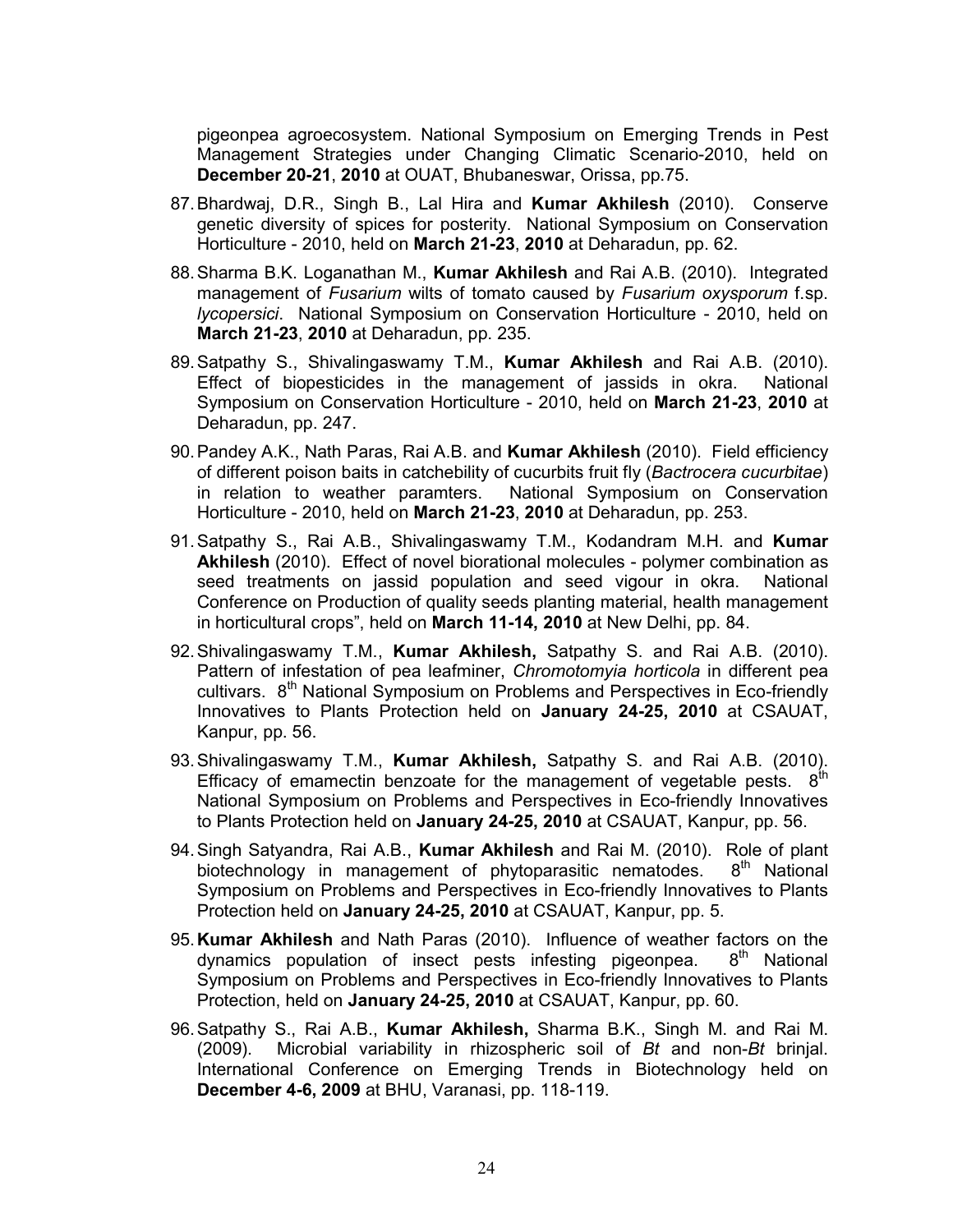- 97.Satpathy S., Kumar Akhilesh, Shivalingaswamy T.M., Kodandram M.H. and Rai, A.B. (2009). Screening of chilli germplasm against yellow mite and thrips on the basis of leaf symptoms. National Seminar on Spices, Improving Productivity and Quality with Focus on Himalayan Spices, held on October 22-24, 2009 at SKUAST-Jammu, pp. 67-68.
- 98. Rai A.B., Gracy R.G., Satpathy S., Kodandram M.H., Kumar Akhilesh and Shivalingaswamy T.M. (2009). Laboratory evaluation of botanicals against chilli mite (*Polyphagotarsonemus latus* Banks.). National Seminar on Spices, Improving Productivity and Quality with Focus on Himalayan Spices, held on October 22-24, 2009 at SKUAST-Jammu, pp. 65-66.
- 99. Singh S., Rai A.B. and Kumar Akhilesh (2009). Biological control of root-knot nematode (*Meloidogyne incognita*) in chilli (*Capsicum annum*) by *Trichoderma viride* and *Pochonia chlamydosporia*. National Seminar on Spices, Improving Productivity and Quality with Focus on Himalayan Spices, held on October 22- 24, 2009 at SKUAST-Jammu, pp. 65.
- 100. **Kumar Akhilesh, Rai A.B., Satpathy S. and Rai M. (2009). Field reaction** of promising onion varieties to onion thrips (*Thrips tabaci* L.) damage. National Seminar on Spices, Improving Productivity and Quality with Focus on Himalayan Spices, held on October 22-24, 2009 at SKUAST-Jammu, pp. 64.
- 101. Satpathy S., Kumar Akhilesh, Shivalingaswamy T.M., Kodandram M.H. and Rai A.B. (2009). Varietal reaction and pest succession in cowpea [*Vigna unguiculata* (L.) Walp.] at Varanasi. International Conference on Horticulture held on November 09-12, 2009 at IIHR, Bangalore, pp. 231.
- 102. Satpathy S., Kumar Akhilesh, Shivalingaswamy T.M., Rai A.B. and Rai M. (2009). Effect of prey on predation and larval duration of *Chrysoperla carnea* (Neuroptera: Chrysopidae). International Conference on Horticulture from November 09-12, 2009 at IIHR, Bangalore, pp. 233.
- 103. Shivalingaswamy T.M., Rai A.B., Kumar Akhilesh and Kondandram M.H. (2009).Farmscaping with marigold enhances the natural biological control of tomato leaf miner and fruit borer. International Conference on "Behavioural ecology of insect parasitoids: a perspective" held on September 20-24, 2009 at Palermo, Italy, pp. 40.
- 104. Satpathy S., Shivalingaswamy T.M., **Kumar Akhilesh, Rai A.B. and Rai** M. (2009).Efficacy of biopesticides and new insecticides for management of cowpea pod borer, *Maruca vitrata*. Symposium on international conference on Grain Legumes : Quality improvement value addition and trade, held on February 14-16, 2009 at IIPR, Kanpur, pp. 292-293.
- 105. Shivalingaswamy T.M., Satpathy S., Gracy R. G., Rai A.B., Kumar Akhilesh and Rai M. (2008).*Neochrysocharis formosa* Westood (Hymenoptera: Eulophidae), a potential parasitoid of tomato leaf miner, *Liriomyza trifolii*. 2nd Congress on Insect Science, PAU, Ludhiana, held on February 21-22, 2008, pp. 347-348.
- 106. Satpathy S., Kumar Akhilesh, Shivalingaswamy T.M., Rai A.B. and Rai M. (2007). Paudhshala mein mirch ki prajatiyo/jeevdravayo par thrips pratirodhita ka mulayankan (Hindi). National Seminar on "Vaishavikaran ke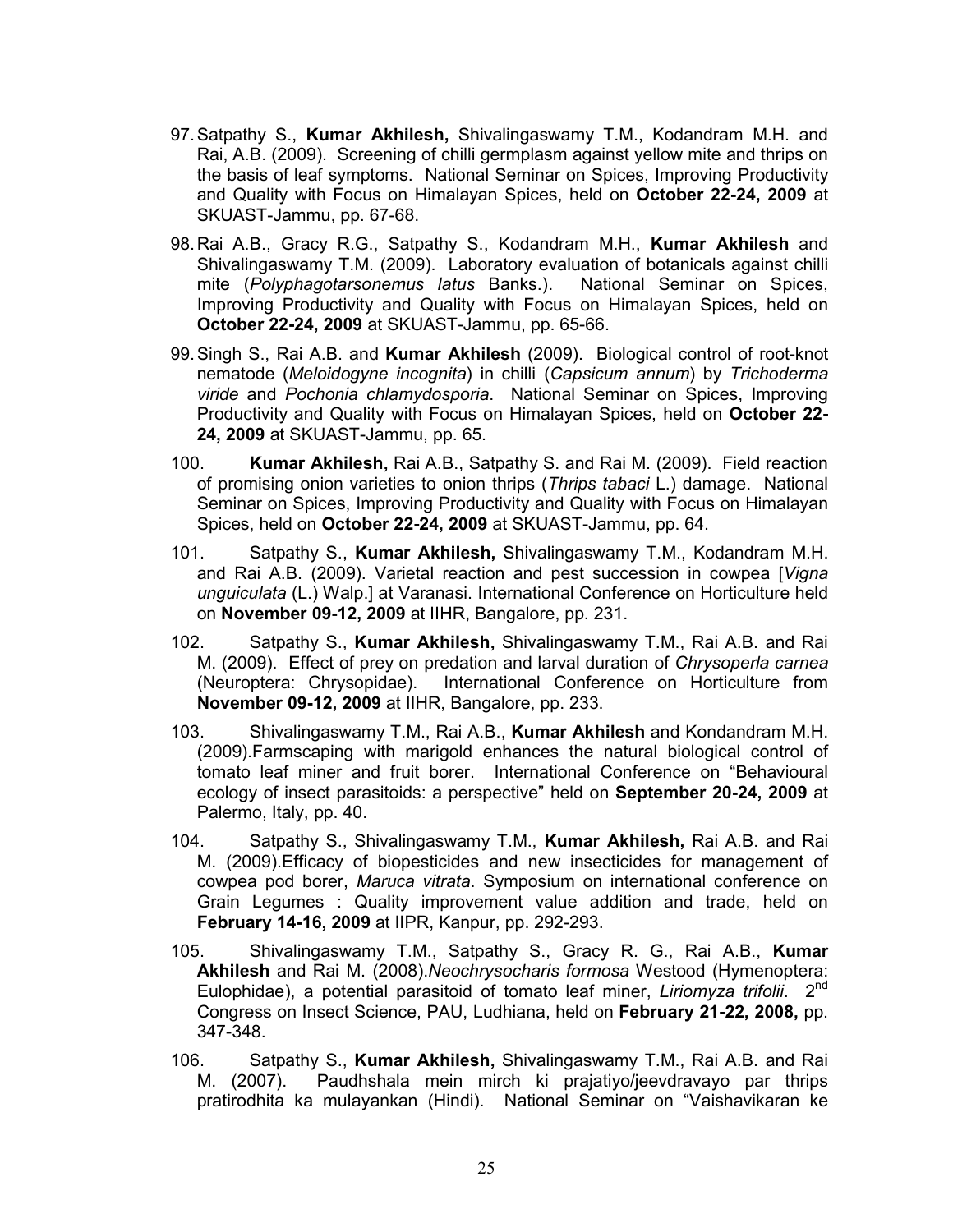paripashya mein krishi avam sambandhit utapado ki gunatamak viridhi avam sanrakshan hetu bhavi sodh dishayaein". Bhartiya Krishi Anusandha Samiti at IISR, Lucknow, October 26-28, 2007, pp. 218-219.

- 107. Malik Y.P., Singh S.V. and Kumar Akhilesh (2005). Protection technology for suppressing shoot and fruit borer infestation in egg plant. National Symposium on recent advances integrated management of brinjal shoot and fruit borer held on October 03-04, 2005 at IIVR, Varanasi, pp. 192-193.
- 108. Singh S., Kumar Akhilesh and Awasthi B.K. (2005). Chemical control of egg plant shoots and fruit borer in central UP. National Symposium on recent advances integrated management of brinjal shoot and fruit borer, held on October 03-04, 2005 at IIVR, Varanasi, pp. 144.
- 109. Satpathy S., Shivalingaswamy T.M., **Kumar Akhilesh** and Rai M. (2005). Integrated management of eggplant shoot and fruit borer with bioagents, botanical and insecticide. National Symposium on recent advances integrated management of brinjal shoot and fruit borer held on October 03-04, 2005 at IIVR, Varanasi, pp. 164-166.
- 110. Satpathy S., Kumar Akhilesh, Shivalingaswamy T.M. and Rai M. (2005). Bioefficacy of Methomyl against thrips [*Scirtothrips dorsalis* (Hood)] in chilli. National Symposium on Sustainable Plant Protection Strategies: Health and Environment Concerns, held on October 15-17, 2005 at Dapoli, pp. 43.
- 111. Shivalingaswamy T.M., Kumar Akhilesh, Satpathy S. and Ram D. (2005). Relative susceptibility of bottlegourd cultivars to red pumpkin beetle, *Raphidopalpa foveicollis.* National Symposium on Sustainable Plant Protection Strategies: Health and Environment Concerns held on October 15-17, 2005 at Dapoli, pp. 47.
- 112. **Kumar Akhilesh** and Nath Paras (2005). Arhar mein phali vedhak keeto dwara honein wali chhati ka mulyankan (Hindi). National symposium on ikaisavee shatabdi mein khadya avam prayavaran prabandhan wa sanraksan, held on May 15-17, 2005 at Haridwar, pp. 73.
- 113. **Kumar Akhilesh** and Nath Paras (2005). Arhar ke phool par thrips ka prakop(Hindi).National symposium on ikaisavee shatabdi mein khadya avam prayavaran prabandhan wa sanrakshan, held on May 15-17, 2005 at Haridwar, pp. 73-74.
- 114. Satpathy S., Kumar Akhilesh, Shivalingaswamy T.M., Rai S. and Rai M. (2005). Bibhinna bhaksh par *Chrysoperla* parbhakshi keet ki bhakshan chhamata (Hindi). National symposium on ikaisavee shatabdi mein khadya avam prayavaran prabandhan wa sanrakchhan, held on May 15-17, 2005 at Haridwar, pp. 74-75.
- 115. Shivalingaswamy T.M., Kumar Akhilesh, Satpathy S. and Rai M. (2005). Lobia mein phali vedhak keet ka prakop (Hindi).National symposium on ikaisavee shatabdi mein khadya avam prayavaran prabandhan wa sanrakchhan, held on May 15-17, 2005 at Haridwar, pp. 76.
- 116. **Kumar Akhilesh** and Nath Paras (2003). Impact of weather parameters on population of insect pests infesting early pigeonpea at Varanasi. National Symposium on Pulses for crop diversification and natural resource management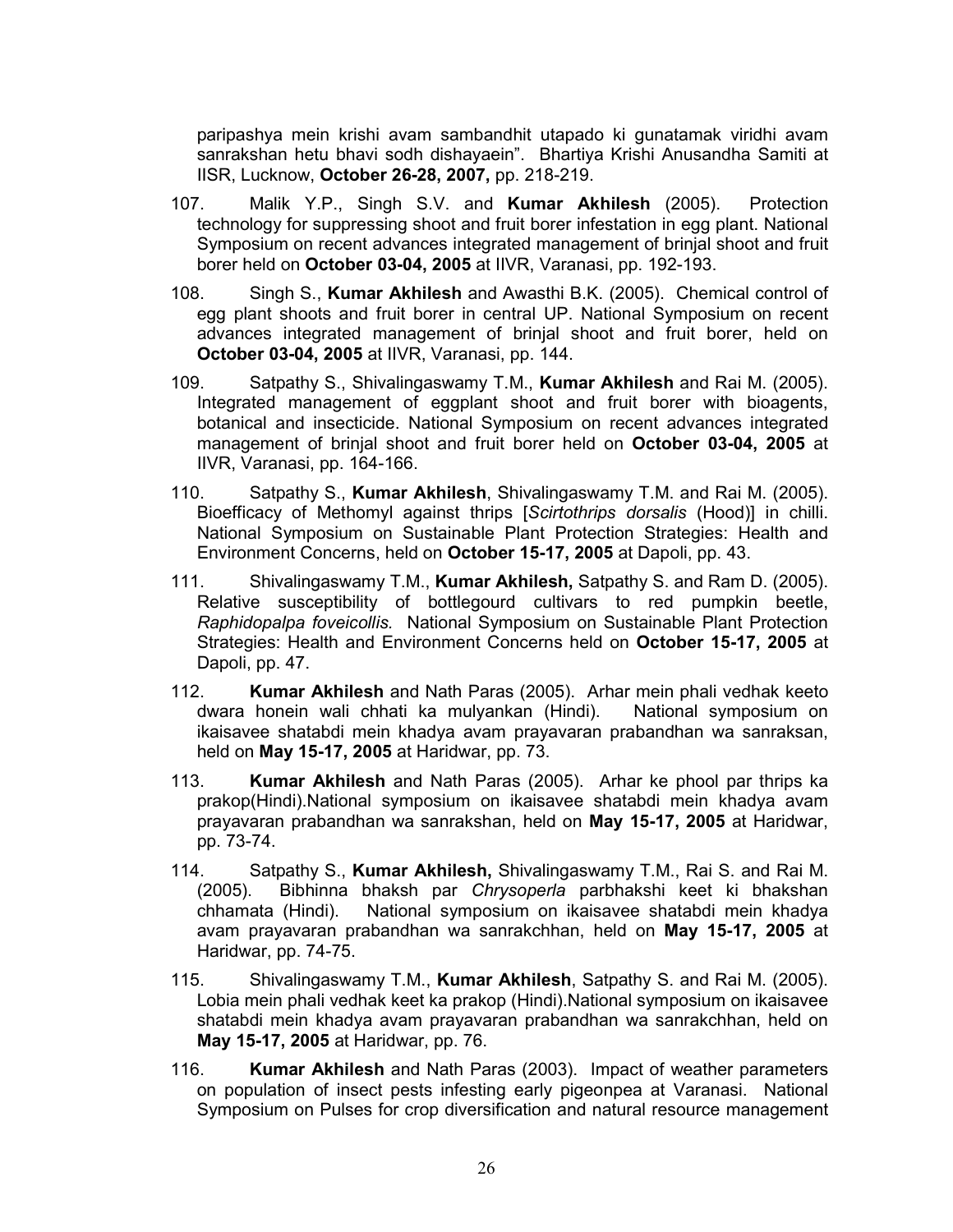held on December 20-22, 2003 at IIPR, Kanpur, pp. 236.

- 117. **Kumar Akhilesh** and Nath Paras (2003). Influence of weather factors on population of insect pests in pigeonpea at vegetative and flowering stage.  $5<sup>th</sup>$ National Symposium on bio-control agents for sustainable management of pests held on December 18-20, 2003 at GBPUAT, Pantnagar, pp. 137-138.
- 118. Gangwar D.S., Kumar Akhilesh and Shanker Uma (2003). Population dynamics of the leaf webber on sesamum. National Symposium on Biodiversity management for the  $21^{st}$  century, held on June 28-30, 2003 at B.H.U., Varanasi, pp. 133.
- 119. Verma A. and Kumar Akhilesh (2003). Estimation of ratios in entomological surveys. National Symposium on Biodiversity management for the  $21<sup>st</sup>$  century held on June 28-30, 2003, at B.H.U., Varanasi, pp. 77.
- 120. Satpathy S., Shivalingaswamy T.M., Rai S. and **Kumar Akhilesh** (2003). Preference of cruciferous hosts by diamondback moth, *Plutella xylostella* (L.). National Symposium on Biodiversity management for the 21<sup>st</sup> century, held on June 28-30, 2003 at B.H.U., Varanasi, pp. 104.
- 121. Satpathy S., Kumar Akhilesh, Shivalingaswamy T.M., Rai S. and Pandey P.K. (2003). Bioefficacy of Indoxacarb (15 SC) against tomato fruit borer, *Helicoverpa armigera* (Hubner). National Symposium on Biodiversity management for the  $21^{st}$  century held on **June 28-30, 2003** at B.H.U., Varanasi, pp. 134.
- 122. Gangwar D.S., **Kumar Akhilesh** and Katiyar R.R. (2003). Screening of sesamum germplasms against leaf webber and pod borer, Bihar hairy caterpillar and jassid at Kanpur. National Symposium on Biodiversity Management for the  $21<sup>st</sup>$  Century held on June 28-30, 2003 at B.H.U., Varanasi, pp. 133.
- 123. Singh S., Kumar Akhilesh, Awasthi B.K. and Gangwar D.S. (2003). Seasonal incidence of insect pests in brinjal at Kanpur. National Symposium on Biodiversity management for the 21<sup>st</sup> Century held on June 28-30, 2003 at B.H.U., Varanasi, pp. 93.
- 124. Singh S. and Kumar Akhilesh (2003). Population dynamics and impact of weather factors on hadda beetle and brinjal shoot and fruit borer in brinjal crop. National Symposium on Biodiversity management for the 21<sup>st</sup> Century held on June 28-30, 2003 at B.H.U., Varanasi, pp. 94.
- 125. **Kumar Akhilesh** and Nath Paras (2003). Study of the effect of meteorological factors on the population of insect pests infesting UPAS 120 cultivar of pigeonpea. National Symposium on Biodiversity management for the  $21<sup>st</sup>$  Century held on June 28-30, 2003 at B.H.U., Varanasi, pp. 134-135.
- 126. Satpathy S., Kumar Akhilesh, Rai S.K., Kumar S. and Banerjee M.K. (2003). Screening of chilli germplasms against yellow mite thrips complex on the basis of leaf symptoms. National Symposium on IPM in horticultural crops for protection of environment and biodiversity held on February 10-12, 2003 at Zonal Agricultural Research Station, JNKVV, Chandangaon, Chhindwara. pp. 107.
- 127. **Kumar Akhilesh, Satpathy S., Panday P.K. and Benerjee M.K. (2003).**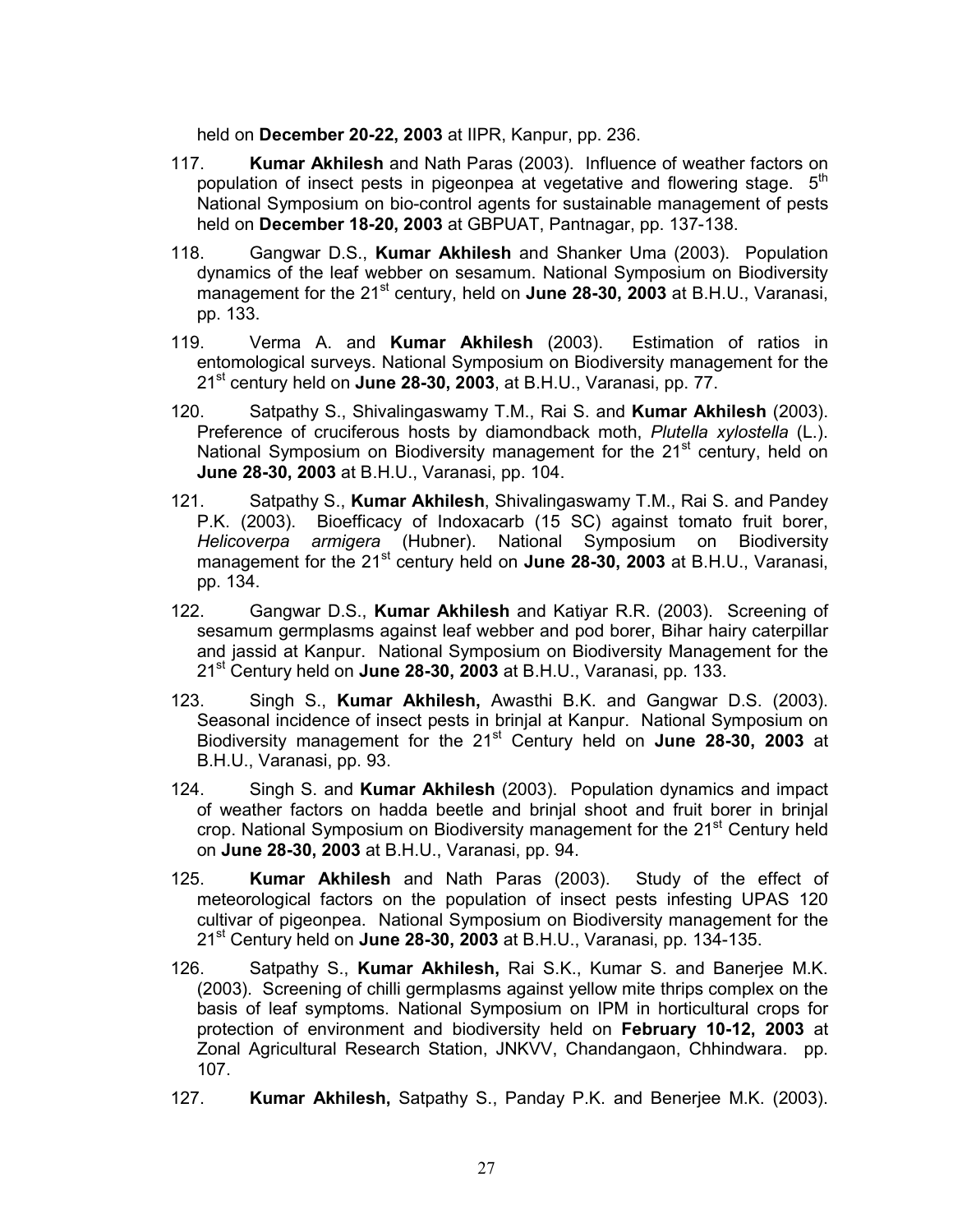Tamatar mein phal chhedak keet ke prabandhan mein jaivik ghatako ka mulyankan (Hindi). National Symposium on Krishi chhetra mein vashavikaran ke avasar avam chunautiya held on January 17-19, 2003 at JNKVV, Jabalpur. pp. 143-144.

- 128. Ram D., Pandey P.K., Singh B., Pandey S., Benerjee M.K. and Kumar, Akhilesh (2003). Resistance source identification to bean mosaic virus in French bean (*Phaseolus vulgaris L.*). National symposium on sustainable pest management held on **January 2-4, 2003** at B.H.U., Varanasi. pp. 125.
- 129. Satpathy S., Shivalingaswamy T.M., Singh A.P. and Kumar Akhilesh (2003). Role of biopesticides and border crops in aphid (*Brevicoryne brassicae*), management in cabbage. National symposium on sustainable pest management held on **January 2-4, 2003** at B.H.U., Varanasi. pp. 71.
- 130. Ram D., Singh B., Satpathy S., Banerjee M.K. and Kumar, Akhilesh (2003). Susceptibility of French bean genotypes to aphid (*Aphis gossypii*). National symposium on sustainable pest management held on January 2 - 4, 2003 at B.H.U., Varanasi. pp. 69.
- 131. Satpathy S., Kumar Akhilesh and Rai S. (2003). Evaluation of efficacy of new molecule for diamondback moth management. National symposium on sustainable pest management held on January 2- 4, 2003 at B.H.U., Varanasi. pp. 64.
- 132. Kumar Akhilesh and Nath Paras (2003). Effect of insecticides on seed weight loss in pigeonpea caused by pod borer. National symposium on sustainable pest management held on January 2-4, 2003 at B.H.U., Varanasi. pp. 40.
- 133. Shivalingaswamy T.M., Satpathy S., Singh B. and Kumar Akhilesh (2002). Predator-prey interaction between jassid (*Amrasca biguttula biguttula* Ishida) and a staphylinid in okra. Symposium on international conference on vegetables, held on November 11-14, 2002 at Bangalore. pp. 275.

### Citation Index

### National Citation:

1. Mishra H.P. (2003). Efficacy of combination of insecticides against til leaf webber and pod borer *Antigastra catalaunalis* (Dupan.) and phyllody. *Ann. Pl. Protec. Sci*. 11 (2): 277-280.

### Cited paper:

Kumar Akhilesh and Nath Paras (2003). Field efficacy of insecticides against pod bug and pod fly infesting pigeonpea. *Ann. Pl. Protec. Sci*. 11 (1): 31-34.

2. Manzoor H. Dar, Rizvi P.Q. and Gupta Ankita (2005). Development of integrated management modules for pod fly *Melonagromyza obtusa* Malloch. in late pigeon pea. *Ann. Pl. Protec. Sci*. 13 (2): 298-301.

### Cited papers: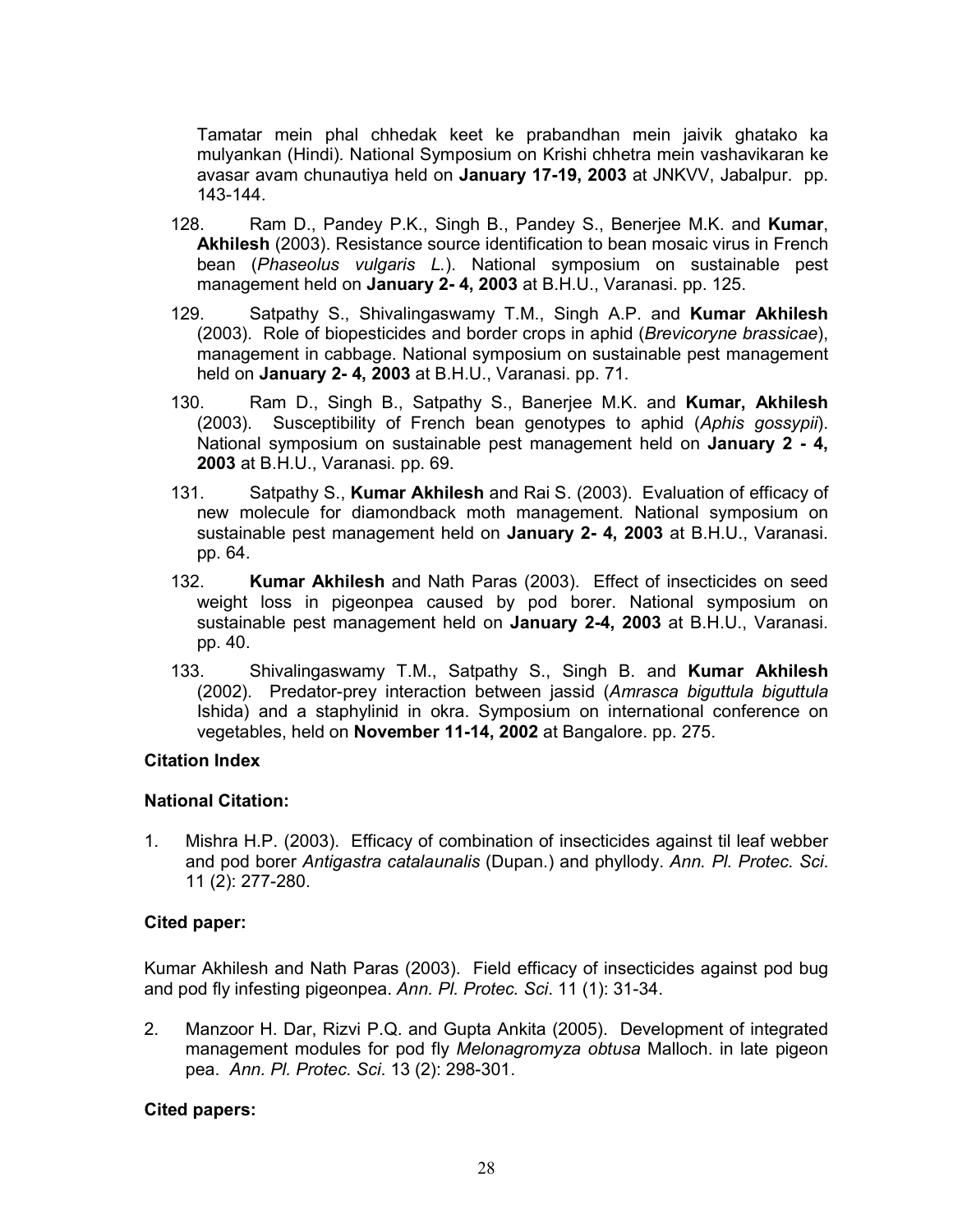Kumar Akhilesh and Nath Paras (2003). Field efficacy of insecticides against pod bug [(*Clavigralla gibbosa* (Spinola)] and podfly (*Melanagromyza obtusa* Malloch) infesting pigeonpea. *Ann. Pl. Protec. Sci*. 11(1): 31-34.

3. Entomology: Novel approaches. Eds:- P.C. Jain and M.C. Bhargav, New Indian Publishing Agency, New Delhi

### Cited papers:

Kumar Akhilesh and Nath Paras (2003). Pest complex and their population dynamics on an early variety of pigeonpea UPAS-120 at Varanasi. *Indian J. Ent.* 65(4): 453-460.

Kumar Akhilesh and Nath Paras (2003). Field efficacy of insecticides against pod bug [(*Clavigralla gibbosa* (Spinola)] and podfly (*Melanagromyza obtusa* Malloch) infesting pigeonpea. *Ann. Pl. Protec. Sci*. 11(1): 31-34.

4. Yadav D.K. and Singh S.K. (2006). Forecast model of major insect pests of mungbean. *Ann. Pl. Protec. Sci*. 14(2): 323-328.

### Cited paper:

Kumar Akhilesh and Nath Paras (2005). Insect pests of early pigeonpea in relation to weather parameters. *Ann. Pl. Protec. Sci*. 13(1): 23 -26.

5. Singh M.K. and Nath Paras (2007). Effect of dates of *Brassica juncea* on *Coccinellid* beetle of *Lipaphis erysimi* Kalt. *Ann. Pl. Protec. Sci*. 15(1): 08 -11.

### Cited paper:

Kumar Akhilesh and Nath Paras (2005). Insect pests of early pigeonpea in relation to weather parameters. *Ann. Pl. Protec. Sci*. 13(1): 23 -26.

- 6. Vijayachander A. and Arivudainambi S. (2007). Biology of pulses blue butterfly, *Lampides Boeticus* Linn. *Ann. Pl. Protec. Sci*. 15(1): 53 -56.
- 7. Ambika S., Manoharan T., Stanley and Preetha G. (2007). Scutellarid pests of Jatropha and their management. *Ann. Pl. Protec. Sci*. 15(2): 370 -375.

### Cited paper:

Kumar Akhilesh and Nath Paras (2003). Field efficacy of insecticides against pod bug [(*Clavigralla gibbosa* (Spinola)] and podfly (*Melanagromyza obtusa* Malloch) infesting pigeonpea. *Ann. Pl. Protec. Sci*. 11(1): 31-34.

8. Kumar P., Prasad C.S. and Patel L.M. (2007). Efficacy and economics of insecticides and bio-pesticides against *Plutella xylostella* (L.) on cabbage. *Ann. Pl. Protec. Sci*. 15(2): 342 -344.

### Cited paper:

Satpathy S., Kumar Akhilesh, Singh A.K. and Pandey P.K. (2005). Chlorfenapyr: A new molecule for diamondback moth (*Plutella xylostella* L.) management in cabbage. *Ann. Pl. Protec. Sci*. 13(1): 88 -90.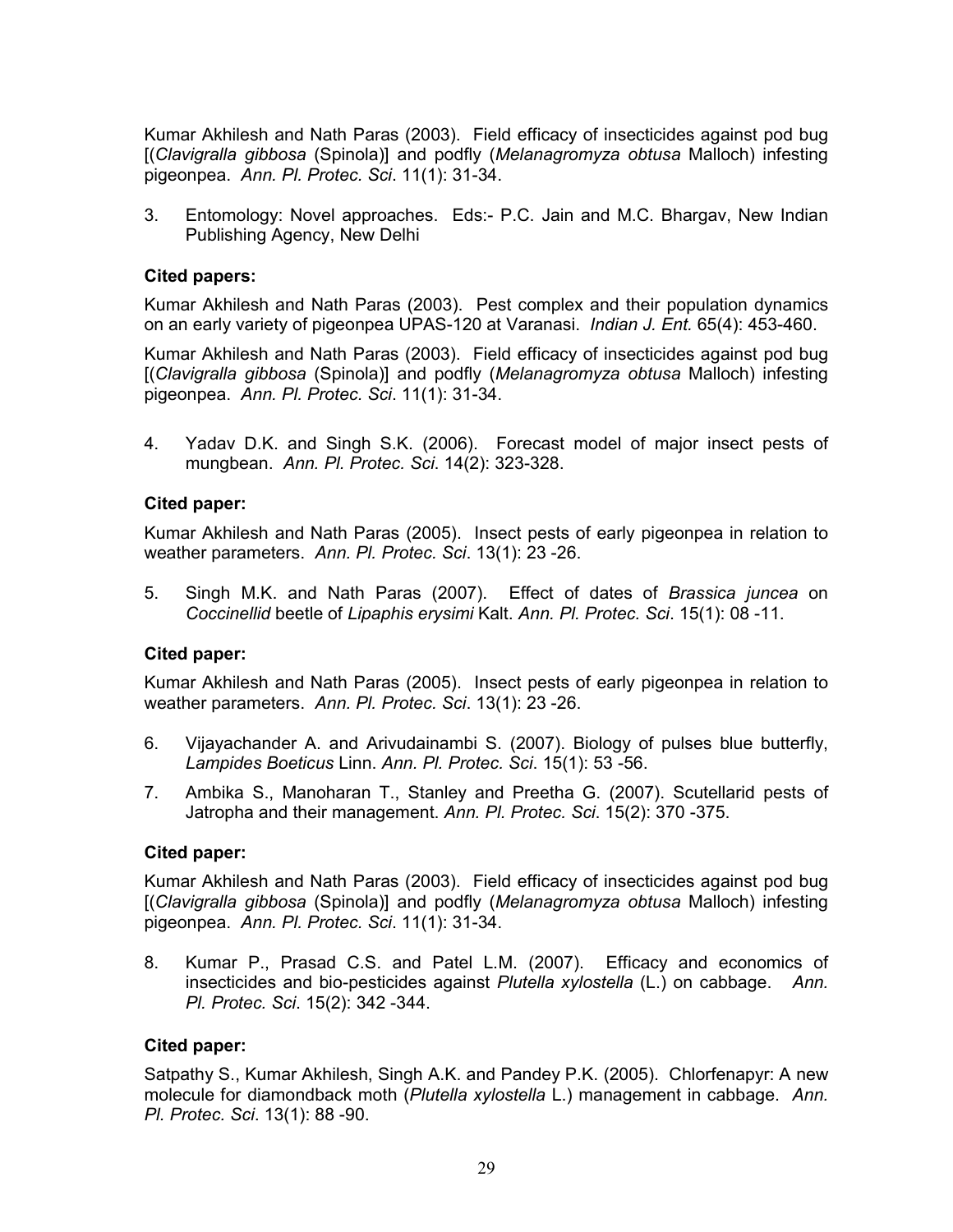9. Arivudainambi S. and Vijay Chandar A. (2009). Management of pulses blue butterfly, *Lampides boeticus* L. in green gram.*Karnataka J. Agric. Sci.* 22(*3-Spl. Issue*) :624-625.

### Cited papers:

Kumar Akhilesh and Nath Paras (2003). Pest complex and their population dynamics on an early variety of pigeonpea UPAS-120 at Varanasi. *Indian J. Ent.* 65(4): 453-460.

### Popular articles

### Published

- 1. Kumar Akhilesh 2019). Chaney mein keet prabandhan. *Krishak Aradhana.* 18-24 March. Pp. 11.
- 2. Kumar Akhilesh (2019). Surakshit bhandaran kar anaj ko keeto avam chuho se bachaye. *Krishak Suraksha.* 01 March. Pp. 08-09.
- 3. Kumar Akhilesh, Pandey A K, Patel A K and Kumar B (2019). Phal briksho mein lagne wale tana vedhak keet ka prabhandhan. *Krishi Goldline.* 11(16): 6.
- 4. Kumar Akhilesh, Singh R, Singh S, Pandey A K and Kumar B (2019). Gobhi vargiya phaslo mein keet avam rog prabandhan. *Krishak Suraksha.* 01 January. Pp. 09-11.
- 5. Kumar Akhilesh, Pandey A K, Tiwari B K and Singh S (2019). Chaney mein samanwit keet prabandhan. *Krishak Suraksha.* 01 January. Pp. 21-22.
- 6. Singh N and Kumar Akhilesh (2019). Ghatatey brishk, barhte sankat. *Krishak Suraksha.* 01 January. Pp. 12-13.
- 7. Kumar Akhilesh, Singh S, Baghel K S and Tiwari B K (2018). Arhar mein samanwit keet avam rog prabandhan. *Krishak Suraksha.* 01 December. Pp. 29-30.
- 8. Kumar Akhilesh, Tiwari B K, Singh S Pandey B K (2018). Rabi phaslo mein ugne wale pramukh kharpatwar avam prabandhan. *Krishak Suraksha.* 01 December. Pp. 42-43.
- 9. Kumar B, Singh S, Kumar Akhilesh and Singh N (2018). Daalo ke raja chane ki unnat kheti. *Krishi Goldline.* 11(8): 5.
- 10. Singh S, Tiwari B K and Kumar Akhilesh 2018). Ghehu utpadkata barhane hetu unnat saghnikaran vidhi. *Krishak Aradhana.* 15-21 October. Pp. 09.
- 11. Kumar B and Kumar Akhilesh 2018). Sabjeeyo mein keet prabandhan. *Krishak Aradhana.* 08-14 October. Pp. 10.
- 12. Dharmendra, Kumar Akhilesh, Tiwari B K, Baghel K S and Krishana (2018). *Trichoderma* ek prabhawi jaivik phaphudinashak. *Krishak Suraksha.* 01 October. Pp. 21-22.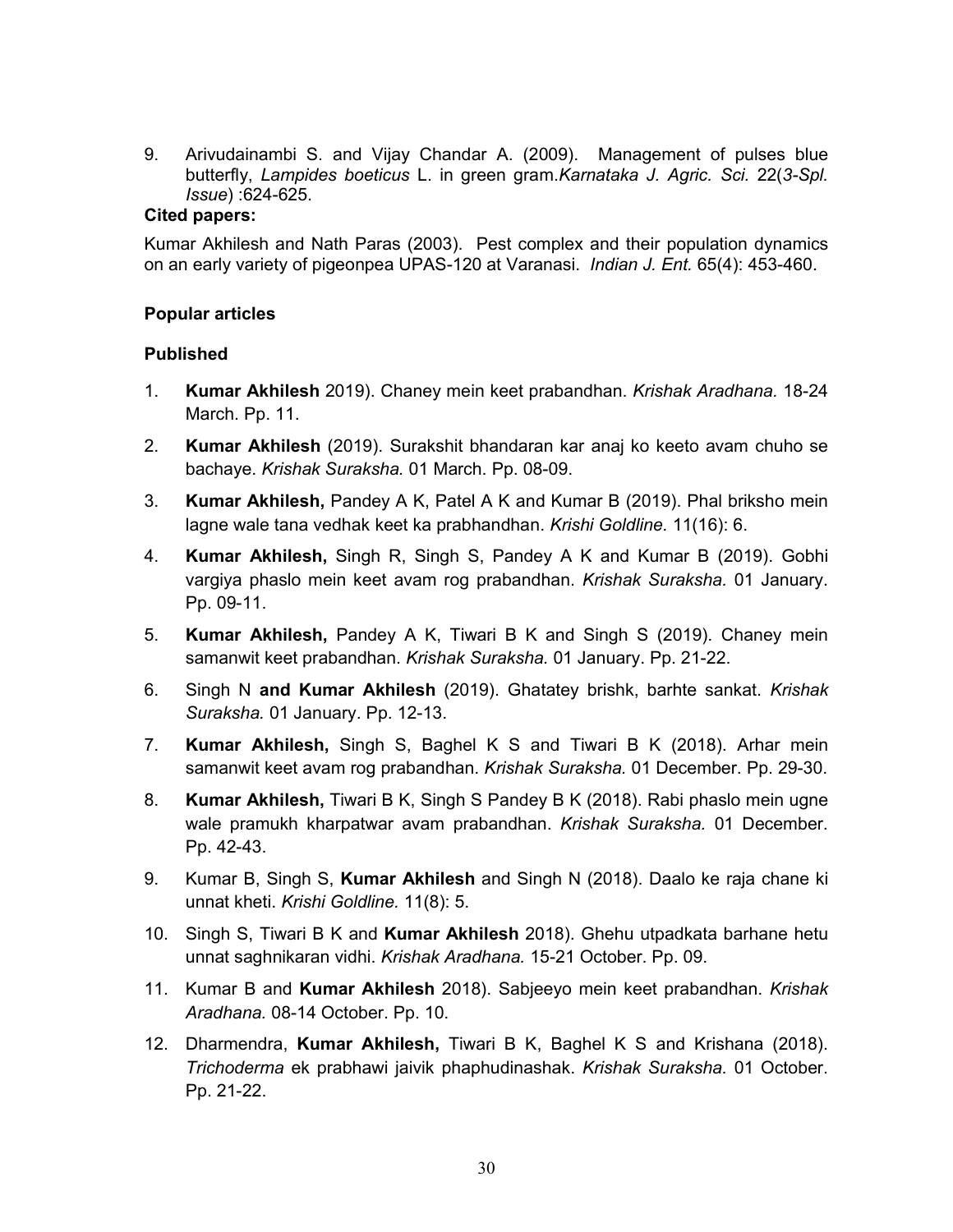- 13. Tiwari B K, **Kumar Akhilesh**, Singh S and Pandey A K (2018). Dharwar padhatti se arhar ki kheti kare. *Krishak Suraksha.* 01 October. Pp. 13-15.
- 14. Kumar Akhilesh (2018). Mukhaya sabjeeyo mein samanwit keet prabandha. *Krishak Chetna.* 8(4): 59-60.
- 15. Kumar Akhilesh, Singh N, Baghel K S and Singh R (2018). Phal briksho mein lagne wale tana vedhak keet ka prabhandhan. *Krishi Goldline.* 11(2): 7.
- 16. Kumar Akhilesh (2019). Chane ki phasal mein samanwit keet prabandhan. *Star Samachar.* 25.01.19. pp. 9.
- 17. Kumar Akhilesh (2019). Gobhi vargiya phaslo mein keet prabandhan. *Star Samachar.* 10.01.19. pp. 9.
- 18. Kumar Akhilesh (2018). Rabi phaslo mein kharpatwar prabandhan. *Star Samachar.* 14.12.18. pp. 9.
- 19. Kumar Akhilesh (2018). Masoor ki phasal ka prabandhan. *Star Samachar.*  30.11.18. pp. 9.
- 20. Kumar Akhilesh (2018). *Trichoderma* ek prabhawi jaivik phaphoodinashak. *Star Samachar.* 16.11.18. pp. 9.
- 21. Kumar Akhilesh (2018). Adhik utpadan ke liye kharpatwaro par niyantran jaroori. *Star Samachar.* 02.11.18. pp. 9.
- 22. Kumar Akhilesh (2018). Beejopchar ka rabi ki phaslo mein mahattaw. *Star Samachar.* 19.10.18. pp. 9.
- 23. Kumar Akhilesh (2018). Samay aa raha hai masoor ki boni ka. *Star Samachar.*  05.10.18. pp. 9.
- 24. Kumar Akhilesh (2018). Soybean phasal mein keet prabandhan. *Star Samachar.*  31.08.18. pp. 9.
- 25. Kumar Akhilesh (2018). Dhan ki phasal ko bachaye keet aur rog se. *Star Samachar.* 08.18. pp. 9.
- 26. Kumar Akhilesh (2018). Rogo se bachaye mirch ki phasal. *Star Samachar.*  13.07.18. pp. 9.
- 27. Kumar Akhilesh (2018). Keetnashko ka suraskshhit tarike se istemaal. *Star Samachar.* 08.06.18. pp. 9.
- 28. Kumar Akhilesh (2018). Anaj ka surakshhit bhandaran. *Star Samachar.* 01.06.18. pp. 9.
- 29. Kumar Akhilesh, Patel A., Singh N. and Alam M.A. (2018). Soybean phasal mein keet prabandhan. *Hariyali Patrika.* 3(1): 94-95.
- 30. Kumar Akhilesh, Pandey A.K., Tiwari R.K. and Pandey S.K. (2018). Sabjion mein samanawit keet prabandhan. *Hariyali Patrika.* 3(1): 91-93.
- 31. Kaushik U., Alam M.A., Kumar Akhilesh, Dhingra M.R. and Krishna (2018).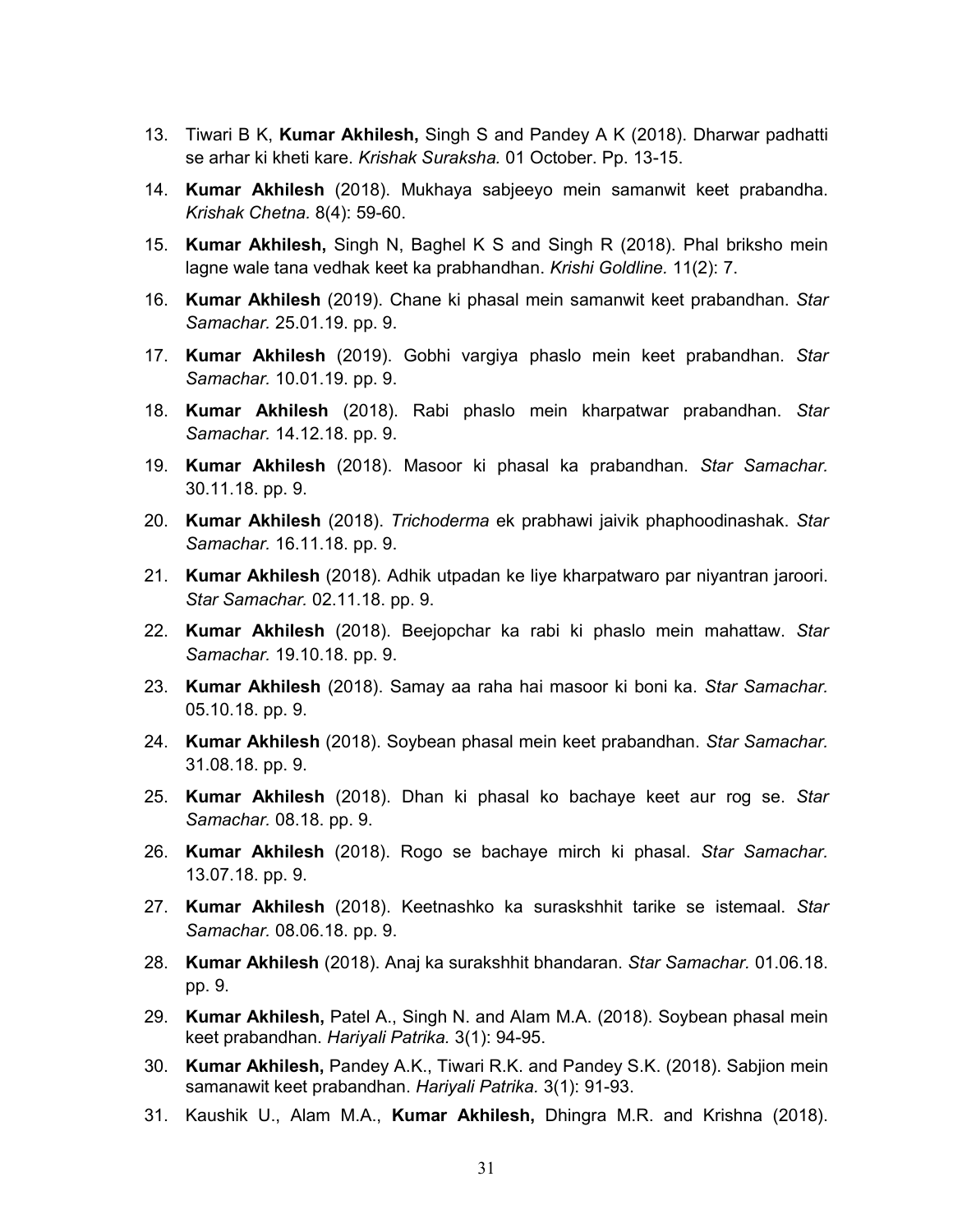Sabjion mein samanawit keet prabandhan. *Hariyali Patrika.* 3(1): 63-64.

- 32. Alam M.A., Kumar Akhilesh and Dhingra M.R. (2018). Novel and new insecticides for the eco friendly management insect pests. *Hariyali Patrika.* 3(1): 52-56..
- 33. Krishna, Kaushik U., Alam M.A. and Kumar Akhilesh (2018). Vermi compost bananey ki vidhi avam uska mahattaw. *Hariyali Patrika.* 3(1): 50-51.
- 34. Dharmendra, Tiwari B.K., Singh S., Krishana, and Kumar Akhilesh (2018).Jaivik Krishi gatvidhiyon segurwattayukat phaslotpadan hona. *Krishak Chetna.* 8(5): 18- 19.
- 35. Kumar Akhilesh (2018). Tamatar phaslo kee keeto se suraksha. *Star Samachar.*  March. 02.3.18. pp. 9.
- 36. Kumar Akhilesh (2018). Garmiyon mein bhi kare moong ki kheti. *Star Samachar.*  March. pp. 9.
- 37. Kumar Akhilesh (2018). Pramukh sabjiyon mein samnawit keet prabandhan. *Star Samachar.* 16.02.18. pp. 9.
- 38. Kumar Akhilesh, Dharmendra, Krishana, and Alam M.A. (2018). Sarson ki phasal mein nashijeev prabandhan. *Krishi Goldline.* 10(13): 5.
- 39. Kumar Akhilesh, Krishana, Dharmendra and Dhingra M.R. (2018). Gobi vargiya phasalon mein nashijeev prabandhan. *Madhay Bharat Krishak Bharti.* 12(11): 10.
- 40. Krishana, Kumar Akhilesh, Jaiswal S.K. and Dharmendra (2018). Kisan keetnashko ko surakshit tariko se kare istemal. *Krishi Goldline.* 10(12): 3.
- 41. Kumar Akhilesh (2018). Mirch ko aise bachaye rogo se. *Star Samachar.*  12.01.18. pp. 9.
- 42. Kumar Akhilesh, Baghel K.S., Dharmendra, Tiwari B.K. and Patel A.K. (2018).Ganna ki phasal mein keet prabandhan. *Krishak Suraksha.* 5(11): 24-26.
- 43. Dharmendra, Tiwari B.K., Singh S., Kumar Akhilesh and Pandey A.K. (2018).Kachra apghatak. *Krishak Suraksha.* 5(11): 21-23.
- 44. Kumar Akhilesh, Tiwari B.K., Patel A.K. and Tiwari R.K. (2017). Matar ki phasal mein nashijeev prabandhan. *Krishi Goldline.* 10(10): 06.
- 45. Kumar Akhilesh (2017). Matar/Phasal prabandhan mein na kare laparwahi. *Star Samachar.* 29.12.17. pp. 9.
- 46. Kumar Akhilesh (2017). Pyaj ko bachaye rogo se. *Star Samachar.* 22.12.17. pp. 9.
- 47. Kumar Akhilesh (2017).Chane ki phasal mein deemak ka prakop. *Nai Duniya.*  24.12.17.
- 48. Kumar Akhilesh, Baghel K.S. and Pandey A.K. (2017). Pyaj mein paudh sarankshan. *Krishak Chetana.* 8(4): 53.
- 49. Kumar Akhilesh and Tiwari R.K. (2017). Rabi phaslo mein kharpatwar prabandhan. *Krishak Aradhana.* 12(12): 7.
- 50. Kumar Akhilesh (2017).Tamatar mein samnawit keet prabandhan. *Krishak Suraksha.* 5(13): 19-20.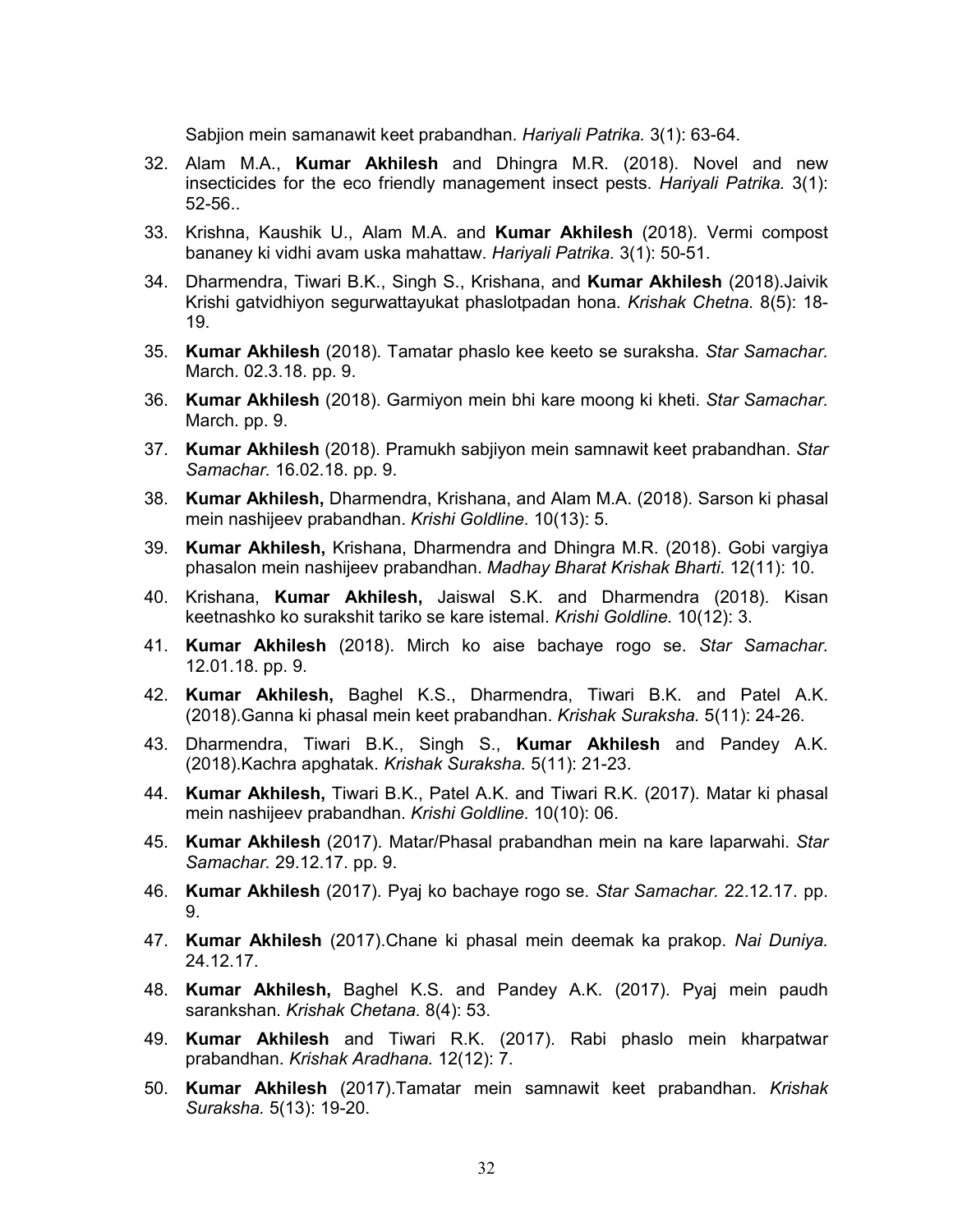- 51. Dharmendra, Tiwari B.K., Kumar Akhilesh and Pandey A.K. (2017).Dalahani phaslo mein kharpatwar prabandhan. *Krishak Suraksha.* 5(13): 6-8.
- 52. Dharmendra, Tiwari B.K., Kumar Akhilesh and Pandey A.K. (2017). Masoor ki unnat taknik. *Krishak Suraksha.* 5(11): 6-7.
- 53. Tiwari B.K., Baghel K.S., Kumar Akhilesh and Singh S. (2017). Ramtil ki adhunik kheti. *Krishak Suraksha.* 5(10): 18-20.
- 54. Kumar P., Singh T. K., Kumar Akhilesh, and Singh J. (2017). Amrood ki vaigyanik kheti. *Krishak Suraksha.* 5(10): 14-16.
- 55. Kumar Akhilesh Pandey A. K. and Baghel K.S. (2017). Dhan ki phasal ka keet avam rog se bachaw. *Krishak Aradhana.* 12(8): 24.
- 56. Kumar Akhilesh (2017).Makke ki kheti kar labh kamaye. Star Samachar Rewa*.*  28.07.2017
- 57. Singh R., Kumar Akhilesh and Pandey A.K. (2017). Adhik aay prapt karney hetu Kharif mein pyaj lagaye. *Krishak Suraksha.* 4(5): 24.
- 58. Singh N. Kumar Akhilesh, Mishra M.K. and Patel A.K. (2017). Dhaniya ki unnat krishi utpadan taknik. *Krishi Goldline.* 10(2): 04.
- 59. Singh N. Kumar Akhilesh and Singh S. (2017). Vriksh lagaye, desh ko registan hone se bachaye. *Krishak Aradhana.* 12(3): 06.
- 60. Kumar Akhilesh (2017). Tamatar avam Baigon mein keet prabhandhan. *Hariyali*  (Annual Magazine 16-17)*.* 2: 55-56.
- 61. Singh N. and Kumar Akhilesh (2017). Grismkalin moong ki uttpadan taknik. *Krishak Aradhana.* 12(3): 06.
- 62. Kumar Akhilesh (2016). Narwai na jalaye. *Krishak Suraksha.* 04(1): 14.
- 63. Pandey A. K. and Kumar Akhilesh (2016). Dhan ki saghan SRI (SRI) kheti. *Kisan Bharti.* 47(6): 13&17.
- 64. Kumar Akhilesh (2016). Tamatar avam Baigon mein keet prabhandhan. *Hariyali*  (Annual Magazine 15-16)*.* 1: 79-82.
- 65. Kumar Akhilesh (2015).Sabjiyo mein samanwit keet prabandhan. *Krishak Suraksha.* 3(2): 20-23.
- 66. Kumar Akhilesh (2015). Aonley ki khadya gunvatta avam uska prasanskran. *Krishak Suraksha.* 2(10): 24-25.
- 67. Pandey A. K. and Kumar Akhilesh (2015). Barhayie smaran Shakti super food Alsi se. *Krishak Suraksha.* 2(10): 14.
- 68. Kumar Akhilesh (2014).Nai taknik se gehu ka utpadan barahe. *MAC Krishi Jagran.* 19(10): 32.
- 69. Pandey A. K. and Kumar Akhilesh (2014).Chuhe kha jate hai ektalis ton anaj . *Krishak Aradhana.*
- 70. Kumar Akhilesh (2014).Soybean ek paushanik ahar. *MAC Krishi Jagran.* 19(8): 74.
- 71. Kumar Akhilesh, Baghel K. S. Dubey R. and Panday A. K. (2014). Dhan mein nashijeev prabandhan se keet-rog roktham. *Krishak Doot.* 9.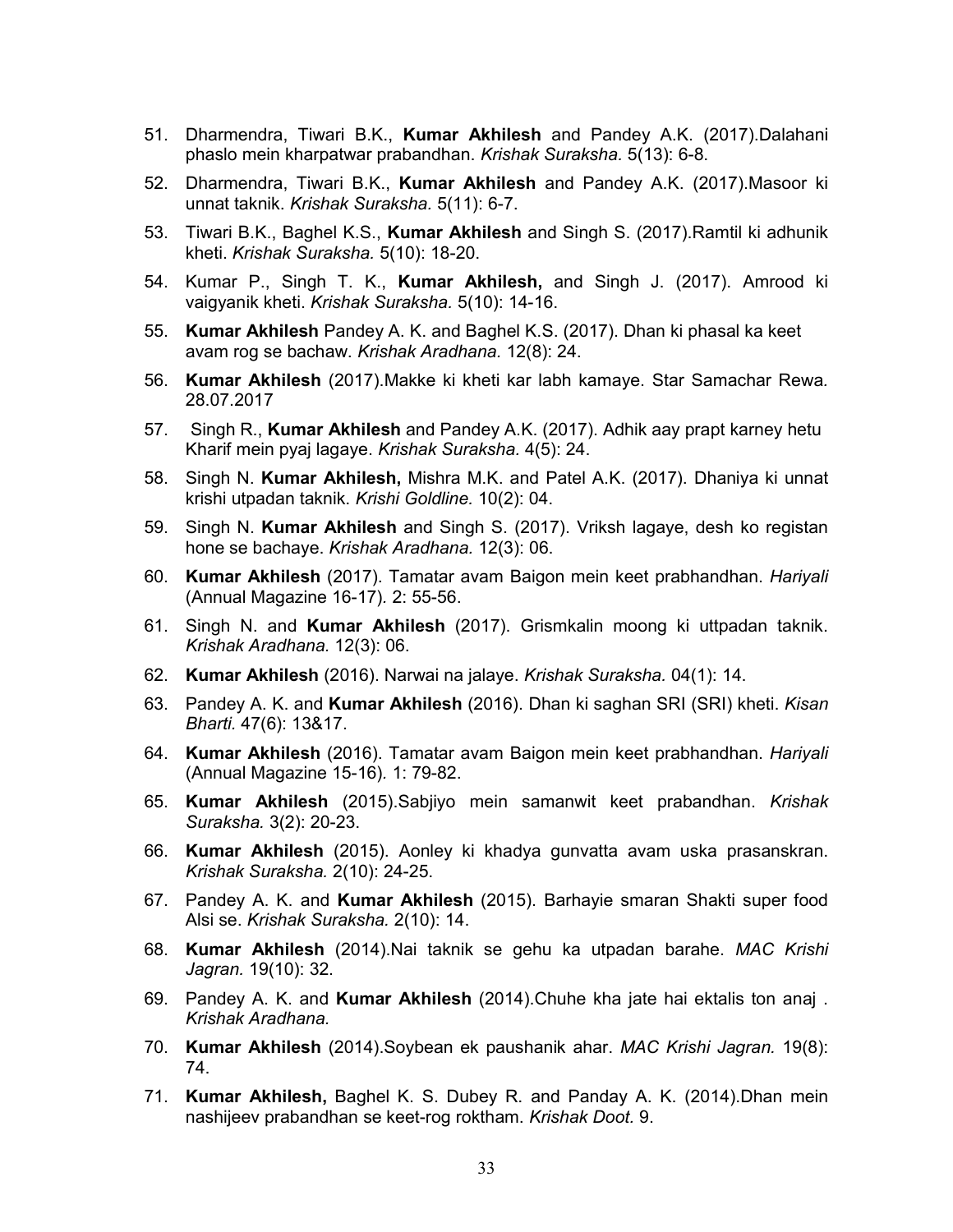- 72. Kumar Akhilesh (2014).Nai taknik se gehu ka utpadan barahe. *Krishak Suraksha.*  2(8): 17-18.
- 73. Kumar Akhilesh and Pandey A. K. (2014). Phal briksho mein lagnewale tanna vedhak keet ka prabandhan. *Krishak Suraksha.* 2(4): 9-10.
- 74. Kumar Akhilesh, Baghel K. S. and Pandey A. K. (2014). Dhan ki phasal mein nashijeev prabandhan. *Krishak Suraksha.* 2(3): 10-12.
- 75. Kumar Akhilesh and Pandey A. K. (2014).Bhandarit anaj ke bhayankar keeto ka prabandhan. *MAC Krishi Jagran.* 19(4): 16.
- 76. Kumar P., Rai N., Kumar R., Kumar Akhilesh, and Singh T. K. (2014). Sabjiyon mein sankar beej utpadan evam uska mahattaw. *Krishak Suraksha.* 1(12): 40-42.
- 77. Kumar P., Singh T. K., Kumar Akhilesh, and Singh J. (2014). Amrood ki vaigyanik kheti. *Krishak Suraksha.* 1(11): 29-33.
- 78. Kumar Akhilesh, Baghel K. S. and Pandey A. K. (2014).Kadduvargiya abjion mein nashijeev prabandhan. *Krishak Suraksha.* 1(11): 12-13.
- 79. Kumar Akhilesh, Pandey A. K., Singh N., and Singh T. K. (2014). Bhindi mein samanawit keet evam rog prabandhan. *Krishak Chetana.* 4(6): 36-37.
- 80. Singh N., Kumar Akhilesh, Singh S. S. and Pandey A. K. (2013).Prayavaran santulan mein briksho ka mahattaw. *Krishak Chetana.* 4(5): 40.
- 81. Pandey A. K. and Kumar Akhilesh (2013).Chane ki unnat kheti ke gur. *Krishi Goldline.* 6(9): 3.
- 82. Kumar Akhilesh (2013).Dhan ki phal mein rog prabandhan. *Krishi Goldline.* 18: 4.
- 83. Kumar Akhilesh (2013).Dhan ki phasal mein sammanwit keet prabandhan. *India Unbound.* 6(6): 3.
- 84. Baghel K.S., Panday A.K., Kumar Akhilesh, Singh R. (2013).Dhan ki sri (SRI) padhati apnaey bharpur utpadan paey. *Krishak Suraksha.* 1(6): 13-14.
- 85. Saha S., Singh A., Lognathan M. and Kumar Akhilesh (2013).Keetnashi rasyno ke upyog mein sawdhaniya. *Krishak Vandana.* 17(8): 17.
- 86. Kumar Akhilesh and Pandey A. K. (2013).Phal briksho mein lagnewale tanna vedhak keet ka prabandhan. *Krishak Saporter.* 8(2): 4.
- 87. Kumar Akhilesh, Sharma A. Singh M. Saha S. and Lognathan M. (2013).Tamatar ki phal mein sammanwit keet prabandhan. *Kisan Jyoti.* 3(3): 61-62.
- 88. Shivbachan, Choubey A.K., Singh Jai and Kumar Akhilesh (2013).Dudharu gauvanshiya pashuyo ki prashawkal mein uchit dekhbhal. *Krishak Vandana.* 13(1): 9.
- 89. Kumar Akhilesh, Singh M., Saha S. and Sharma A. (2013).Sabjiyo ke keet prabandhan mein jaivik ghatko ka mahttaw. *Krishak Chetana.* 3(6): 37-38.
- 90. Kumar Akhilesh, Sharma A. Singh M. and Lognathan M. (2013).Keetnashi rasyno ke upyog mein sawdhaniya. *Krishak Vandana.* 17(1): 16.
- 91. Kumar Akhilesh, Sharma A. Singh M. and Singh N. (2013).Chane ki illi ka samnavit keet prabandhan. *Krishak Chetana.* 4(1): 17.
- 92. Sharma A., Kumar Akhilesh and Singh M. (2013).Lauha tattaw-Ek suksham poshak tattaw ka manaw aahar mein mahattaw. *Krishak Duniya.* 38(41): 4.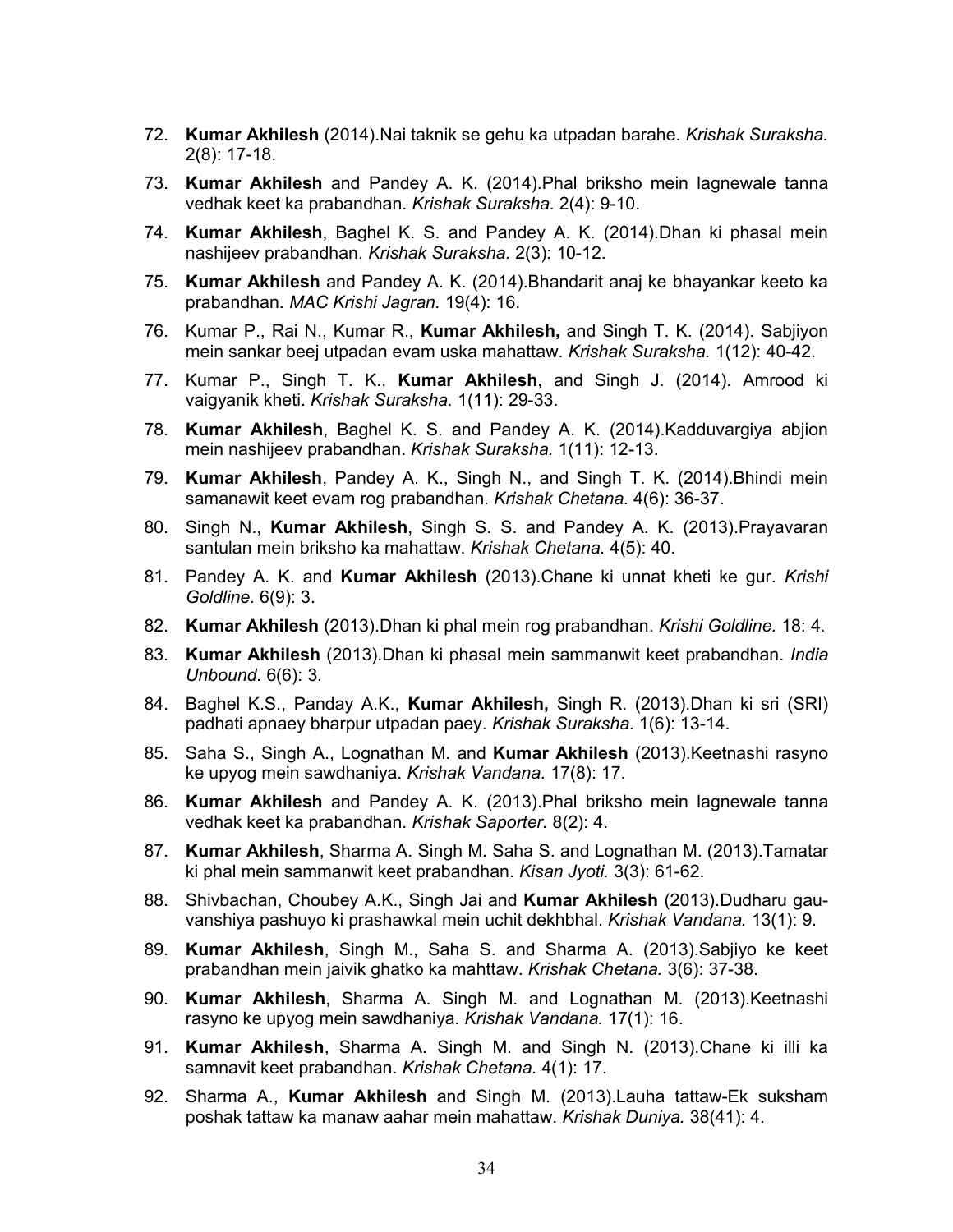- 93. Pandey K.K and Kumar Akhilesh (2013). Sabjion ke rog prabandhan mein jaivik ghatako ka mahattaw. *Krishak Duniya.* 38(39): 6.
- 94. **Kumar Akhilesh**, Sharma A. Singh M. Saha S. and Lognathan M. (2013). Tamatar ki phasal mein samanwit keet prabhandhan. *Kisan Jyoti.* 3(3): 61-62.
- 95. Kumar Akhilesh and Sharma A. (2012).Sabjion mein keetnashi rasayno ke vish prabhaw se bachaw. *Krishak Chetana.* 3(4): 44.
- 96. Shivbachan, Choubey A.K., Singh Jai and Kumar Akhilesh (2012). Barseem ek dugdh vardhak hara chara "Khilaney mein sawdhaniya" *Krishak Chetana.* 3(4): 35.
- 97. Kumar Akhilesh, Sharma A. and Singh M. (2012).Dhan ki phasal mein samanwit keet prabandhan. *Krishak Duniya.* 38(27): 4 & 14.
- 98. Dhuware S.R., Singh M., and Kumar Akhilesh (2012). Soyabean ke chakra bhring keet ka prabandhan. *Krishak Duniya.* 38(22): 4.
- 99. Kumar Akhilesh, Singh M., Sharma A., Dhuware S.R. and Singhai N.K. (2012).Tamatar mein samanawit keet prabandhan. *Krishak Vandana*.12(8): 27&30.
- 100. Kumar Akhilesh, Singh M. and Sharma A. (2012).Mirch avam tamatar mein keet prabandhan. *Krishak Chetana.* 2(7): 36-37.
- 101. Sharma A., Kumar Akhilesh and Singh M. (2012). Aonla ki khadya gorwatta avam uska prasanskaran. *Krishak Chetana.* 2(7): 35.
- 102. Kumar Akhilesh and Singh M. (2012). Sabji mein keet prabandhan. *Krishak Duniya. Krishak Duniya.* 38(9): 30 -32.
- 103. Kumar Akhilesh (2012).Swasthya beej: Unnat kheti ka adhar, kare beejopchar. *Duniya. Krishak Duniya.* 38(9): 07&15.
- 104. Kumar Akhilesh, Sharma A. and Singh M. (2012).Baigon mein keet prabandhan.*Dehat Sandesh*. 9(184): 11.
- 105. Sharma A., Kumar Akhilesh and Singh M. (2012).Soyabean ek chamtkari poshanik uphar.*Dehat Sandesh*. 9(178): 7.
- 106. Kumar Akhilesh, Sharma A., Dhuware S.R. and Singh M. (2012).Tamatar mein nashijeev prabandhan. *Krishak Duniya*. 38(13): 6.
- 107. Kumar Akhilesh (2012). Kaddu vargiya sabjiyon mein keet avam rog prabandhan. *Krishi Saporter.* 6(10): 3-6.
- 108. Sharma A., Kumar Akhilesh and Singh M. (2012).Bhojya resha ka dainik ahar mein mahattaw. *Krishak Chetana.* 3(1): 50-51.
- 109. Kumar Akhilesh, Sharma A. and Singh M. (2012).Kaddu vargiya sabjiyon mein keet avam rog prabandhan. *Krishak Chetana.* 3(1): 27-28.
- 110. Kumar Akhilesh, Sharma A. and Singh M. (2012).Dalhani sabjiyon ke hanikarak keet. *Krishak Chetana. 2*(6): 13.
- 111. Kumar Akhilesh, Singh M. Srivastava D. K. and Sharma A.(2012).Sabjiyon ki kheti mein kechuwe ki khad ka mahattaw. *Krishak Duniya*. 38(8): 4.
- 112. Kumar Akhilesh and Singh M. (2012). Sheetkalin sbjiyo mein keetprabandhan. *Krishak Duniya.* 38(1): 06 & 14.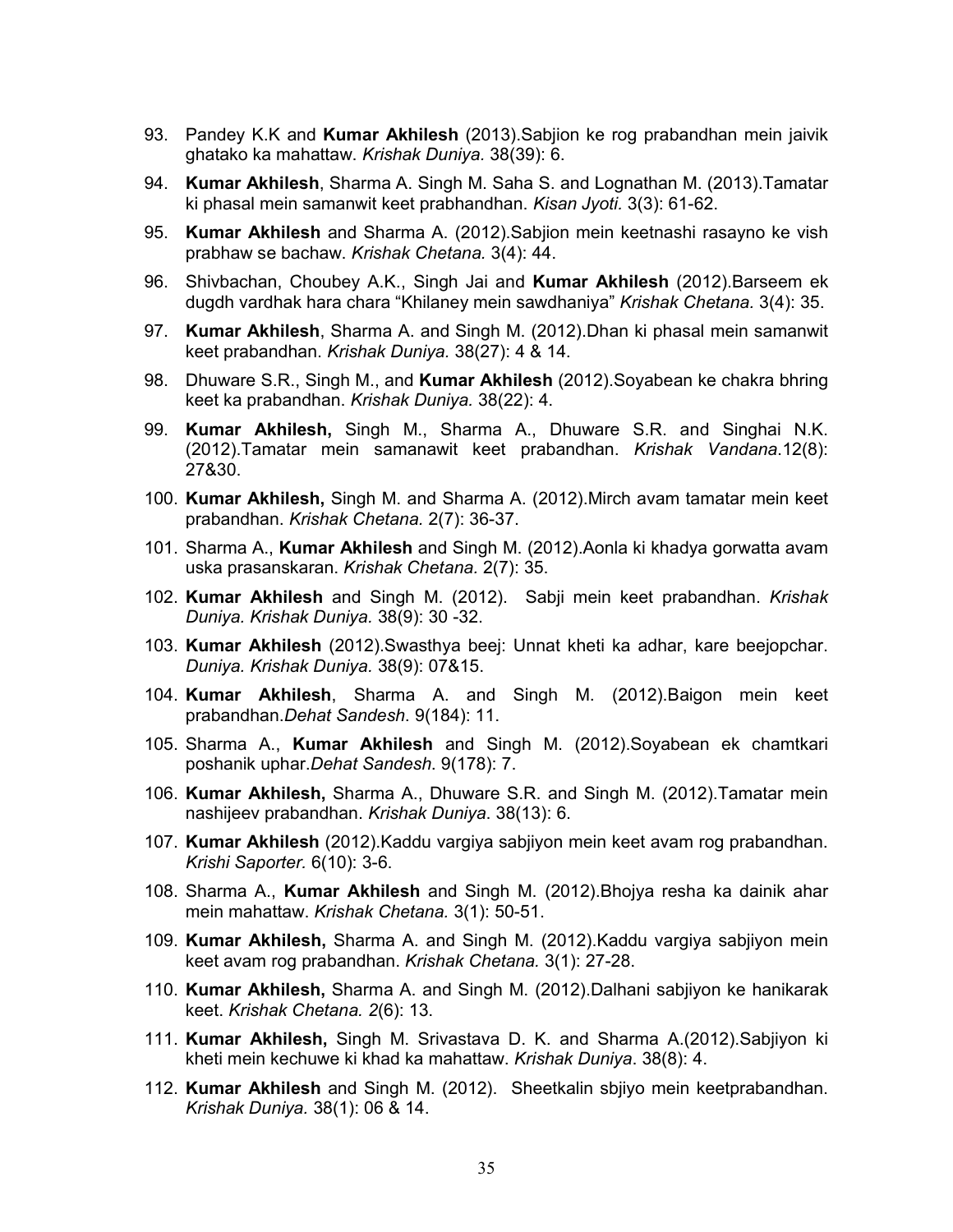- 113. Kumar Akhilesh, Singh M. and Sharma A. (2011). Kadduvargiya sabjiyon ki paudh tayar karne ki vidhi. *Krishi Saporter.* 5(11): 13.
- 114. Sharma B.K., Kumar Akhilesh and Rai M. (2011). Swasth beej, unnat kheti ka adhar, karein beejopchar. *Krishak Duniya.* 37(9): 07 & 10.
- 115. Sharma B.K., Kumar Akhilesh, Kumar Anish and Rai A.B. (2010).Vam ya nutrilink: Adhunik avam tikaiu kheti ke liye vardan.*Sabjee Kiran*. 4(1&2): 14-15.
- 116. Rai A.B. and Kumar Akhilesh (2010). Keet Vish Ka Kam Prayog Awasayak. Rajya Astriya Sangosthi "Sabjee Utpadan, Prasanskaran avam Viparan ke Adhunik Ayam", 27-28 Nov. 2010, *Asmarika*, pp. 80-91.
- 117. Sharma B.K., Kumar Akhilesh, Rai A.B., Kumar Anish and Rai M. (2010). Nutritional and anti-nutritional compounds in vegetables and their effects. *Indian Farmers Digest.* 43(9): 38-40 & 42.
- 118. Kumar Akhilesh, Sharma B.K., Kumar Anish and Rai A.B. (2010).Kadduvargya Sabjion mein Nashijeevi Prabandhan.*Krishak Chetna*. 3(4): 22-23.
- 119. Kumar Akhilesh, Shivalingaswamy T.M. and Rai A.B. (2010). Jaiv Niyantran Karko ka Samooh Utpadan. *Krishak Duniya.* 36(11): 4 &12.
- 120. Singh R. and Kumar Akhilesh (2010). Uttam Beej Banaey, Sabgee Utpadan Barahey.*Krishak Duniya.* 36(9): 44-46.
- 121. Kumar Akhilesh, Kumar A. and Shivalingaswamy T.M. (2009). Krishi Rasayano ke Prayog mein Sawdhaniya. *Sabjee Kiran*. 3(1&2): 51-52.
- 122. Kumar Akhilesh, Sharma B.K., Rai A.B., and Rai Mathura (2009). Gobhivargiya Sabjion mein Nashijeevi Prabandhan. *Sabjee Kiran*. 3(1&2): 48-50.
- 123. Misra P. K., Kumar Akhilesh, Gupta S., Rai A.B. and Gupta V. (2009). Jaiveek veedhi se uttpadit sabjion ka vaiwasay avam pramanikaran. *Sabjee Kiran*. 3(1&2): 40-44.
- 124. Rai A.B., Shivalingaswamy T.M., Kumar Akhilesh and Rai M. (2009). Sabjeeyon mein keet prabandhan. Rajya Astriya Sangosthi "Sabjeeyon ke Tikaou Utpadan avam Vikash hetu Karbanik Kheti", 17-18 Nov. 2009, *Asmarika*, pp. 68-75.
- 125. Kumar Akhilesh, Shivalingaswamy T.M., Satpathy S. and Rai M. (2009). Baigon ke bekabu keet*. Phal Phool*. 30(1): 22-24.
- 126. Kumar Akhilesh, Rai A.B. and Rai M. (2009). Keeto se baigon ki suraksha. *Unnat Krishi*. 47(1): 6-8.
- 127. Chaurasia S.N.S. and Kumar Akhilesh (2009). Sabjeeyon ki paudh tayar karma. *Krishak Duniya*. 35(7): 6 & 15.
- 128. Kumar Akhilesh, Sharma B.K. and Rai M. (2009). Pyaj mein nashijeev prabandhan. *Krishak Duniya.* 34(38): 5.
- 129. Sharma B.K., Kumar Akhilesh and Rai M. (2009). Tamatar ke mridajanit rog wa unka prabandhan. *Krishak Duniya.* 34(38): 5.
- 130. Sharma B.K., Kumar Akhilesh, Bag T.K. and Rai M. (2008). Matar mein nashijeev prabandhan. *Sabjee Kiran*. 2(1&2): 52-53.
- 131. Kumar Akhilesh, Rai A.B., Shivalingaswamy T.M.S., Satpathy S. and Rai M.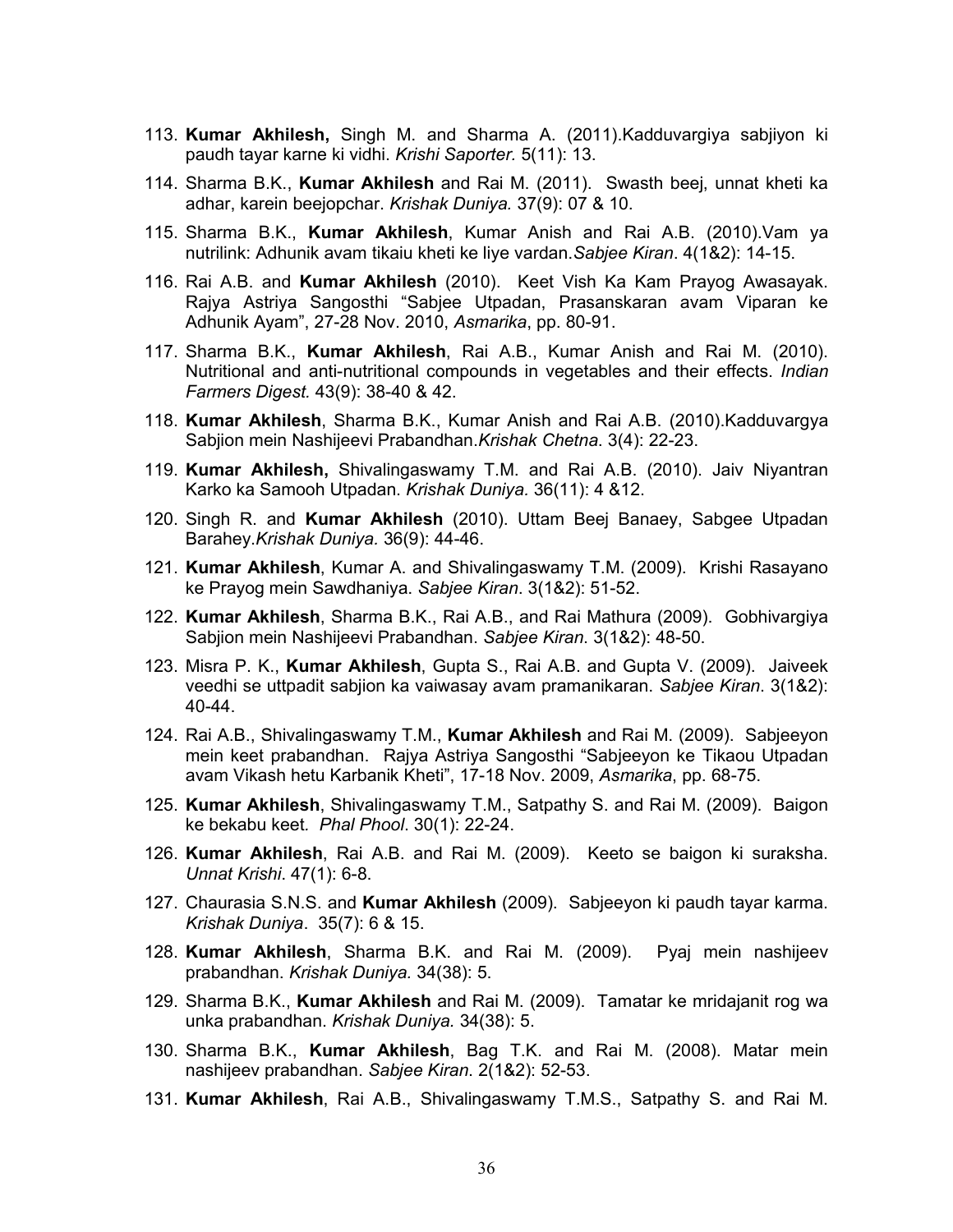(2008). Jaivik ghatko ka Sabjiyon ke keet prabandhan mein mahataw. *Sabjee Kiran*. 2(1&2): 57-59.

- 132. Rai G.K., Kumar Akhilesh and Rai M. (2008). Baigon ka ekikrit poshak tattaw prabandhan. *Krishak Duniya.* 34(12): 15.
- 133. Kumar Akhilesh and Pandey P.K. (2008). Weeds biological control. *Agri Gold Swarna Sedyam.* 11(5): 53-55.
- 134. Kumar Akhilesh, Shivalingaswamy T.M.S. and Rai M. (2007). Sabjeeyon ki paudhshala mein keet prabandhan. *Sabjee Kiran*. 1(2): 53-56.
- 135. Kumar Akhilesh (2007). Baigon ke pramukh keet avam niyantran. *Krishak Duniya.* 33(23): 15.
- 136. Vibha, Kumar Akhilesh and Mishra K.K. (2007). Mushroom: Prospect for future growth. *Indian Farmers Digest*. 40(1): 37-39.
- 137. Kumar Akhilesh, Rai A.B. and Rai M. (2006). Keeto se sabjiyon ki suraksha. *Phal Phool*. 28(4): 8-12.
- 138. Kumar Akhilesh, Satpathy S., Shivalingaswamy T.M. and Tripathi U.K. (2006). Gharkin avam kaddu vargiya sabjion mein keet prabandhan. *Krishi Amrit*. 3(4-1): 6.
- 139. Kumar Akhilesh, Singh A.K., Singh S.K. and Rai M. (2006). Sankar tamatar kii unnat kheti. *Phal-Phool.* 28 (3): 6-10.
- 140. Kumar Akhilesh, Singh N., Mishra K.K. and Rai M. (2006). Bhindi mein nashijeev prabandhan. *Kisan Bharti.* 37(10): 13 -15.
- 141. Kumar Akhilesh, Singh V. and Rai S. (2005). Viruses in the management of insect pests. *Indian Farmers Digest*. 38(3): 10-11.
- 142. Kumar Akhilesh, Singh S.K. and Pandey A.K. (2004). Baigon ki labhprad kheti. *Krishak Vandana*. 8(11): 19-20.
- 143. Kumar Akhilesh and Rai S. (2003). Kaddu vargiya sabjeeyon mein keet prabandhan. *Kisan Jyoti*. 20(3&4): 24-26.
- 144. Prasad K., Kumar Akhilesh and Pandey P.K. (2003). Sabjeeyon mein Nashijeev ka prayog. *Vishawa Krishi Sanchar*. 6(7): 54-56.
- 145. Singh S.K. and Kumar Akhilesh (2003). Matar ki unnatsheel kheti. *Krishak Dunia.*  29 (26): 7.
- 146. Prasad K., Kumar Akhilesh and Pandey P.K. (2003). Keetnashako ka hamarey swasthay par prabhaw avam sawdhaniya. *Vishawa Krishi Sanchar*. 6(2): 17-18 & 24.
- 147. Kumar Akhilesh and Pandey P.K. (2003). Tamatar ke pramukh keet avam rog. *Krishi Jivan.* 6(3): 15-17.
- 148. Kumar Akhilesh (2003). Bhandaran mein anaj ki surachha avam sawdhaniya. *Kisan Jyoti*. 20(4): 11-13.
- 149. Kumar Akhilesh and Pandey P.K. (2002). Mirch ke pramukh keet avam rog. *Krishak Duniya.* 28(32): 7.
- 150. Kumar Akhilesh, Singh S.K. and Banerjee M.K. (2002). Mirch ki unnat kheti. *Krishak Jagat*. 57(6 & 7): 26.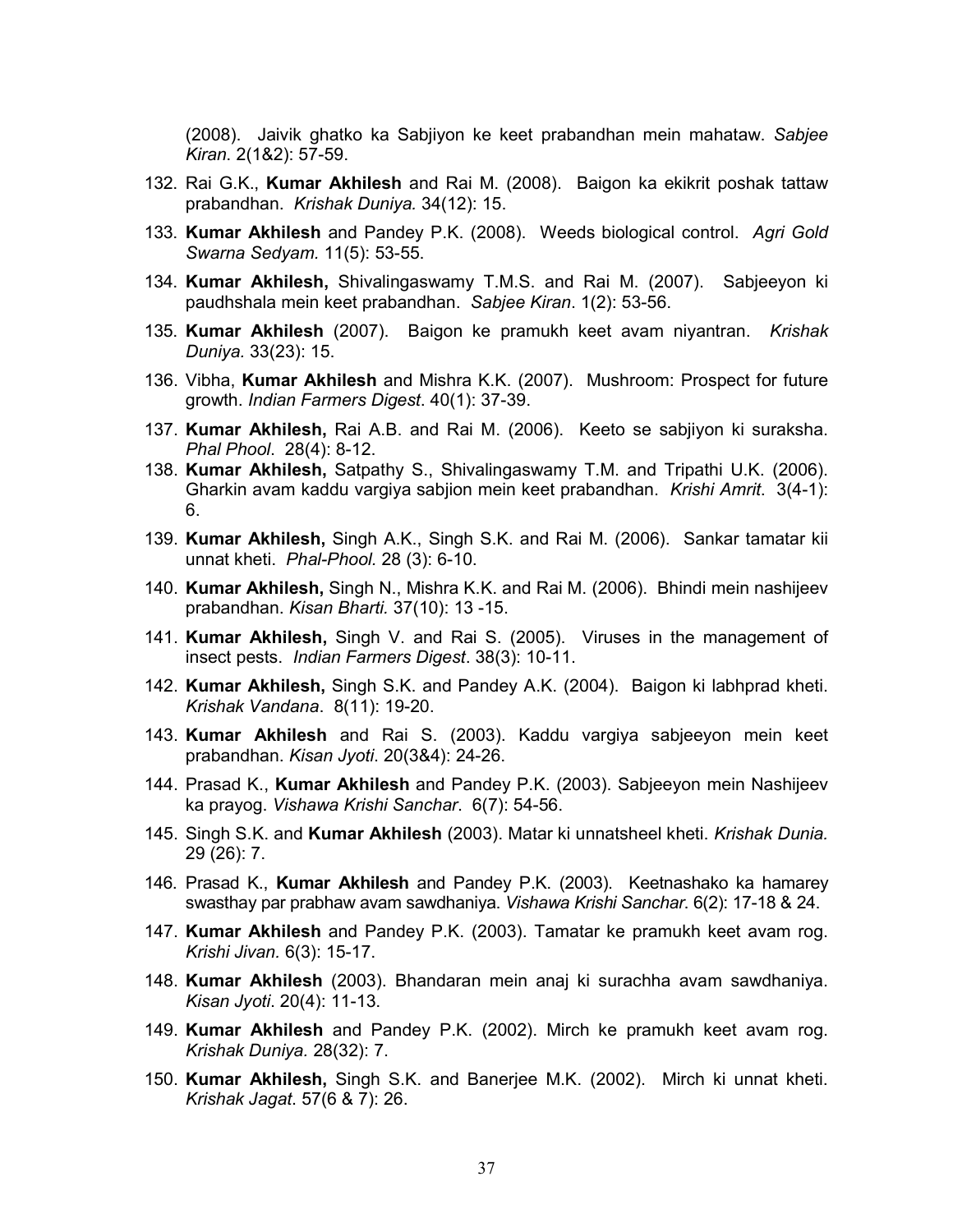- 151. Kumar Akhilesh and Srivastava D (2002). Paudh sanrakshan aushdhiyo ke prayog mein dhyan dey. *Krishak Duniya.* 28(21): 34-35.
- 152. **Kumar Akhilesh** and Rai S. (2002). Sabjeeyo ke pramukh keet avam unka niyantran. *Krishak Duniya*. 28(21): 31-33.
- 153. Kumar Akhilesh and Singh S.K. (2002). Baigon ki unnat kisme lagayein. *Krishak Duniya.* 28(11): 6-7.
- 154. Kumar Akhilesh, Srivastava K.M. and Singh N.P. (2000). Screening of Indian bean germplasm against black aphid *A. craccivora* Koch. *Unnat Bagvani*. 3(3-4): 43-45.
- 155. Kumar Akhilesh, Ram S. and Srivastava R. (2000). Sabzi utpadan mein keetnashak rasayano ka andhadhundh prayog. *Unnat Bagvani*. 3(1): 5-8.
- 156. Kumar Akhilesh and Singh N. (1999). Chuho ke niyantran mein zinc phosphide powder ka prayog. *Unnat Bagvani*. 2(2): 11.
- 157. Kumar Akhilesh, Nath Paras, Singh A.K. and Bhushan S. (1999). Role of bacteria in insect pests management. *Unnat Bagvani*. 2(2): 25-27.
- 158. Kumar Akhilesh and Srivastava R. (1998). Bhindi ke pramukh keet avam roktham. *Unnat Bagvani*. 1(4): 17-18.
- 159. Kumar Akhilesh (1998). Rogo avam keeto se matar ki suraksha. *Uttar Pradesh Sandesh*. 8(11): 24.
- 160. Kumar Akhilesh (1998). Kahawate krishi ke liye upyogi. *Ganna Samachar*. 14(1): 47.
- 161. Kumar Akhilesh and Gangawar D.S. (1997). Chuho ke niyantran mein ALP goliyo ka prayog. *Kisan Jyoti*. 14(4): 24.
- 162. Kumar Akhilesh and Pathak R. (1997). Aam mein lagein wali pramukh bimariya avam niyantran. *Kisan Jyoti*. 14(4): 21-23.
- 163. Kumar Akhilesh and Pathak R. (1997). Aam ke keet avam niyantran. *Kisan Jyoti*. 13(4): 42-44.
- 164. Kumar Akhilesh (1996). Manusyon ke liye machhlio ka mahatwa. *Purvanchal Kheti*. 6(1): 13-14.
- 165. Kumar Akhilesh (1994). Labh daiyak sem. *Ganna Masik*. 27(1): 28.
- 166. Pandey N.D., Tripathi R.A. and Kumar Akhilesh (1993). Keetnashi rasayano ka chayan, prayog bidhi avam sawadhaniya. *Purvanchal Kheti*. 3(8): 15-17.

#### Mannual

- Singh T K, Kumar Akhilesh, Singh R and Bose U (2019). Practical manual on protected cultivation of vegetable crops, Dept. of Horticulture, College of Agriculture, Rewa. Pp. 1-65.
- Alam M A, Dhingra M R and Kumar Akhilesh (2018). Practical manual on crop pest management for B.Sc. (Ag.) students, Dept. of Entomology, College of Agriculture, Rewa.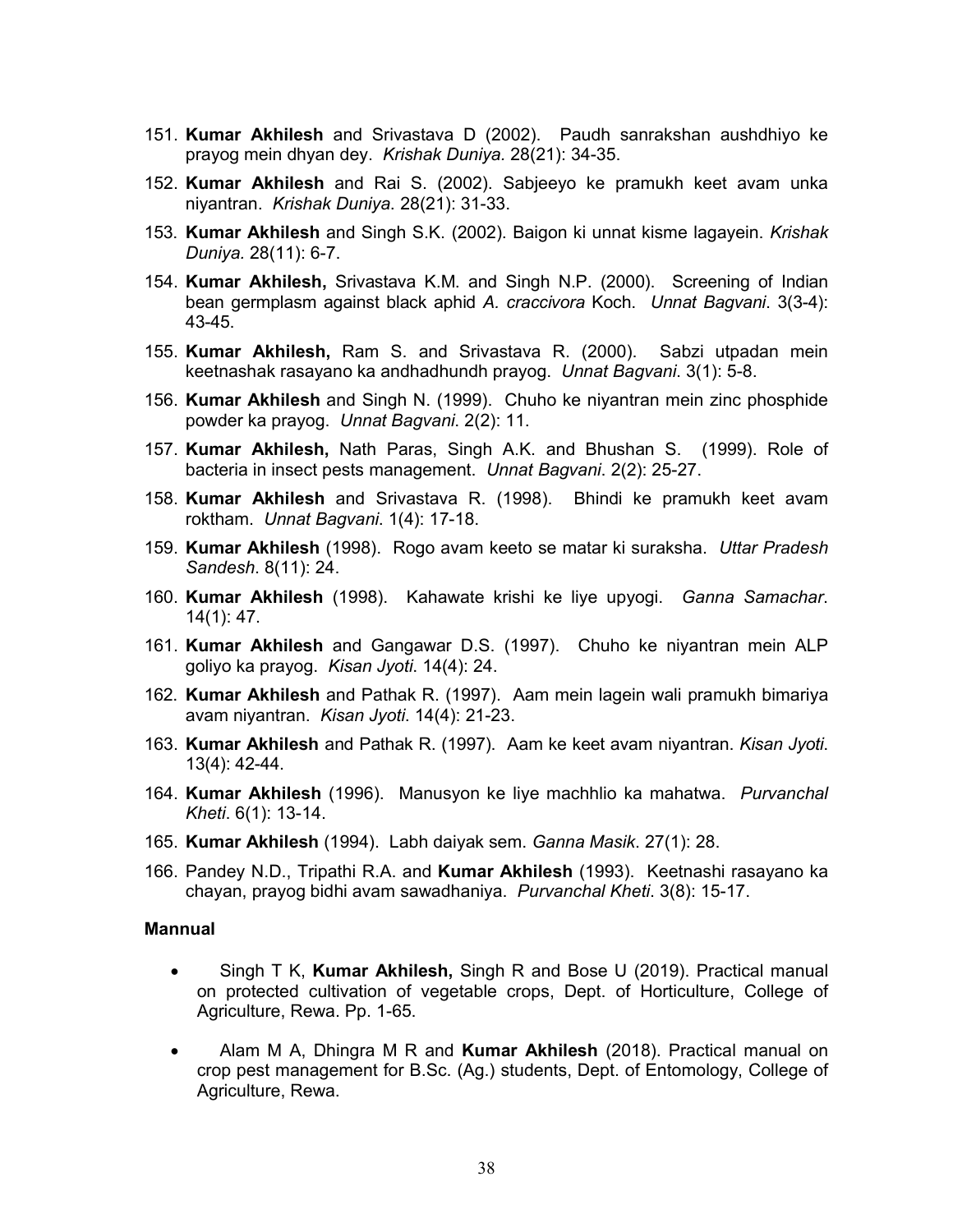## Book Chapter

- Singh S, Tiwari B K, Kumar Akhilesh, Tiwari R K, Kumar A, Patel A K and Baghel K S (2019). Biochar. Eds. Kumar A., Sharma A., Goswami A K., Parihar C M and Tiwari R K. Agrivision-19, pp. 116-121. Agrivision-19 held on "Integrated agriculture-Prosperous Bharat", January 28-29, 2019 at NASC, ICAR, New Delhi. Pp. 01-285.
- Kumar Akhilesh, Kishna and Alam M.A. (2018). Technologies for boosting farmers' income. Technologies for Doubling Farmers' Income. Eds. Dwivedi B.K., Mishra S.D and Tripathi A. Bioved Research Society, Allahabad(UP), pp. 185- 196.
- Kumar Akhilesh, Singh M., Sharma A. and Satpathy S. (2013). Sabjiyon mein Ekikrit keet prabandhan. In Vartman Vaigyanik Anusandhan. Eds. Jindal S.K. and Kumar P., DESIDOC, DRDO Raksha Mantralaya, Metcalf House, Delhi. pp. 146-154.
- Rai A.B., Shivalingaswamy T.M.S., Satpathy S. and Kumar Akhilesh (2007). Sabjiyon mein samanveet keet niyantran. In Sabjiyon ki Aadhunik Utpadan Taknik. Eds. N. Rai, M. Rai and A.B. Rai, International Book Distributing Company (Pub. Division), Lucknow, pp. 228-244.

# RESEARCH EXPERTISATION

## Screening technique against insect pest, disease and virus

### Field screening

Screening of okra lines against jassid, red spider mite, enation leaf curl virus, yellow vein mosaic virus and cercospora; chilli varieties/germplasm against yellow mite; crucifers against DBM; bottle gourd varieties/germplasm against red pumpkin beetles; cowpea lines against golden mosaic virus, rust; pea lines against downy mildew, powdery mildew.

### Net house screening

Host preference screening of crucifers against DBM; Thrips and yellow mites in chilli.

## Lab screening

DBM in different crucifers as a single and multiple host preference study.

## Artificial rearing of natural enemy, host insect and pests

Mass culture of *Corcyra*, *Chrysoperla*, *Trichogramma*, *Helicoverpa*, *Spodoptera* and brinjal shoot and fruit borer under laboratory condition.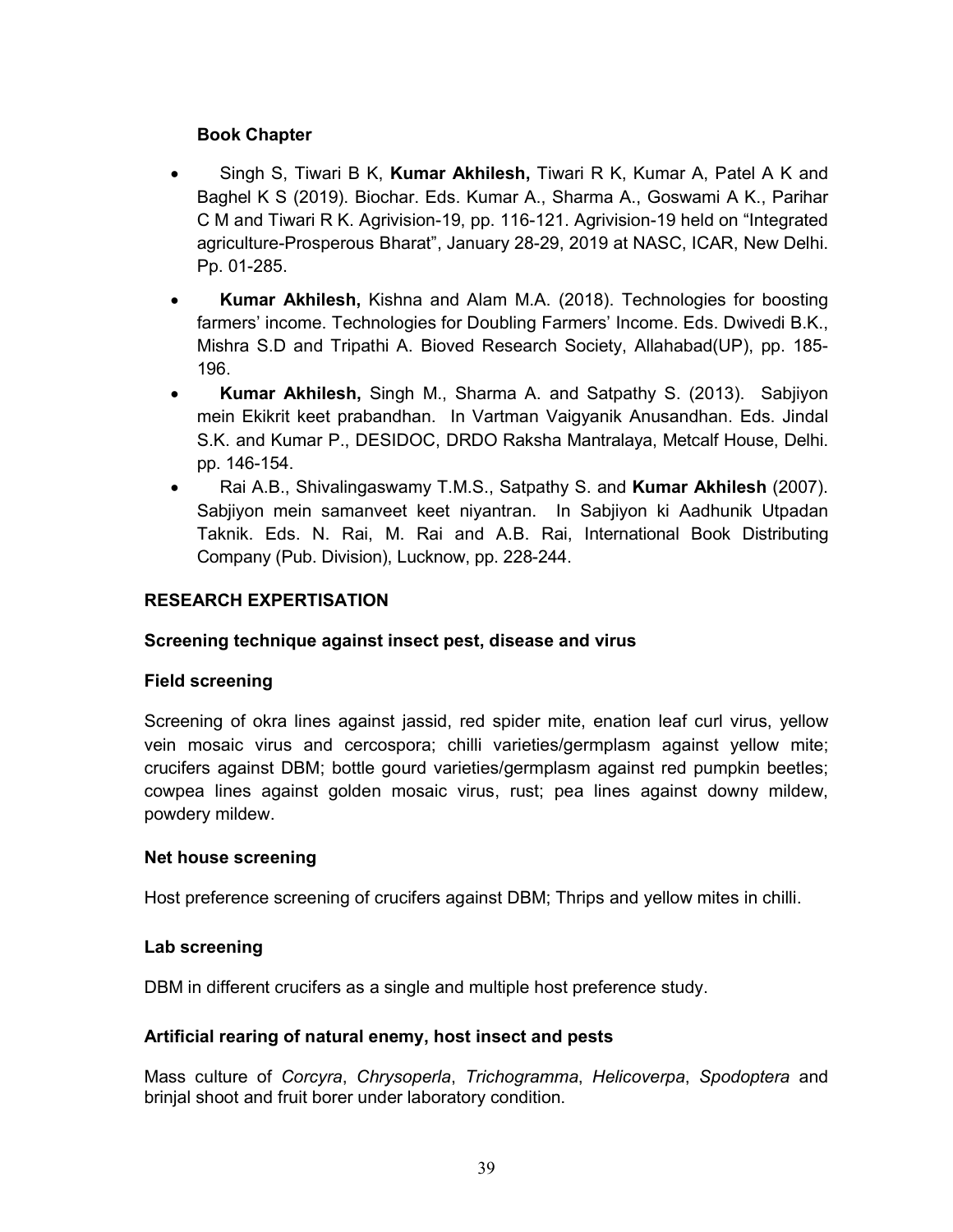### Behavioural manipulation

- Use of bait trap against fruitfly.
- Use of sex pheromone trap for monitoring/mass trapping of vegetable pests.
- Use of trap crop.
- Use of barrier crop against whitefly in okra.

#### Mass production technique

- *Chrysoperla* rearing.
- HaNPV and SINPV culture.
- Mass production of *Corcyra* as a host of *Trichogramma* and *Chrysoperla*.
- *Trichogramma* culture.

### Biological control

- Application of *Trichogramma*, HaNPV and SlNPV for management of vegetable pests.
- Application of *Chrysoperla* in field used against aphid, jassid, tomato fruit borer, BSFB and *Earias* sp.
- Biopesticide use in vegetable pests.
- Biodynamic product used against jassid and mites.
- Preying efficiency study of *Chrysoperla* and *Paederus* against aphid, jassid and eggs of lepidopteran pests.

### Chemical control

Evaluation of new molecules/insecticides against *Helicoverpa*, DBM, thrips, yellow mites, cowpea pod borer, tomato leafminer, Whitefly and aphid.

### **Apiculture**

Bee management of pollination and honey production.

#### Pesticide residue analysis

Expertise on GLC and HPLC operation for insecticide residue analysis in vegetables.

#### Study of seasonal incidence of insect pests in vegetable and pigeonpea crops

Cowpea pod borer, jassid, mite, semi lopper, fruit borer, *Spodopetra*, whitefly, brinjal shoot and fruit borer, fruitfly, red pumpkin beetle, DBM, cabbage head borer, aphid,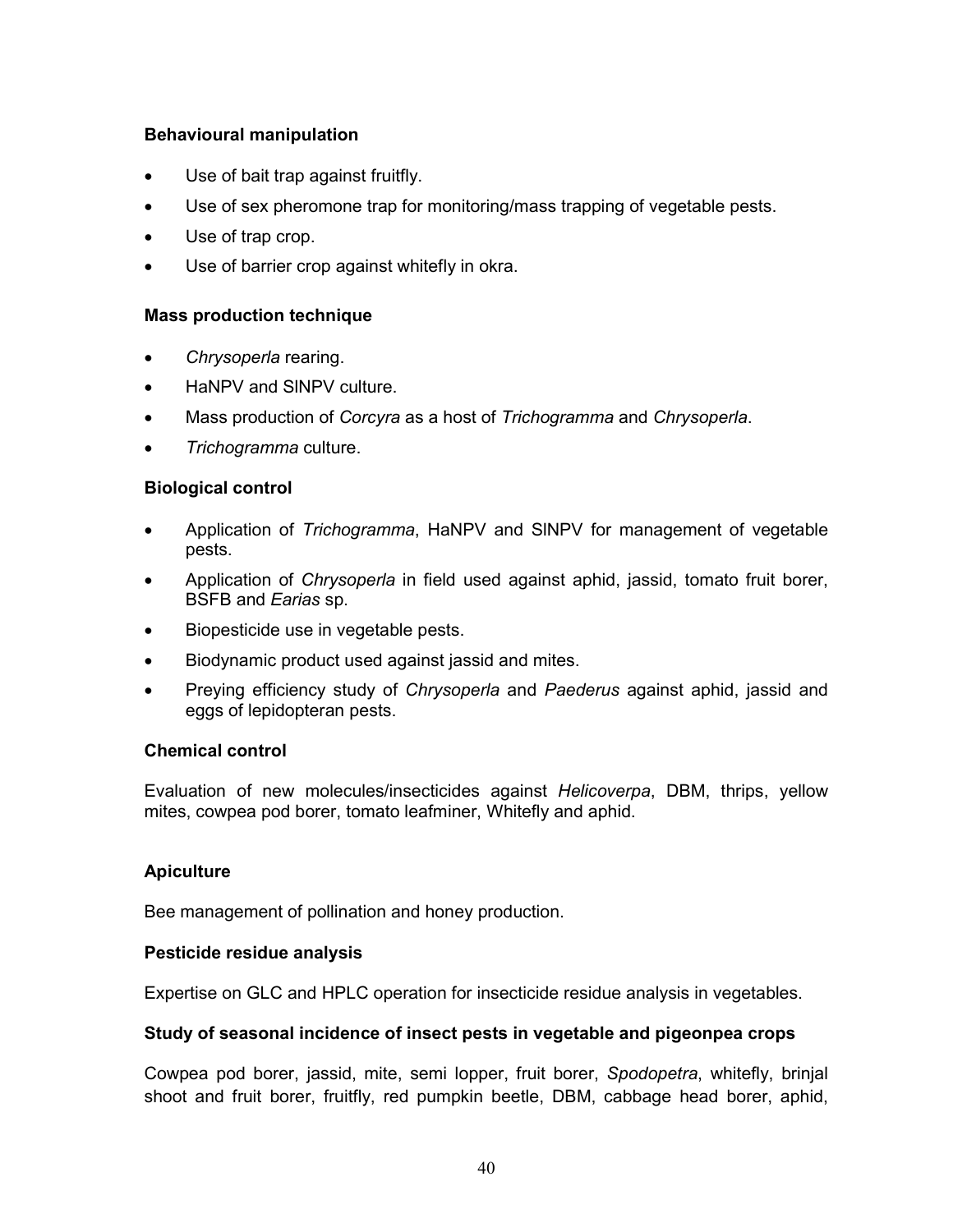thrips, pod bug, pigeonpea pod borer, podfly, leaf webber, blister beetle, plume moth, bud weevil, pod weevil and bean pod borer.

# Technology developed

- Two application of insecticide monocrotphos and endosulfan first at flowering + podding and second at 25 days after first application is found most effective against podfly and pod borer in pigeonpea, respectively.
- Determination of storage temperature to prolong the stability of NPVs.
- Application of boron for the management of brinjal shoot and fruit borer.
- Identification of establishment of Chinese cabbage as trap crop in the management of DBM in cabbage.
- Development of bait composition for fruit fly management.
- Suitability of different crucifers for use as trap crop.
- Use of plastic funnel trap baited with sex pheromone of brinjal shoot and fruit borer @ 100/ha along with clean cultivation through weekly removal of infested shoots and freshly damaged fruit during each harvest provide economical management of this pest with least use of insecticide.
- Technology involving use of bottle trap containing wood block saturated with ethanol, male attractant (cuelure) and insecticide (8:1:2) along with bait spray of molasses (10%) and insecticide in selected plants provided efficient management of fruit flies.
- IPM module involving use of African marigold as trap crop in two sides every after 14 rows of tomato. Planting of trap crop should be adjusted in such a manner that tomato flowering coincides with tight bud stage of marigold. Marigold attractants both fruit borer and leaf miner adult for egg laying.
- Selection of relatively dark colour cultivars suffers less from DBM damage seed treatment with Imidacloprid 70 WS @ 3 g/kg seed to protect the whitefly infestation.

## Member of Scientific Societies

- Life member of Indian Society of Agricultural Science, IARI, New Delhi.
- Life member of Entomological Society of India, IARI, New Delhi.
- Life member of Indian Society of Vegetable Science, IIVR, Varanasi.
- Member of International Chickpea and Pigeonpea Newsletter, ICRISAT, Hyderabad.
- Life member of Society for the Protection of Environment and Sustainable Development, IAS, BHU, Varanasi.
- Life member of Indian Society of Agricultural Research, Karnal.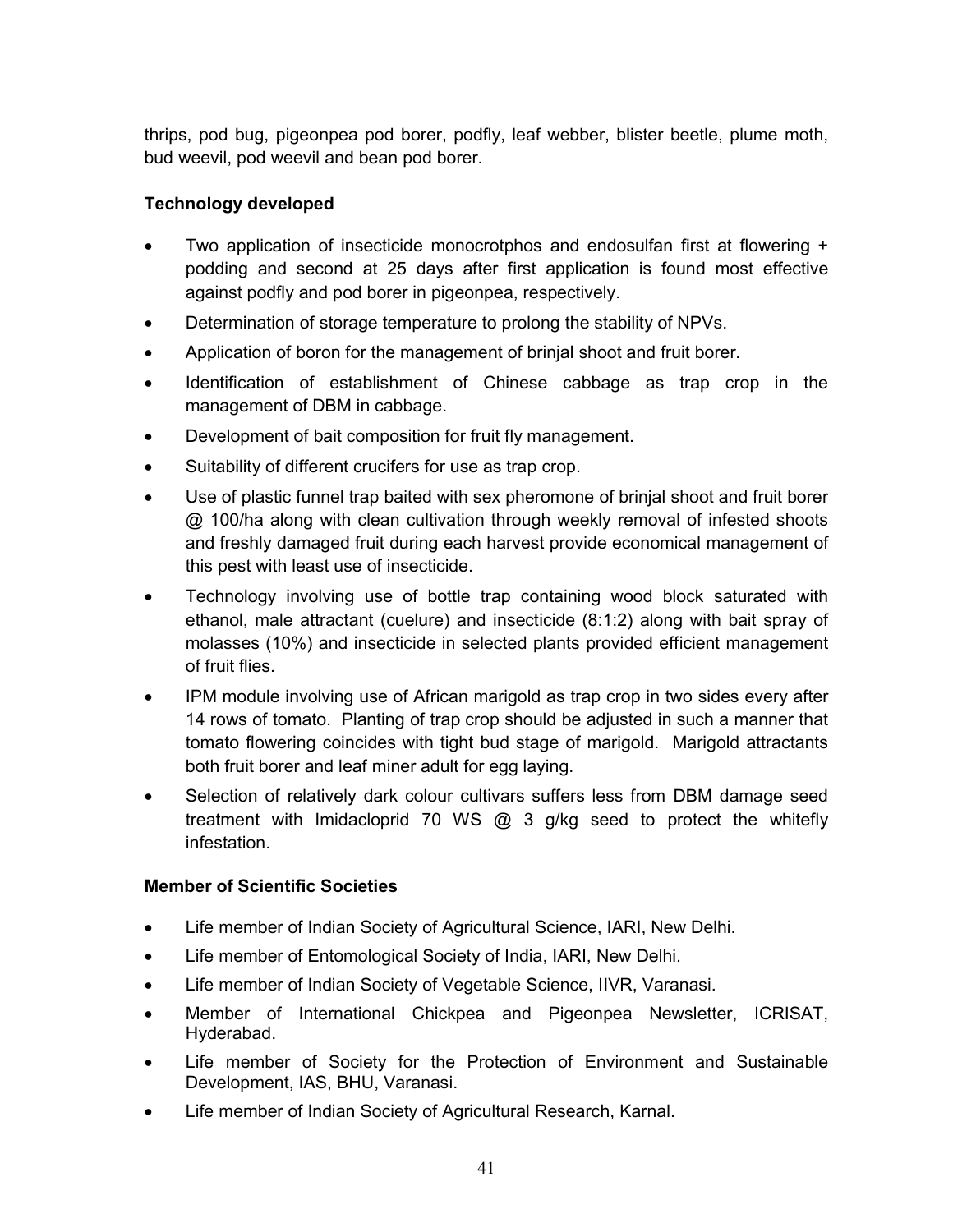- Life member of Indian Society of Pulses Research and Development (ISPRD), IIPR, Kanpur.
- Life Member of Society of Plant Protection Sciences of India, IARI, New Delhi.
- Life Member of Alumni Association of BHU Agriculture (AABHA), I.A.Sc., BHU, Varanasi.
- Life member of Indian Society of Horticultural Research and Development (ISHRD), Deharadun, Uttarakhand.
- Life member of Society for Plant Protection and Environement, Bhubneshwar, Orissa.
- Life member of Society for The Advancement of Human and Nature (SADHNA) Solan, Himachal Pradesh.
- Member of Plant Protection Association of India, Hyderabad.
- Member of Insect Study and Conservation Network (ISCN), IIHR, Bangalore.
- Member of Bioved Research & Communication Centre, Allahabad.
- Member of Krishak Duniya, Bhopal.
- Member of Krishak Vandana, Jabalpur.
- Member of Krishak Chetna, Jabalpur.
- Member of Krishak Saporter, Bhopal.
- Member of Krishak Suraksha, Bhopal.

### Vocationa Training Programme (VTP)

- Seed Production Technology (AGR 131) at KVK, Shahdol (2012-13)
- Seed Production Technology (AGR 131) at KVK, Rewa (2013-14)

### Training imparted to the farmers

- Training on (F & FW Off campus) Importance of soil solarization in nursery crop dated 27-04-2013 at Sinduri village.
- Training on (F & FW Off campus) Grain storage methods, protection and precaution dated 23-04-2013 at Sinduri village.
- Field Day on (F & FW Off campus) IDM in tomato under FLD dated 21-03-2013 at Sinduri village.
- Training on (Sponsered F & FW Off campus) Methods of seed treatment and their application under Nutricereal Kodo-Kuttaki training programme dated 20-03-2013 organised by FW&ADD, Anuppur.
- Training on (Sponsered F & FW Off campus) Disease management in koddokuttaki under Nutricereal Kodo-Kuttaki training programme dated 20-03-2013 organised by FW&ADD, Anuppur.
- Training on (Sponsered F & FW Off campus) Pest management in koddo-kuttaki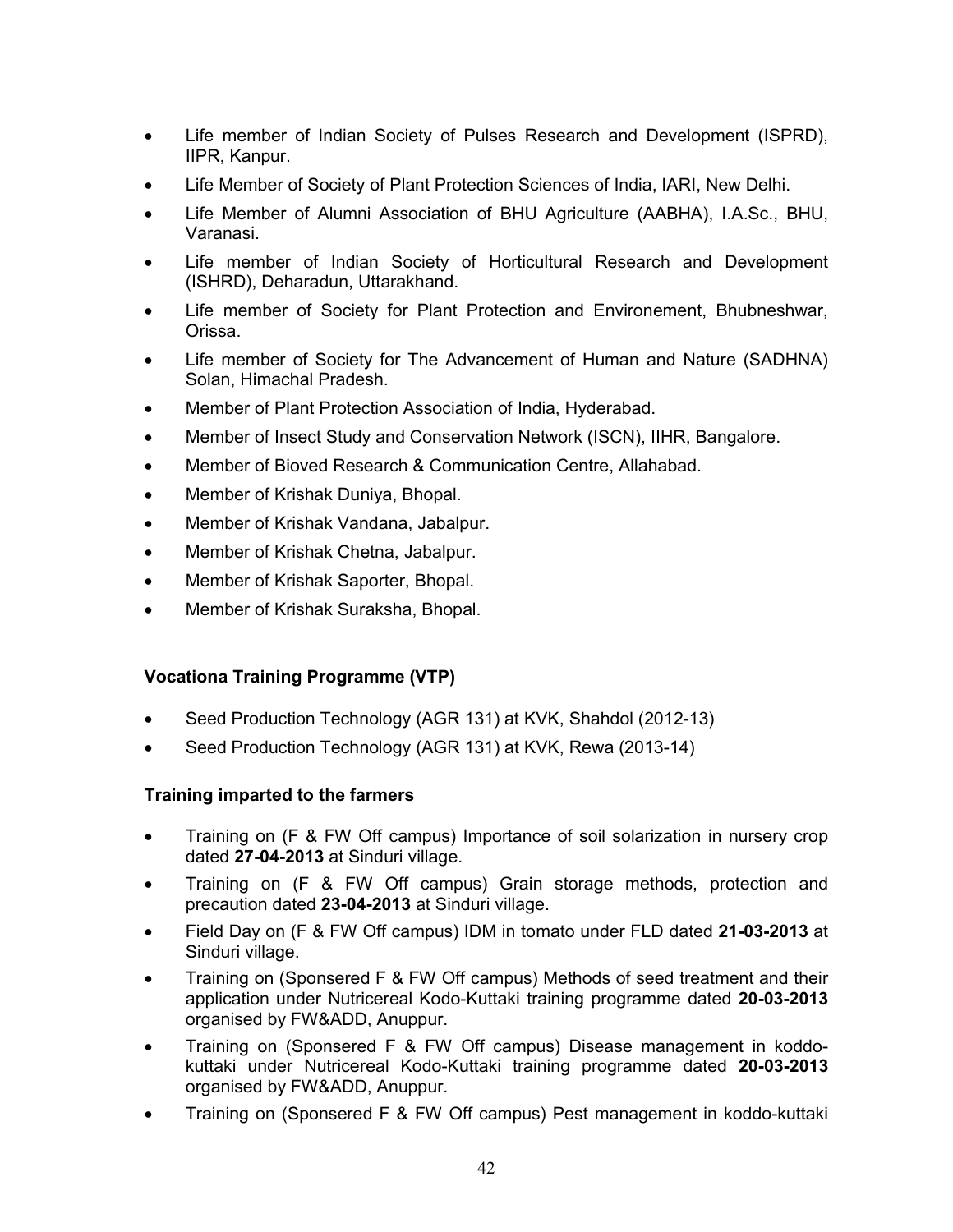under Nutricereal Kodo-Kuttaki training programme dated 20-03-2013 organised by FW&ADD, Anuppur.

- Field Day on (F & FW Off campus) IPM in chickpea under FLD dated 19-03-2013 at Sinduri village.
- Training on (F & FW Off campus) Anna bhandaran mein suraksha avam sawdhaniya under TSP (AF) dated 14-03-2013 at Sinduri village.
- Training on (F & FW Off campus) Pramukh phaslon, phalon avam sabjiyon mein nashijeev prabandhan under TSP (AF) dated 13-03-2013 at Sinduri village.
- Training on (Sponsered F & FW Off campus) Seed treatment and method of seed treatment under Nutricereal Kodo-Kuttaki training programme dated 12-03-2013 at Hotel City Star, Shahdol.
- Training on (Inservice-Off campus) IPM in chickpea under FLD dated 30-12-12 at Sohagpur, Shahdol.
- Training on (F & FW Off campus) Pramukh sabjiyon mein nashijeev prabandhan & Jaiv keetnashko ka keet niyantran mein mahattaw under TSP (AF) dated 07-03- 2013 at Khitoli village.
- Training on (F & FW Off campus) Keetnashi rasayno ke prayog mein sawdhaniya & Rabi ki phaslon mein keet avam vyadhi prabandhan under TSP (AF) dated 06- 03-2013 at Khitoli village.
- Training on (F & FW Off campus) Pest management in Tomato dated 05-03-13 at Sinduri village.
- Training on (RY-On campus) Mass production of NPV dated 04-03-13 at KVK, Shahdol.
- Training on Disease management in oil seed crops under ISOPAM oil seed plan programme to officers (IS off campus) dated 03.03.2013 organised by FW&ADD, Sohagpur, Shahdol.
- Training on Insect pest management in oil seed crops under ISOPAM oil seed plan programme to officers (IS off campus) dated 02.03.2013 organised by FW&ADD, Sohagpur, Shahdol.
- Training on (F & FW Off campus) Disease management in chickpea dated 01-03- 13 at Sinduri village.
- Training on (RY-On campus) Vegetables and oil crop production technology under seed production training (VTP) dated 15-01-13 to 25-02-13 organised at KVK, Shahdol.
- Training on (F & FW Off campus) Disease management in mustard crop dated 06- 02-13 at Sinduri village.
- Training on (RY-On campus) Importance of vermicopost production technology dated 02-02-13 at KVK, Shahdol.
- Training on (F & FW Off campus) IDM in tomato under FLD dated 29-01-13 at Sinduri village.
- Training on (F & FW Off campus) Aphid management in mustard dated 22-01-13 at Kathotia village.
- Training on (Inservice-On campus) Leaf curl management in tomato dated 30-12-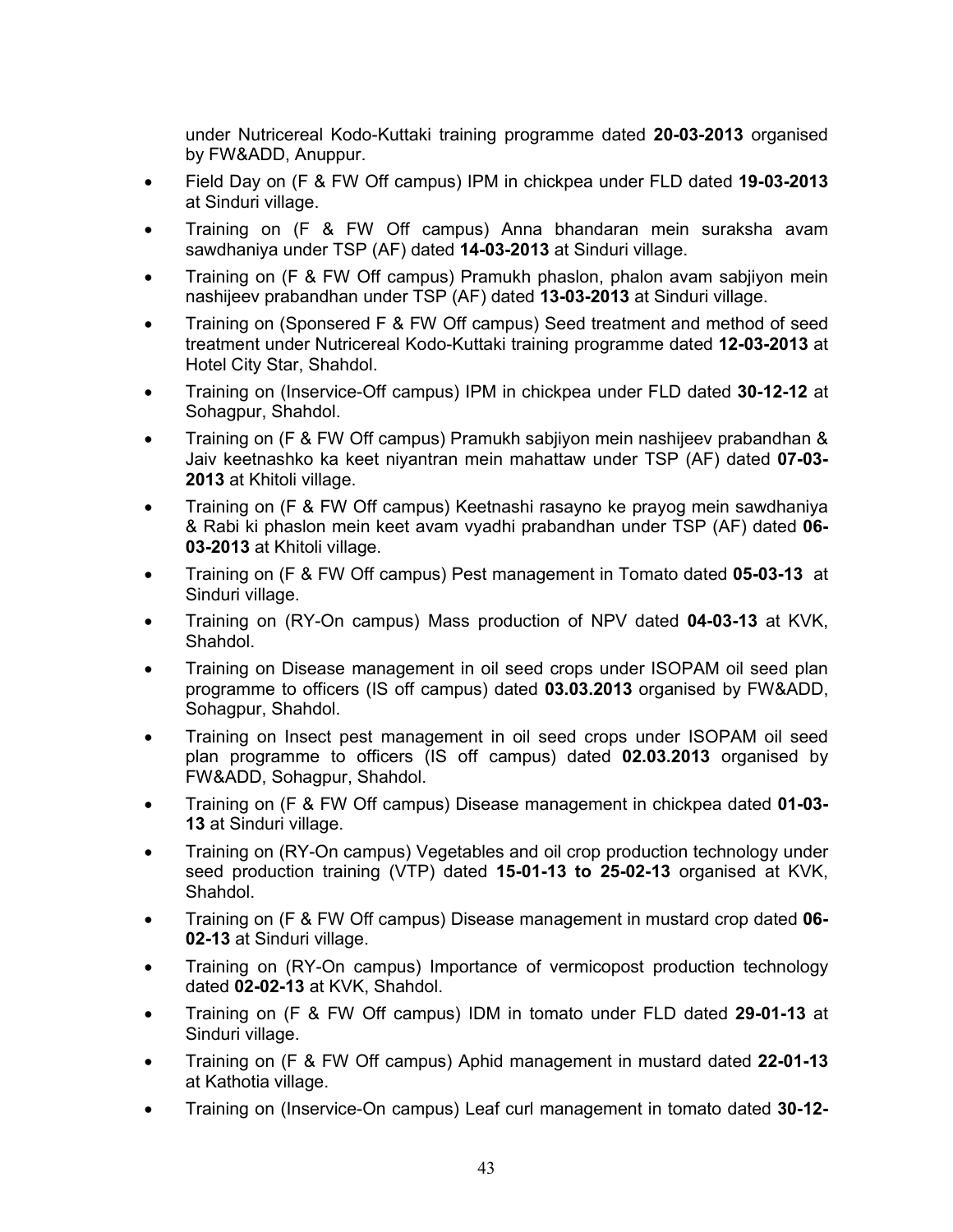12 at KVK, Shahdol.

- Training on (RY-On campus) Production technology of Trichoderma dated 28-12-12 at KVK, Shahdol.
- Training on (F & FW Off campus) IPM in cabbage dated 12-12-12 at Dadratola village.
- Training on (F & FW Off campus) IDM in tomato under FLD dated 20-11-12 at Sinduri village.
- Training on Jaivik vidhi se Rabi phaslon mein keet & vyadhi prabandhan under KVSK programme dated 09-11-12 organised by PD, ATMA, Anuppur at KVK, Shahdol.
- Training on Pest and disease management in vegetable crops under KVSK programme dated 09-11-12 organised by PD, ATMA, Anuppur at KVK, Shahdol.
- Training on Cereals and pulses pest management under KVSK programme dated 08-11-12 organised by PD, ATMA, Anuppur at KVK, Shahdol.
- Training on (F & FW Off campus) IPM in chickpea under FLD dated 06-11-12 at Sinduri village.
- Training on (F & FW Off campus) Leaf curl management in tomato dated 01-11-12 at Sinduri village.
- Training on (F & FW Off campus) Pest management in nursery of cabbage dated 17-10-12 at Sinduri village.
- Training on Kharif phaslon mein rog prabandhan under Course Cereals one day programme to Shahdol, Umaria and Anuppur distt. Officers (IS on campus) dated 12-10-12 organised by Joint Director Office, Shahdol.
- Training on (F & FW Off campus) Pest and disease management in nursery tomato dated 10-10-12 at Sinduri village.
- Training on (F & FW Off campus) Rice gundhi bug management in paddy dated 04-10-12 at Sinduri village.
- Training on (F & FW Off campus) Leaf curl management in chilly crop dated 24- 09-12 at Sinduri village.
- Training on Kharif phaslon mein rog prabandhan under organic farming programme to officers (IS on campus) dated 20- 09-12 organised by FW&ADD, Anuppur.
- Training on Kharif phaslon mein rog prabandhan under MPAWA programme to officers (IS Off campus) dated 22- 08-12 organised by FW&ADD, Anuppur.
- Training on Kharif phaslon mein keet prabandhan under MPAWA programme to officers (IS Off campus) dated 22- 08-12 organised by FW&ADD, Anuppur.
- Training on (F & FW Off campus) Pest Management in Chilly dated 29-08-12 at Sinduri village.
- Training on Pest management in koddo-kutaki crops under nutricereals dated 28- 08-12 organized by FWADD, Shahdol (Sponsered).
- Training on Pests and Disease Management in Kharif Crops organised by KVK, Shahdol dated 15- 08-12 at Sinduri Bharri, Shahdol.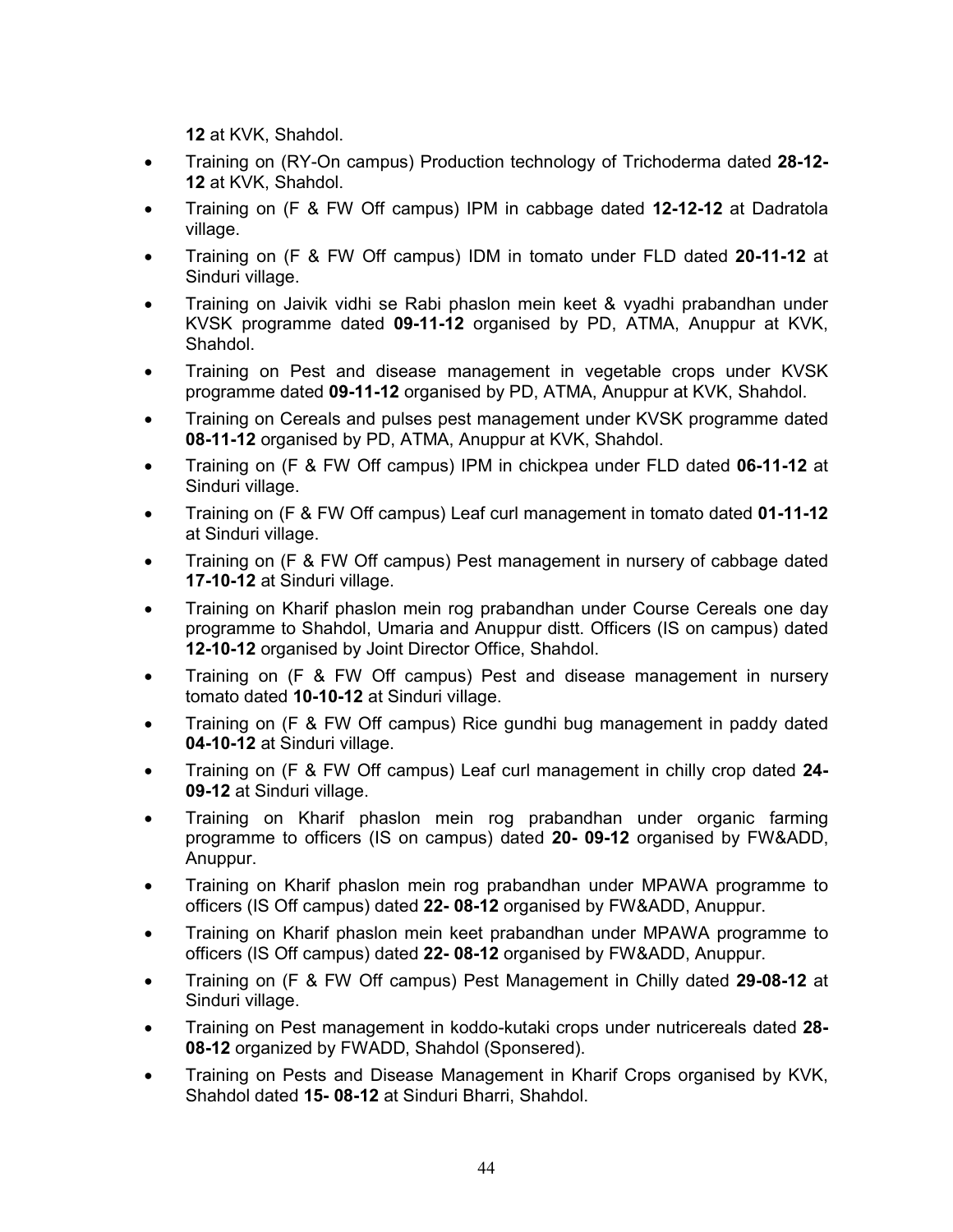- Training on (F & FW Off campus) Disease Management in paddy dated 17-07-12 at Sinduri village.
- Training on Dhan ki phaslon ki unnat kheti and nashijeev prabandhan dated 15-06-12 at Vill. Bandikala, Shahdol.
- Training on Kharif Phaslon mein keet avam rog prabandhan in Krishi Vigyan Mela (ATMA) - 2012 dated 15-06-12 organised by FW&ADD, Shahdol (14-06-12 to 16- 06 -12).
- Training on Phaslon mein Samanwit keet/vyadhi prabandhan in Krishi Vigyan Mela (ATMA) - 2012 dated 12-06-12 organised by FW&ADD, Anuppur (12-06-12 to 14- 06 -12).
- Training on (RY-F & FW Off campus) Pest and Disease Management in Kharif Nursery dated 09-06-12 at Sinduri village.
- Training on Kharif Phaslon mein Paudh Sarnkshan under KVSK (ATMA) programme dated 05 - 06-12 organised by FW&ADD, at Kotma Block, Anuppur.
- Training on Kharif Phaslon mein Paudh Sarnkshan under KVSK (ATMA) programme dated 04- 06-12 organised by FW&ADD, at Jaitahri Block, Anuppur.
- Training on Pests Management in Kharif Crops under KVSK (ATMA) programme dated 03- 06-12 organised by FW&ADD, at Rajendra Gram Block, Anuppur.
- Training on Pests Management in Kharif Crops under KVSK (ATMA) programme dated 02- 06-12 organised by FW&ADD, at Badra Block, Anuppur.
- Training on Insect and Disease control in Vegetable crops through Biocontrol methods (IS) under RKVY Organic Farming programme dated 17- 05-12 organised by FW&ADD, Anuppur.
- Training on Insect and Disease control in different crops through Biocontrol methods (IS) under RKVY Organic Farming programme dated 16- 05-12 organised by FW&ADD, Anuppur.
- Training on (F & FW Off campus) IPM in Kharif Crops dated 15-05-12 at Sinduri village. (OFC).
- Training on Disease control by Bio-methods and its application (IS) under RKVY Organic Farming programme dated 10- 05-12 organised by FW&ADD, Shahdol.
- Training on Disease control by Bio-methods and its application (IS) under RKVY Organic Farming programme dated 09-05-12 organised by FW&ADD, Anuppur.
- Training on Methods of Biopesticides formulation and Insect Control (IS) under RKVY Organic Farming programme dated 30<sup>th</sup> April - 2<sup>nd</sup> May, 2012 organised by FW&ADD, Shahdol.
- Training on (F & FW Off campus) Management of Pests in Storage dated 24-04- 12 at Sinduri village. (OFC).
- Training on Pest management in koddo-kutaki crops under nutricereals dated 15- 3-12 organized by FWADD, Shahdol (Sponsered).
- Training on Production technology in rabi and zaid dated 3-3-12 farmers of Jaisinghnagar, Shahdol (ONC).
- Training on Pest and disease management in summer paddy crops dated 5-3-12 organized by MRLP, Shahdol (Sponsered).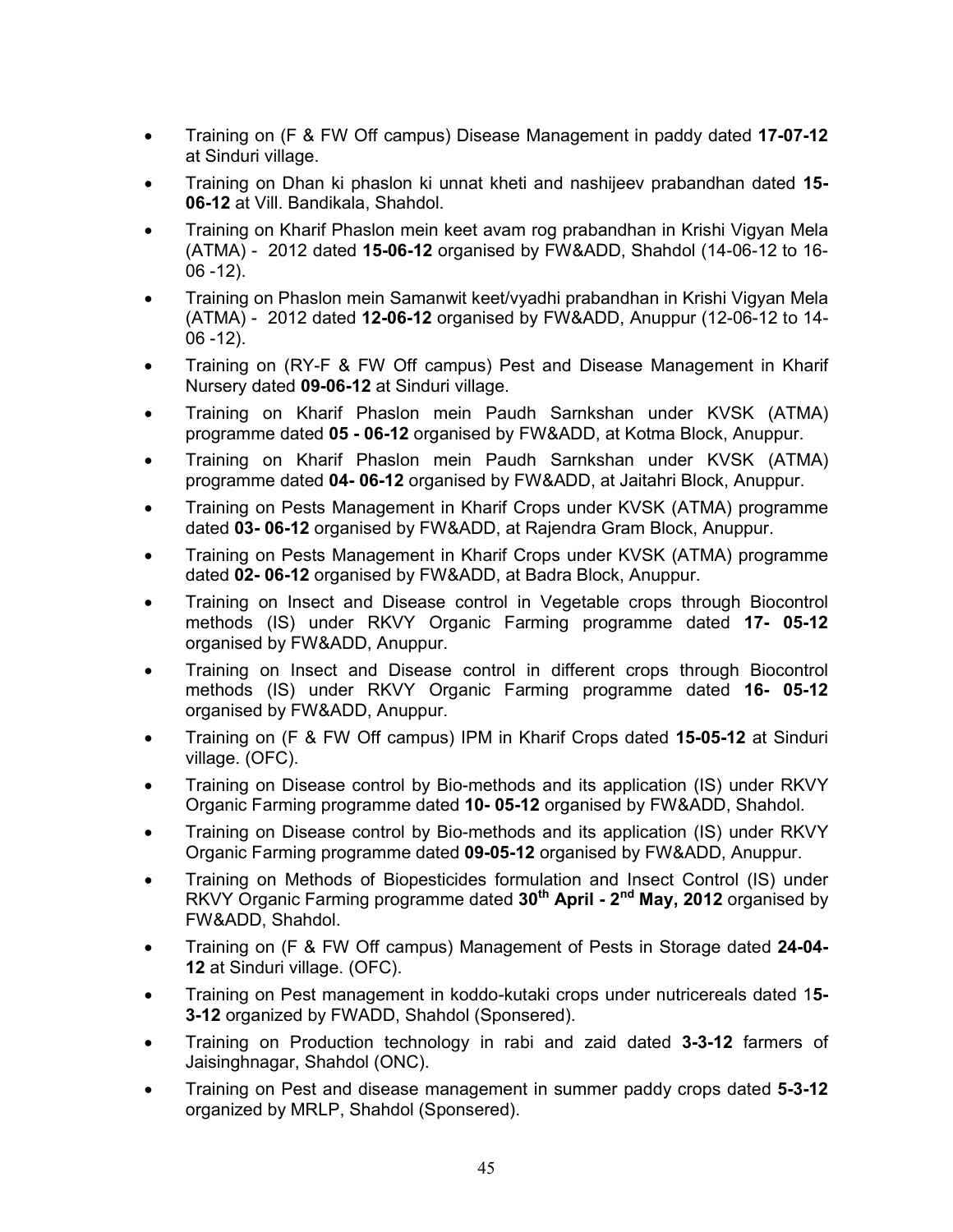- Training on (F & FW Off campus) Disease Management in Brinjal crop dated 2-3-12 at Sinduri village (OFC).
- Training/Lecture on Pest management in Rabi crop in Horticulture Exhibition-2012 organized by horticulture department, Shahdol dated 25-2-12 and 26-2-12 at Nagar Palika Auditorium (Sponsered).
- Training on Insect and Disease Control in Maize and Zaid crop under SC/ST ISOPAM training by FWADD, Shahdol to officers dated 23-2-12(Sponsered).
- Training on Pest management in chickpea, mustard, bottle gourd, wheat and lentil under IIPR, Kanpur programme organized by KVK, Shahdol, dated 13-2-12(ONC).
- Training on Pest and Disease management in wheat crop of SC/ST farmers under FWADD Shahdol dated 10-2-12 (ONC).
- Training on Rabi Phaslo mein Suraksha karya organized by Farmers welfare and Agriculture Development Department, Shahdol under SC/ST programme for staff officers dated 09-2-12(ONC).
- Training on Pest management in Rabi crops organized by FWADD Shahdol under KVSK for farmers programme dated 8-2-12 to 9-2-12(ONC).
- Training on (F & FW Off campus) Disease Management in tomato crop dated 3-2-12 at Sinduri village.
- Training on (F & FW Off campus) Pest and Integrated Disease Management in chickpea crop dated 10-1-12 at Sinduri village.
- Training on Pest and Disease Management in Rabi season crops (cereals and vegetable) dated 6-1-12 to state officer of Agriculture Department, Shahdol (ONC).
- Training on (F & FW Off campus) IPM in brinjal and cruciferous crops at Sinduri village dated 21-12-11(OFC).
- Training on IPM in pulses crop to RAWE student at Sinduri village dated 30-11- 11(OFC).
- Training on IPM in chickpea and lentil dated 24-11-11(ONC).
- Training on (F & FW Off campus) IPM in tomato at Sinduri village dated 23-11-11).
- Training on "Vegetable production through good agricultural practices (GAP)" on 19-23 July 2011, Sagar (M.P.) on IPM in Vegetable crops sponsored by NHM at IIVR, Varanasi.
- Training on "Vegetable production through good agricultural practices (GAP)" on 17 March 2011, Mirzapur (UP) on IPM in Vegetable crops sponsored by NHB at IIVR, Varanasi.
- Training on "Vegetable production through good agricultural practices (GAP)" from 07-11 March 2011, Srinagar (J&K) on IPM in Vegetable crops sponsored by NHB at IIVR, Varanasi.
- Training on "Vegetable production through good agricultural practices (GAP)" from 26-02 March 2011, Jammu (J&K) on IPM in Vegetable crops sponsored by NHB at IIVR, Varanasi.
- Training on "Vegetable production through good agricultural practices (GAP)" from 21-25 February 2011, Uttarakhand on IPM in Vegetable crops sponsored by NHB at IIVR, Varanasi.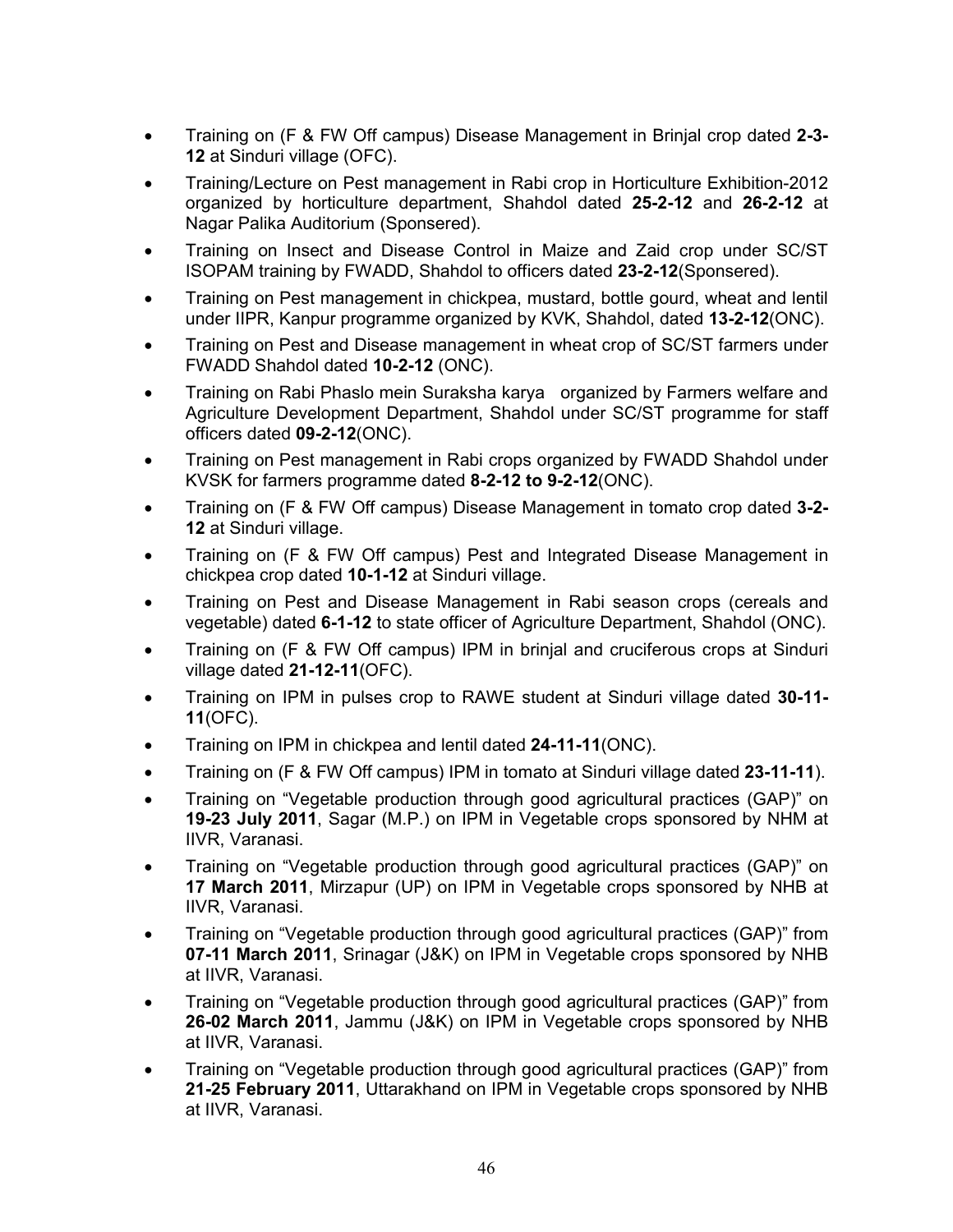- Training on "Vegetable production through good agricultural practices (GAP)" from 07-11 February 2011, Buxor, Bihar on IPM in Vegetable crops sponsored by ATMA at IIVR, Varanasi.
- Training on "Vegetable production through good agricultural practices (GAP)" from 01-05 February 2011, Monga, Punjab on IPM in Vegetable crops sponsored by NHB at IIVR, Varanasi.
- Training on "Vegetable production through good agricultural practices (GAP)" from 25-29 January 2011, Jhansi, U.P. on IPM in Vegetable crops sponsored by NHB at IIVR, Varanasi.
- Training on "Vegetable production through good agricultural practices (GAP)" from 18-22 January 2011, Sonipat, Haryana on IPM in Vegetable crops sponsored by NHB at IIVR, Varanasi.
- Training on "Vegetable production through good agricultural practices (GAP)" from 10-15 January 2011, Jhansi, U.P. on IPM in Vegetable crops sponsored by NHB at IIVR, Varanasi.
- Training on "Integrated vegetable production on vegetable crops" from 16-20 September 2008 sponsored by KVK, Gopiganj, Bihar on IPM in Vegetable crops.
- Training on Honeybee rearing and production from 29 September to 3 October 2008 sponsored by Agriculture Technology Management Agency (ATMA) under planning of self help group at different villages like Marue, Pindra; Veerapatti, Harahuwa; Marue, Itahi; Araziline and Katari, Cholapur, Varanasi district.
- Training on Integrated pest and disease management in vegetable crops from 14-21 October 2008 sponsored by Deptt. of Agricultural & Cooperation, Ministry of Agriculture, Govt. of India, New Delhi on mass production of *Trichogramma* and production of bioagents.
- Training on Honeybee rearing and production from 19-22 December 2008 sponsored by Agriculture Technology Management Agency (ATMA) under planning of self help group at different villages like Marue, Vittalpur; Kotawa, Varanasi.

### Attended Village Level Programme

- Kisan Sabha from  $1^{st}$   $30^{th}$  March-2016 at Naigarhi Block in different panchait, Rewa.
- Krishi Mahottasaw from  $25<sup>th</sup>$  May 15<sup>th</sup> June-2015 at Naigarhi Block in different panchait, Rewa.
- Krishi Mahottasaw from  $25<sup>th</sup>$  Sep.  $20<sup>th</sup>$  Oct.-2014 at Naigarhi Block in different panchait, Rewa.

## Celebration of Important Day in Every Year

- World Honeybee Day.
- Parthenium Eradication Week.
- Forest Festival Day.
- World Environment Day.
- World Forest Day.
- Agriculture Education Day.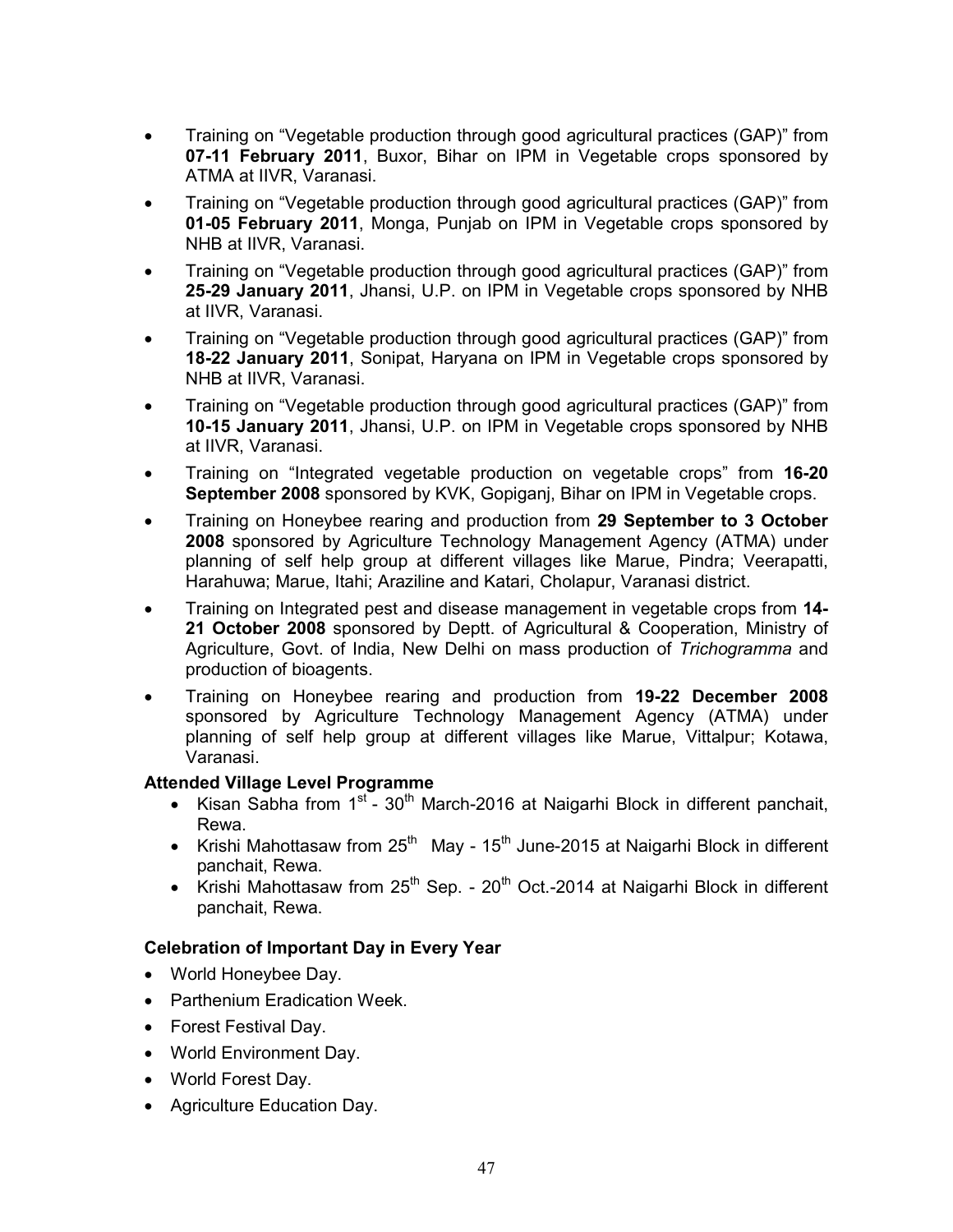### Technical Bulletin

- 1. Tiwari B. K., Singh N., Singh R., Patel A. K., Kumar Akhilesh, Baghel K. S., Singh S. Mishra M. K. and Singh S (2018). Arhar ki unnat krishi taknik. pp. 01-10, KVK, Rewa.
- 2. Tiwari B. K., Singh N., Singh R., Patel A. K., Kumar Akhilesh, Baghel K. S., Singh S. Mishra M. K. and Singh S. (2018). Urad utpadan ki unnat kheti. pp. 01-11, KVK, Rewa.
- 3. Tiwari B. K., Singh N., Singh R., Patel A. K., Kumar Akhilesh, Baghel K. S., Singh S. Mishra M. K. and Singh S. (2018).Soybean utpadan ki unnat taknik. pp. 01-06, KVK, Rewa.
- 4. Tiwari B. K., Singh N., Singh R., Patel A. K., Kumar Akhilesh, Baghel K. S., Singh S. and Mishra M. K. (2018).Arhar utpadan taknik. pp. 01-09, KVK, Rewa.
- 5. Tiwari B. K., Singh N., Singh R., Patel A. K., Kumar Akhilesh, Baghel K. S., Singh S. and Mishra M. K. (2018).Moong utpadan ki unnat taknik. pp. 01-13, KVK, Rewa.
- 6. Tiwari B. K., Singh N., Singh R., Patel A. K., Kumar Akhilesh, Baghel K. S., Singh S. and Mishra M. K. (2017).Beej uttpadan taknik. pp. 01-47, KVK, Rewa.
- 7. Tiwari B. K., Singh N., Singh R., Singh C. J., Kumar Akhilesh, Patel A. K., Baghel K. S., Singh S., Mishra M. K. and Dharmendra (2016).Alsi ki unnat Krishi taknik. pp. 01-10, KVK, Rewa.
- 8. Pandey A. K. and **Kumar Akhilesh** (2016). Impact of knowledge of soybean growers on adoption of improved production technology: Does demonstration make any difference? Eds. by Rao S. K., Nahatakar, S. B. and Thomas M., MP-JICA Project, JNKVV, Jabalpur. Pp. 1-34. (Contibutors).
- 9. Singh N., Singh R., Patel A. K., Baghel K. S., Kumar Akhilesh, Singh S., and Mishra M. K. (2015). Jalwaiu parivartan ki isthiti mein upyukat phaldar paudhey avam unki ropad taknik. pp. 1-32, KVK, Rewa.
- 10.Patel A. K., Pandey A. K., Singh N., Singh R., Kumar Akhilesh, Singh S., Baghel K. S., Singh R, and Mishra M. K. (2015). Krishi ki unnat taknik. pp. 1-37, KVK, Rewa.
- 11. Pandey A. K., Singh N., Singh R., Patel A. K., Kumar Akhilesh, Singh S., Baghel K. S., Mishra M. K. and Singh R. (2014). Aushdhiya phaslo ki unnat taknik. pp. 1-52, KVK, Rewa.
- 12.Pandey A. K., Singh N., Singh R., Patel A. K., Kumar Akhilesh, Singh S., Baghel K. S., Mishra M. K. and Singh R. (2014).Grishmkalin sabjeeyo ki unnat taknik. pp. 1- 28, KVK, Rewa.
- 13.Kumar Akhilesh, Pandey A. K., Singh N., Singh S., Singh R., Baghel K. S., Singh R, Patel A. K. and Mishra M. K. (2014).Phaslo mein beejotpadan taknik. pp. 1-32, KVK, Rewa.
- 14.Kumar Akhilesh and Singh M. (2013).Sabjiyon mein samanawit keet prabandhan.pp. 1-26, KVK, Shahdol.
- 15.Kumar Akhilesh and Singh M. (2012).Varshakalin sabjyon mein ekkikrit keet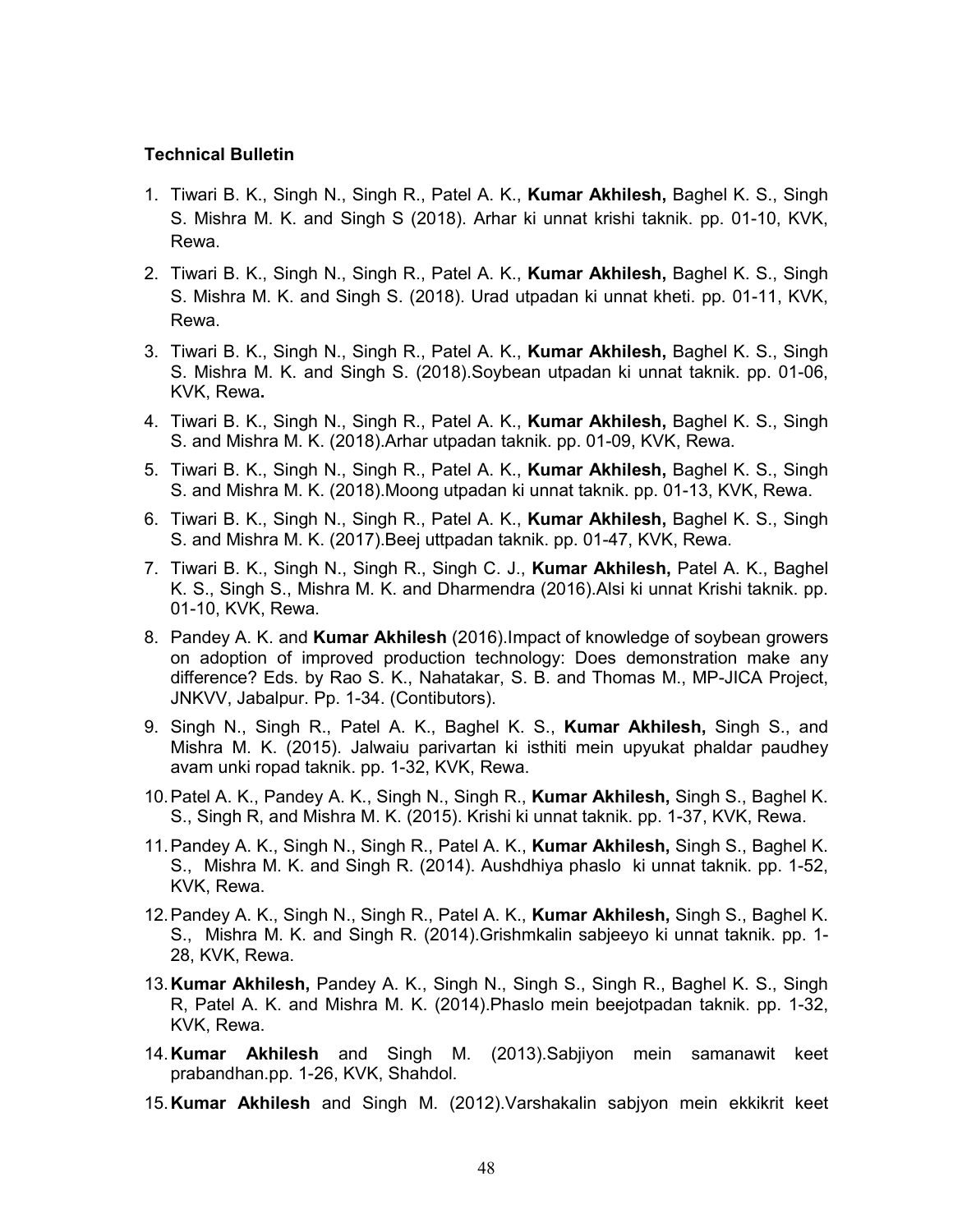prabandhan. Technical Bulletin No.-1, pp. 1-08, KVK, Shahdol.

16.Shivalingaswamy T.M.S. and Kumar Akhilesh (2002). Chhayankan avam aavaran, Baigon ka tana avam phal vedhak keet (Niyantran ke surakchhit, saste avam prabhavi upay) by *Subrat Satpathy* and *Samarjit Rai,* Technical Bulletin-8, pp. 1-12, IIVR, Varanasi.

### Extension Folder in Hindi

- 1. Tiwari B. K., Singh N., Singh R., Singh C. J., Kumar Akhilesh, Patel A. K., Baghel K. S., Singh S., Mishra M. K. and Dharmendra (2016).Masoor ki unnat taknik. pp. 01-04, KVK, Rewa.
- 2. Singh R., Singh N., Baghel K. S., Singh S., Kumar Akhilesh and Mishra M. K. (2016). Pyaj ki labhkari kheti. pp. 1-3, KVK, Rewa.
- 3. Pandey A. K., Kumar Akhilesh, Baghel K. S., Singh S., and Singh N., (2016). Arhar ki ropa vidhi se vipul utpadan ley. pp. 1-3, KVK, Rewa.
- 4. Pandey A. K., Singh N., Baghel K. S., Singh S., Kumar Akhilesh and Mishra M. K. (2016). Urd ki labhkari kheti. pp. 1-3, KVK, Rewa.
- 5. Singh N., Baghel K. S., Singh S., Kumar Akhilesh and Mishra M. K. (2016). Haldi ki labhkari kheti. pp. 1-3, KVK, Rewa.
- 6. Singh N., Baghel K. S., Singh S., Kumar Akhilesh and Mishra M. K. (2016). Adrak ki unnat kheti. pp. 1-3, KVK, Rewa.
- 7. Singh N., Baghel K. S., Singh S., Kumar Akhilesh and Mishra M. K. (2016). Lemongrass ki labhkari kheti. pp. 1-3, KVK, Rewa.
- 8. Singh N., Baghel K. S., Singh S., Kumar Akhilesh and Mishra M. K. (2016). Lahsoon ki labhkari kheti. pp. 1-3, KVK, Rewa.
- 9. Kumar Akhilesh, Baghel K. S., Singh S., and Singh N. (2015). Arhar ki ropa vidhi se vipul utpadan ley. pp. 1-3, KVK, Rewa.
- 10. Kumar Akhilesh, Singh M. and Sharma A. (2013).Baigon ki phasal mein samnawit keet prabandhan. Ext. Folder ATMA & KVK, Shahdol.
- 11. Kumar Akhilesh, Sharma A. and Singh M. (2013).Dalhani sabjiyo mein keet prabandhan. Ext. Folder ATMA & KVK, Shahdol.
- 12. Singh M., Kumar Akhilesh and Sharma A. (2013). Patta gobhi ki unnat kheti. Ext. Folder ATMA & KVK, Shahdol.
- 13. Sharma A., Kumar Akhilesh and Singh M. (2013). Makkey se bane poshak aahar. Ext. Folder ATMA & KVK, Shahdol.
- 14. Sharma A., Kumar Akhilesh and Singh M. (2013). Gramin anchal ke liye mahuwa ek vardan vrichh. Ext. Folder ATMA & KVK, Shahdol.
- 15. Sharma A., Kumar Akhilesh and Singh M. (2012).Aonla ka mulaysawardhan. Ext. Folder No. 5. KVK, Shahdol.
- 16. Kumar Akhilesh, Sharma A. and Singh M. (2012).Kaddu vargiya sabjiyon mein nashijev prabandhan. Ext. Folder No. 4. KVK, Shahdol.
- 17. Sharma A., Kumar Akhilesh and Singh M. (2012).Bhojya resha ka dainik ahar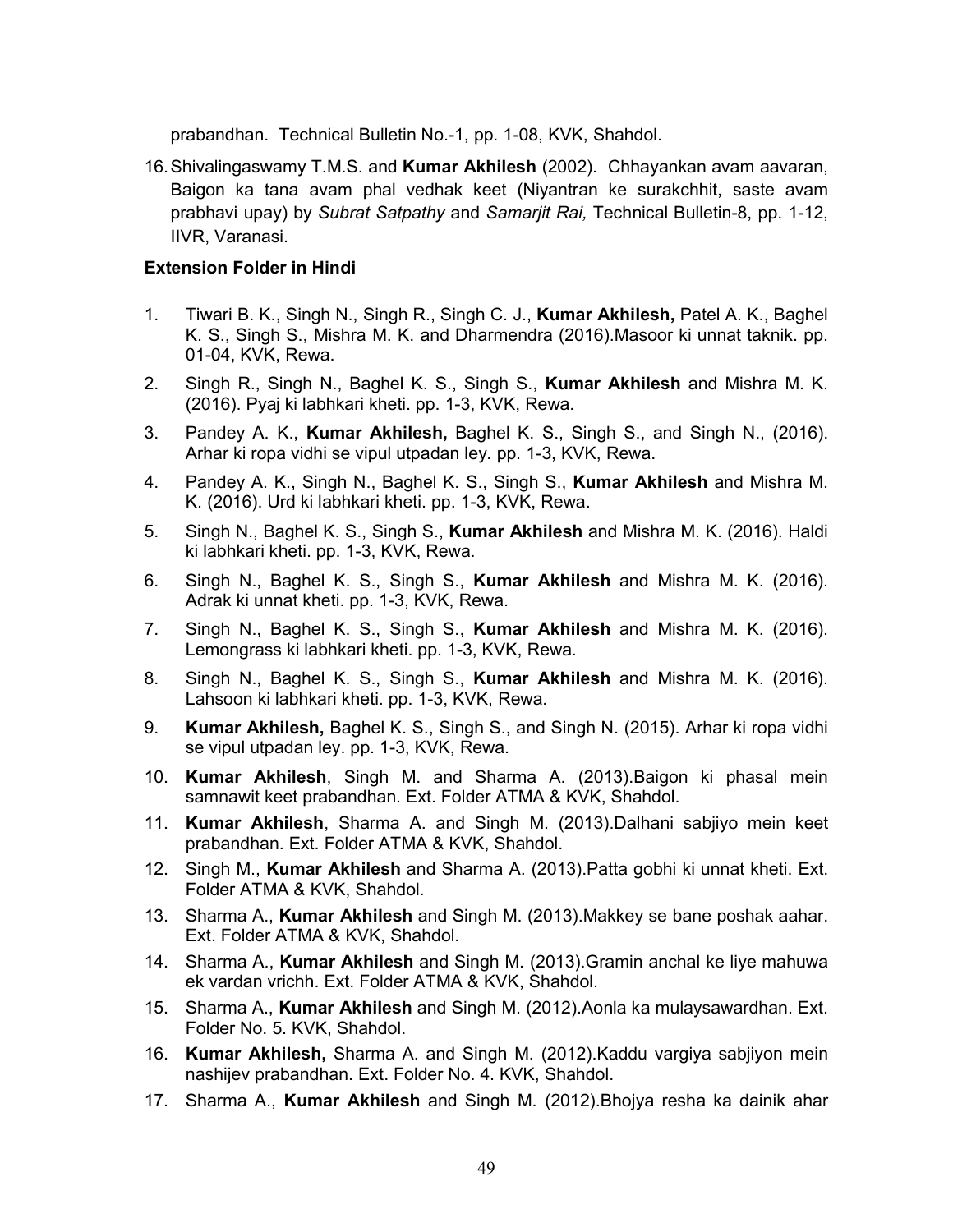mein mahattaw. Ext. Folder No. 3. KVK, Shahdol.

- 18. Kumar Akhilesh, Sharma A. and Singhai N.K. (2012).Dhan mein samanwit keet prabandhan.Ext. Folder No. 2. KVK, Shahdol.
- 19. Kumar Akhilesh and Singh M. (2012).Tamatar ki phasal mein smakit keet prabandhan. Ext. Folder No. 1. KVK, Shahdol.

### Participation in Training Programmes

- 21 days **Winter School** on "Microbial based interventions for sustainable pest management and improving soil health" (Sep 05 – Sep 25, 2018), ICA-IIPR, Kanpur, UP.
- Training course on "Quarantine Pest Detection and Identification" (April 04 April 24, 2017), NIPHM, Hyderabad.
- Advance Training course on "Ecologically Based Pest Management for Quality Food Production" (Oct. 15 – Nov. 04, 2015), CAFT, CCSHAU, Hisar, Haryana.
- Orientation course on "IPM in Important Crops with Special Reference to MP, CG and Odisha" (April 16-17 2015), ZPD, Zone-VII, JNKVV, Jabalpur.
- Training on "Application of PRA tools in Agricultural Extension" (Feb. 18-21 2013), JNKVV, Jabalpur.
- Winter School on "Marker assisted breeding in vegetable crops" (Dec. 01-21 2009), IIVR, Varanasi.
- Training on "GC and HPLC Techniques" (March 05-09 2007), TERI, New Delhi.
- Winter School on "Emerging trends and strategies for management of pests and diseases in vegetables crops" (Dec. 01-21 2006), IIVR, Varanasi.
- Training on "Using GLC for analysis of pesticide residues in vegetable crops" (Dec. 05-09 2005), IIHR, Bangalore.
- Training Programme on "Integrated pest and disease management" (Mar. 11-14, 2003), IIVR, Varanasi.
- National Training Course on "Mass production technology of biological control agents", (Feb. 10-19, 2003), NCIPM, Pusa, New Delhi.
- "State level collaborative training course on vegetable production technology", (Mar. 04-08, 2002), IIVR, Varanasi.
- "IPM Training on vegetable crops", (Apr. 28 May 06, 2000), IIVR, Varanasi.
- Training Programme on "Integrated disease management in horticultural crops" (Sept. 01- 06, 1997), IIHR, Bangalore.

### Participation in Symposium/Seminar/Conference

• 21<sup>st</sup> Indian Agricultural Scientist and Farmers Congress held on "Prospect of rural prosperity and income security of farmers on the occasion of Kumbh Mela-An important step towards making new India", February 16-17, 2019 at BRIAT,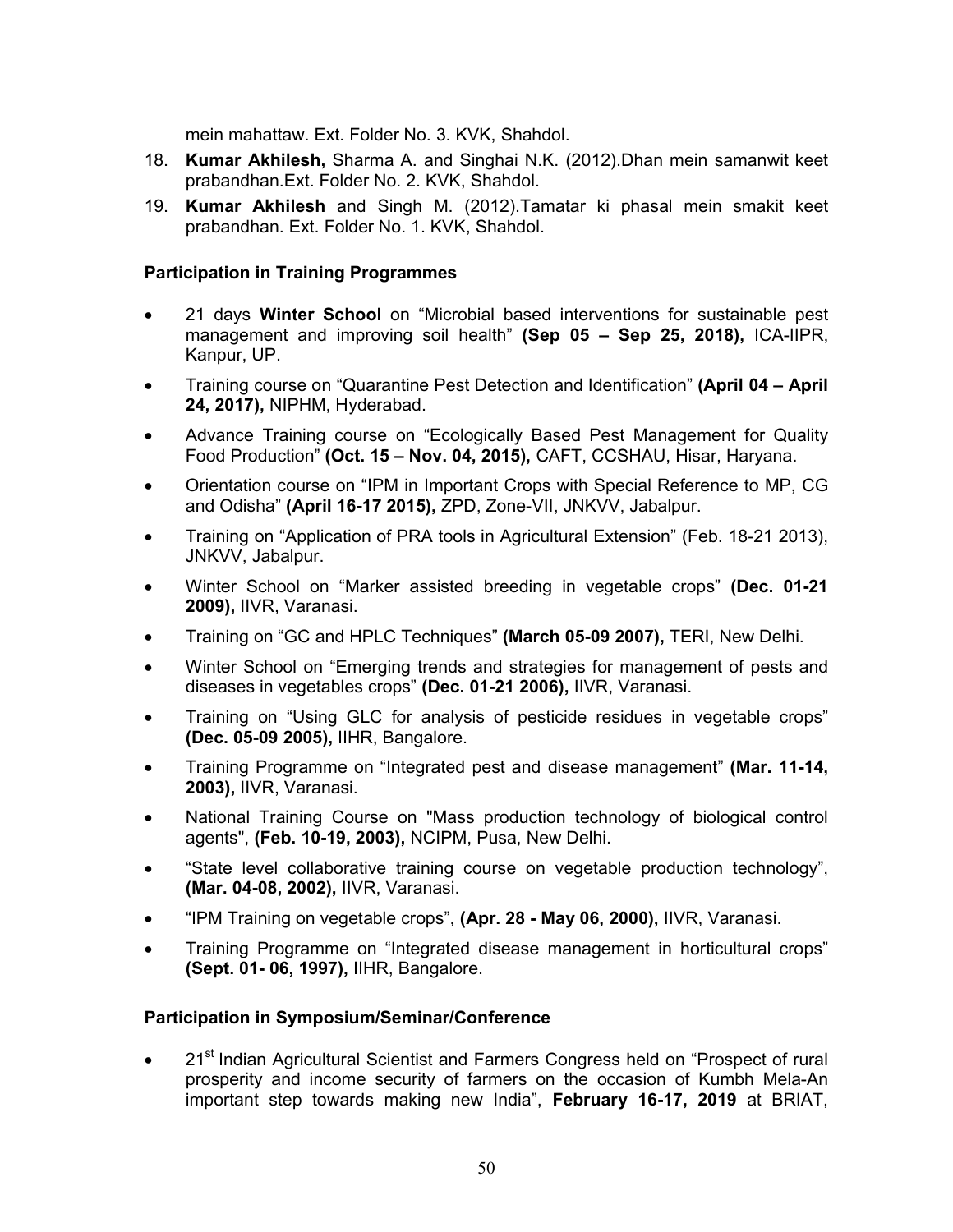Allahabad.

- Agrivision-19 held on "Integrated agriculture-Prosperous Bharat", January 28-29, 2019 at NASC, ICAR, New Delhi.
- AABHA held on "International Seminar on GPA Education and Research", December 22-24, 2018 at IAS, BHU, Varanasi, India. Pp. 146.
- Agrivision-2018 on "3<sup>rd</sup> National Convention on "Resource conservation for sustainable agriculture and food security", at NASC, Pusa, New Delhi (March 24- 25, 2018).
- 20<sup>th</sup> Indian Agricultural Scientist and Farmers Congress held on "Recent need based and Eco-friendly technologies for doubling farmers income", at BRIAT, Allahabad (February 17-18, 2018).
- National symposium on "Challenges and opportunities: Management of plant diseases under weather change & Central zone meet of IPS-2017", at JNKVV, Jabalpur-IPS, New Delhi, (December 14-15, 2017).
- National Conference on "Food and nutritional security through Vegetable crops in relation to Climate change (NCVEG-17)", at IIVR, Varanasi, UP (December 09-11, 2017).
- 19<sup>th</sup> Indian Agricultural Scientist and Farmers Congress held on "Prospect of green economy and value addition technology", at BRIAT, Allahabad (February 18-19, 2017).
- National symposium on "Eco-friendly approaches for plant disease management: Recent trends and opportunities", at ICAR-IIPR, Kanpur (December 29-30, 2016).
- National Conference on "Multi disciplinary aspect of plant identification & conservation", at Govt. TRS (Darbar) College, Rewa (September 24-25, 2016).
- 18<sup>th</sup> Indian Agricultural Scientist and Farmers Congress held on "Prospect of skill development in agriculture and rural development-A step towards make in India", at BRIAT, Allahabad (February 20-21, 2016).
- Agrivision-2016 on "I<sup>st</sup> National Convention on "Challenges in Indian Agriculture & Future Strategies for Sustainability", at JNKKV, Jabalpur (February 13-14, 2016).
- 17<sup>th</sup> Indian Agricultural Scientist and Farmers Congress held on "Agri-Innovation for Enhancing Production & Rural Employment", at BRIAT, Allahabad (February 21-22, 2015).
- National Seminar on Challenges and Opportunities for Agricultural Crop Productivity under Climate Change, at JNKVV College of Agriculture, Rewa (September 21-22, 2014).
- 9<sup>th</sup> National Conference held on Current Trends and Future Challenges organized by Dept. of Botany & Biotechnology, at Govt. New Science College, APS University, Rewa (April 26-27, 2014).
- 16<sup>th</sup> Indian Agricultural Scientist and Farmers Congress held on "Nanobiotechnological Approaches for Sustainable Agriculture & Development" Bioved Research Society, at Integral University, Lucknow (February 22-23, 2014).
- International Seminar (In Hindi) on "Vishaw ki pragti mein Vigyan tatha prodyogiki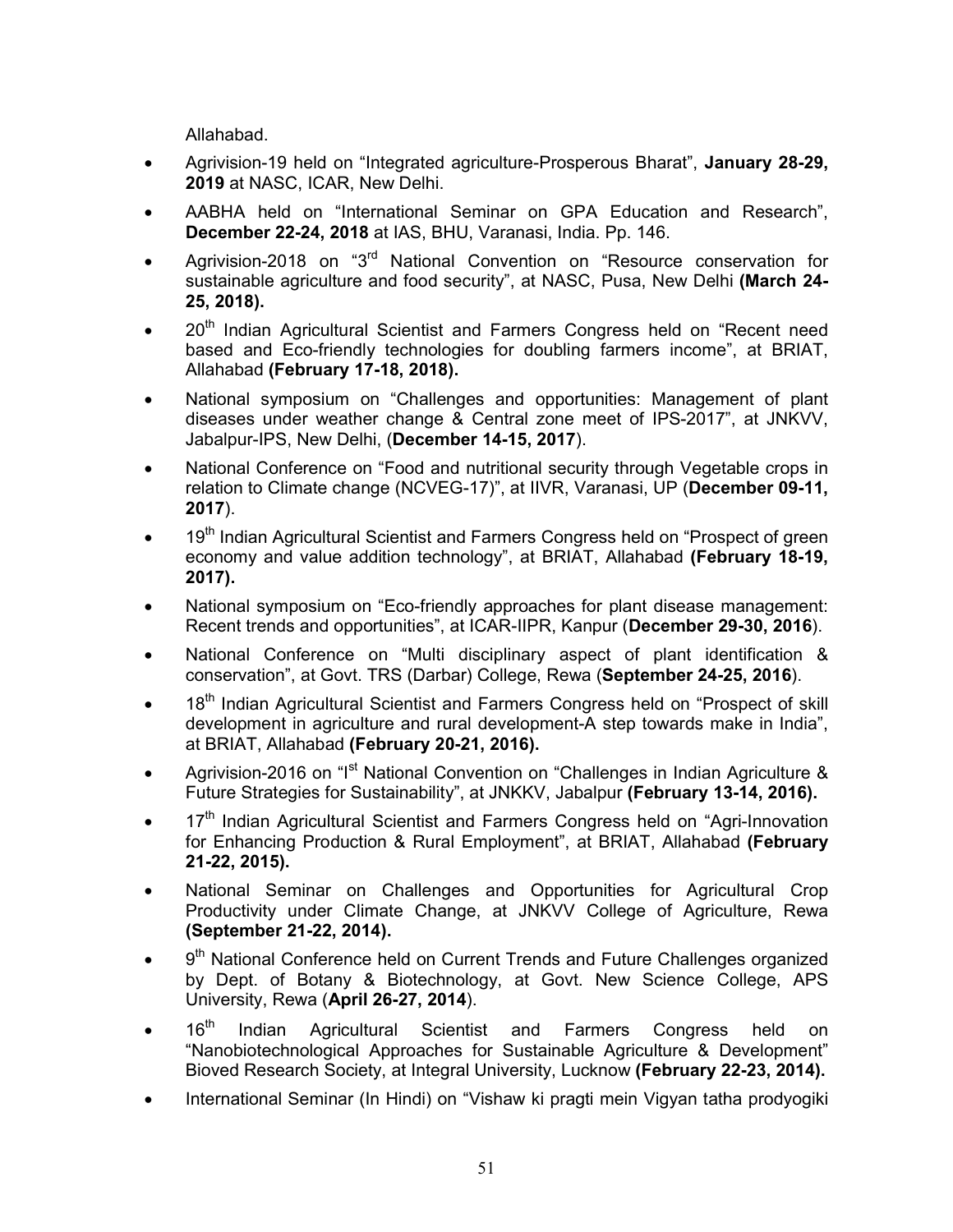ka yogdan" organized by DESIDOC, DRDO, Metcalfe House, Delhi.(December 05-07, 2013).

- 15<sup>th</sup> Indian Agricultural Scientist and Farmers Congress held on "Agriculture and Global Climate Change" Bioved Research Society, at BRIAT, Allahabad (February 22-24, 2013).
- 13<sup>th</sup> Indian Agricultural Scientist and Farmers Congress on "Sustainable Developmental Strategies for Food Security, Bio-diversity and Livelihood Security" Bioved Research Society, Bioved Research Society, at BRIAT, Allahabad (February 19-20, 2011).
- International Conference on "Managing Sustainable Development of Rural Economy and Agri Business" organized by ICONBHU, Varanasi (January 21-23, 2011).
- National seminar on "Higher Education and Sustainable Development : Emerging Challenges and Mahamana's Vision" organized by BHU, Varanasi (December 24- 25, 2010).
- 5<sup>th</sup> National BHU Alumni Meet (December 24-25, 2010).
- 12<sup>th</sup> Indian Agricultural Scientist and Farmers Congress held on "Food Security in Changing Climate", Bioved Research Society, at BRIAT, Allahabad (February 20- 21, 2010).
- International seminar on "Higher Education : Global perspective and Indian Vision" organized by BHU, Varanasi (December 25-27, 2009).
- 4<sup>th</sup> International BHU Alumni Meet (December 25-27, 2009).
- National seminar on "R&D Priorities for Transformation of Indian Agriculture" (January 05-06, 2008), I.A.Sc., BHU, Varanasi.
- 3<sup>rd</sup> International BHU Alumni Meet (January 6-7, 2007).
- International seminar on "Education in the 21<sup>st</sup> century and Mahamana's Vision" organized by BHU and Mahamana Malaviya Mission (January 6-7, 2007).
- National Symposium on "Molecular breeding in crop plants" (March 20-21, 2006), IIVR, Varanasi.
- National Symposium on "Recent advances in integrated management of brinjal shoot and fruit borer ", (October 03-04, 2005), IIVR, Varanasi.
- National Symposium on "Harnessing heterosis in crop plants", (March 13-15, 2004), ISVS, ICAR and IIVR, Varanasi.
- National Symposium on "Pulses for crop diversification and natural resource management", (December 20-22, 2003), ISPRD, IIPR, Kanpur.
- National Symposium on "Biodiversity management for the 21<sup>st</sup> Century", (June 28-30, 2003), SPESD and Dept. of Entomology and Agril. Zoology, I.A.Sc., BHU, Varanasi.
- National Symposium on "Krishi chhetra mein vashavikaran ke avasar avam chunautiya", (January 17-19, 2003), Bhartiya Krishi Anusandhan Samiti, Karnal and JNKVV, Jabalpur.
- National Symposium on "Sustainable pest management", (January 02-04, 2003),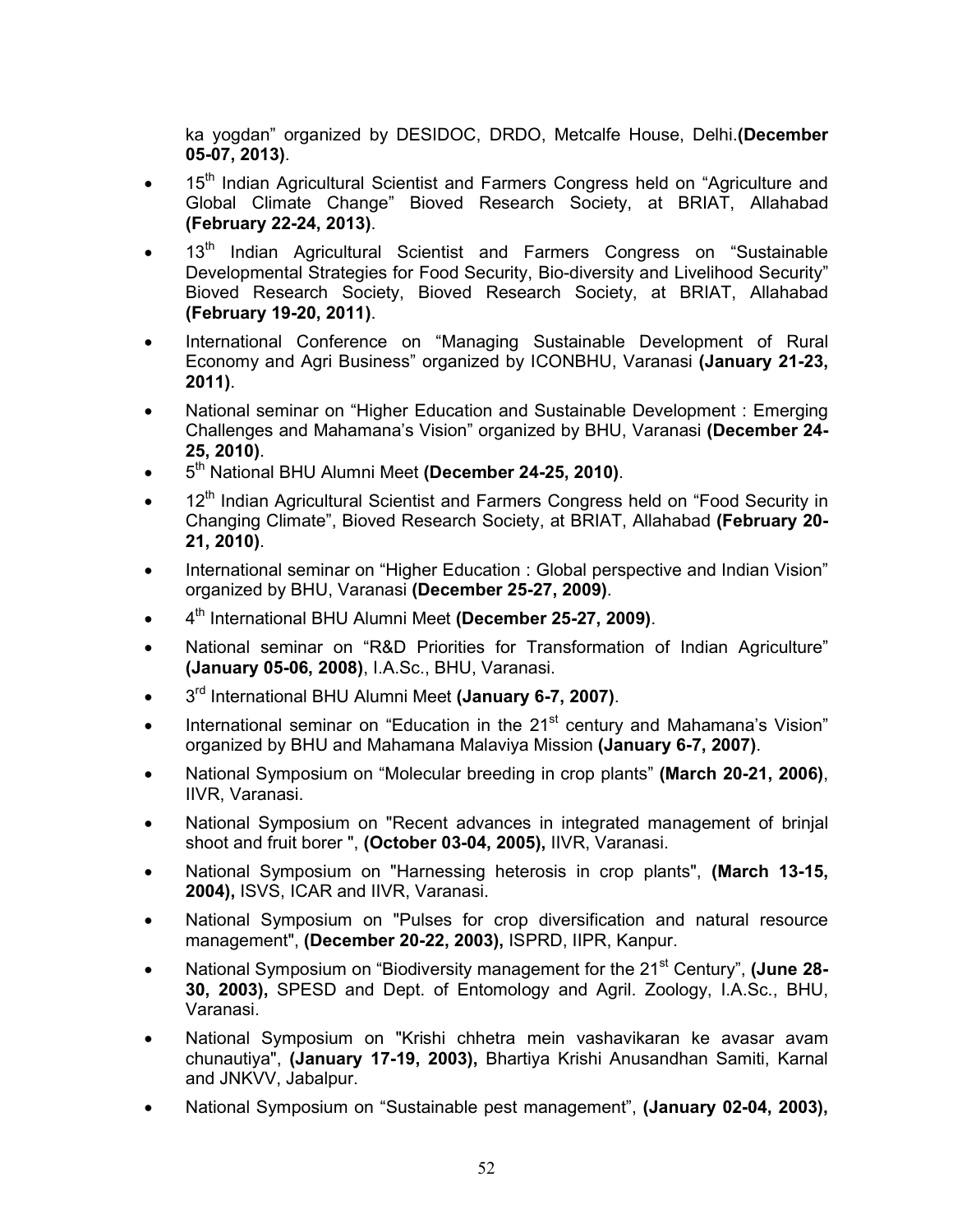SPESD and Deptt. of Entomology and Agril. Zoology, I.A.Sc., BHU, Varanasi.

### Participation in Workshop

- Participated in Workshop on "Warehousing Development and Regulatory Authority", organized by ATARI, at DES, Jabalpur (Dece 14, 2016).
- Participated in Workshop on "Maximization of Soybean production in MP", organized by DRS, Jabalpur in association with MP-JICA project at JNKVV, Jabalpur (Nov 26, 2016).
- Participated in Workshop on "Consultation on Safety Assessment of GM Food Crops", organized by DBT, Govt. of India in association with Biotech Consortium India Limited, New Delhi, held at IIVR, Varanasi (January 12, 2007).
- Participated in Workshop on "Impact of vegetable research in India", (March 01- 02, 2002), NCAP, Pusa, New Delhi and IIVR, Varanasi at IIVr Varanasi.
- Participated in XV Group Meeting on AICRP (VC) organized by IASc, BHU, Varanasi and PDVR, Varanasi (March 25-28, 1996).

### Important assignment

- Actively participated in Voter Awareness Programme in Vidhansabha and Loksabha, 2018-2019.
- Participation in different programme organized by NSS at CoA, Rewa.
- Actively participated in Swachh Bharat Mission Programme.
- Paper Setted for M. Sc. Ag. II Semster Productive Entomology in the Bundelkhand University, Jhansi dated 18<sup>th</sup> Feb., 2018.
- Evaluation of answer book of B. Sc. (Ag) Entomology (AENT-5121) of IGKVV, Raipur (CG) year-17.
- External Examiner for B.Sc. (Ag.)  $VII^{th}$  semester Non insect pest of farm animal and plant disease vector in the Zila parishad college, Banda (UP) affiliated with Bundelkhand University, Jhansi dated 29<sup>th</sup> Jan., 2017
- External Examiner for B.Sc. (Ag.) IV<sup>th</sup> semester Economic Entomology in the Atarra Post Degree College Atarra, Banda (UP) affiliated with Bundelkhand University, Jhansi dated 28<sup>th</sup> Jan., 2017
- Paper Setted for M. Sc. Ag. I Semster Agricultural Entomology in the Bundelkhand University, Jhansi dated 15<sup>th</sup> Oct., 2016.
- External Examiner for B.Sc. (Ag.) IV<sup>th</sup> year Economic Entomology in the Atarra Post Degree College Atarra, Banda (UP) affiliated with Bundelkhand University, Jhansi dated  $08<sup>th</sup>$  Feb., 2016
- Paper Setted for M. Sc. Ag. I Semster Agricultural Entomology in the Bundelkhand University, Jhansi dated 20<sup>th</sup> Oct., 2015.
- Evaluation of answer book of M. Sc. (Ag) Entomology at JNKVV, Jabalpur (MP) year-2014-15 - to continue.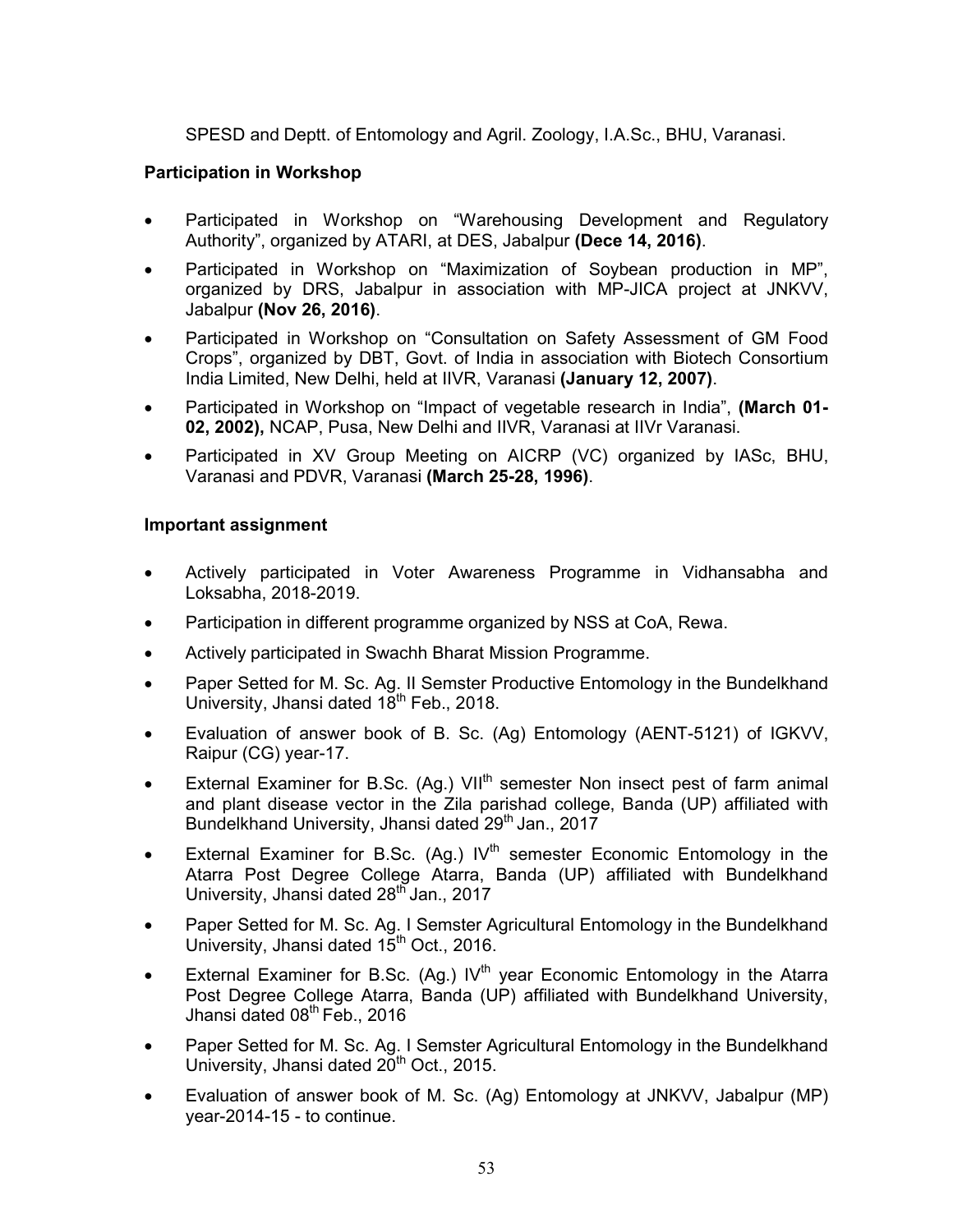- Worked as Presiding officer in Lok Sabha Election-14, Rewa.
- Worked as Presiding officer in MP Vidhan Sabha Election -13, Rewa.
- External Examiner for B.Sc. (Ag.) Ill<sup>rd</sup> year Agril. Entomology in the Smt. Amrit Kunwar Degree College Atrakalan, Jalaun affiliated with Bundelkhand University, Jhansi dated 06<sup>th</sup> May, 2013.
- Paper Setted for M. Sc. Ag. II Semster Entomology in the Bundelkhand University, Jhansi dated  $28<sup>th</sup>$  March, 2013.
- External Examiner for B.Sc. (Ag.) Ill<sup>rd</sup> year Agril. Entomology in the Zila Parishad Krishi Mahavidaylaya, Banda affiliated with Bundelkhand University, Jhansi dated 14 th April, 2011.
- External Examiner for B.Sc. (Ag.)  $IV<sup>th</sup>$  year Plant Protection and Storage Entomology at Brahma Nand College, Rath, Hamirpur affiliated with Bundelkhand University, Jhansi dated  $13<sup>th</sup>$  April, 2010.
- Paper Setter and Examiner for B.Sc. Hort. Ill<sup>rd</sup> year Entomology in the C.S. Azad University of Agril. & Technology, Kanpur dated 30<sup>th</sup> December, 2009.
- External Examiner for B.Sc. (Ag.) Ill<sup>rd</sup> year Agril. Entomology in the Brahma Nand College, Rath, Hamirpur affiliated with Bundelkhand University, Jhansi dated 14<sup>th</sup> -15<sup>th</sup> February, 2009.
- External Examiner for B.H.Sc. Home Science III<sup>rd</sup> year Plant Pathology and House hold Entomology in the Brahma Nand College, Rath, Hamirpur affiliated with Bundelkhand University, Jhansi 14<sup>th</sup> February, 2009.
- External Examiner for M.Sc. (Ag.) Previous Agril. Entomology in the Brahma Nand College, Rath, Hamirpur affiliated with Bundelkhand University, Jhansi dated 14<sup>th</sup> April, 2008.
- External Examiner for B.Sc. (Ag.) Ill<sup>rd</sup> year Agrl. Entomology in the Nehru College, Lalitpur affiliated with Bundelkhand University, Jhansi dated 12-13<sup>th</sup> April, 2008.
- Director, IIVR assigned me to verify the facts about extra ordinary plant growth of coriander plant at Village - Chargaion, Distt. Chandrapur, Maharashtra. I went there and measured the plant characters and reported to authority on 19.05.2007.
- Worked as Presiding officer in Lok Sabha Election-98, Varanasi, UP.
- Worked as polling officer in Lok Sabha Election-96, Varanasi, UP.

### Developed Demonstration Unit

To developed tunnel for nursery crops under ATMA Project for demonstration purposes at KVK, Shahdol.

### Member of different committees

- Member of different committee of KVK, Rewa.
- Member of Antiragging Committee, CoA, Rewa (2014-15 & 2015-16).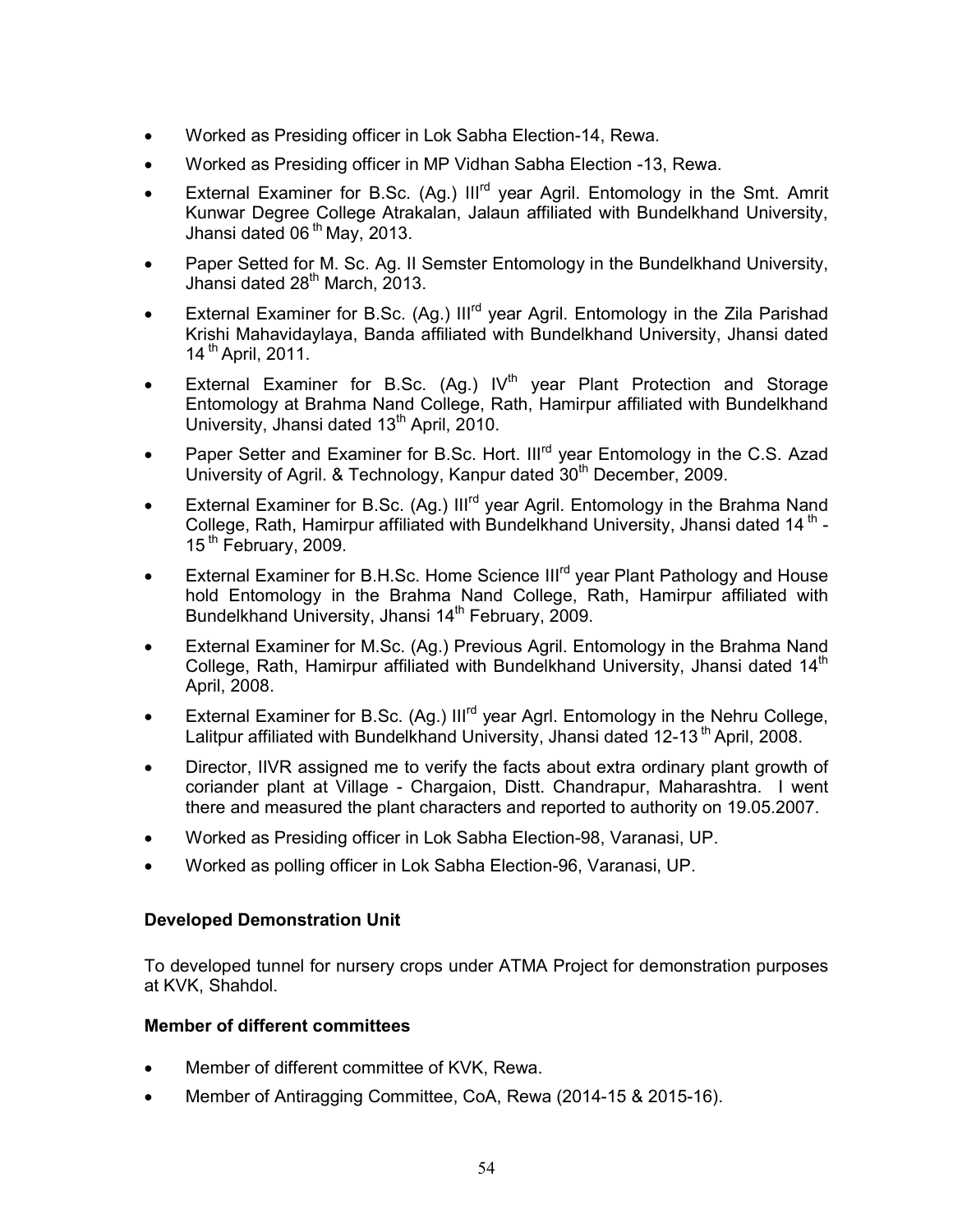- Member of Diciplinary Action Committee made by Dean, CoA, Rewa.
- Member of Inspection Committee made by Dean, CoA, Rewa.
- Member of Publication Committee of Krishi Vigyan Kendra, Rewa.
- Member of Vehicle Committee of Krishi Vigyan Kendra, Rewa.
- Member of publication committee, KVK, Shahdol.
- Member of spot purchase committee, KVK, Shahdol.
- Member of vegetable expo committee for Hindi Rajbhasa Meeting at The Gateway Hotel Taj, Varanasi on 4<sup>th</sup> February, 2011.
- Member of Security Cell, IIVR, Varanasi from 21.06.2010 to 31.03.2011.
- Member of Technical Session for Farmers-Scientist and Press Seminar by Mobilizing Mass Media support for sharing information under NAIP (ICAR) at Chandwak, Jaunpur from 13<sup>th</sup> March, 2010.
- Member of Advt. and card distribution committee for Farmers-Scientist and Press Seminar by Mobilizing Mass Media support for sharing information under NAIP (ICAR) at Chandwak, Jaunpur from  $13<sup>th</sup>$  March, 2010.
- Chairman of Security Committee for Rashtriya Sabjee Kisan Mela of IIVR, Varanasi on 30-31<sup>st</sup> January 2010.
- Member of printing and distribution of invitation card committee for Rashtriya Sabjee Kisan Mela of IIVR, Varanasi on 30-31<sup>st</sup> January 2010.
- Member of Food Committee for Rashtriya Sabjee Kisan Mela of IIVR, Varanasi on  $29 - 30$ <sup>th</sup> January 2009.
- Member of printing and distribution of invitation card committee for Rashtriya Sabjee Kisan Mela of IIVR, Varanasi on 29 - 30<sup>th</sup> January 2009.
- Security and parking of vehicle committee for Rashtriya Sabjee Kisan Mela of IIVR, Varanasi on 29 -  $30<sup>th</sup>$  January 2009.
- Chairman of Security Committee for Guest House Inaugural Ceremony on 26<sup>th</sup> February, 2009.
- Member of Invitation Committee for Guest House Inaugural Ceremony on 26<sup>th</sup> February, 2009.
- Chairman of Security committee for KVK (IIVR), Sant Ravidas Nagar, foundation stone laying function on  $27<sup>th</sup>$  February, 2009.
- Member of different enquiry committee.
- Member of Food Committee in selected progressive farmers of Purnia district being sponsored by ATAMA, Purnia during  $2\text{-}7^{\text{th}}$  March, 2008.
- Member of Food Committee in selected progressive farmers of Varanasi district under District Horticulture Mission and sponsored by DHO, Varanasi during 12-  $17<sup>th</sup>$  March, 2008.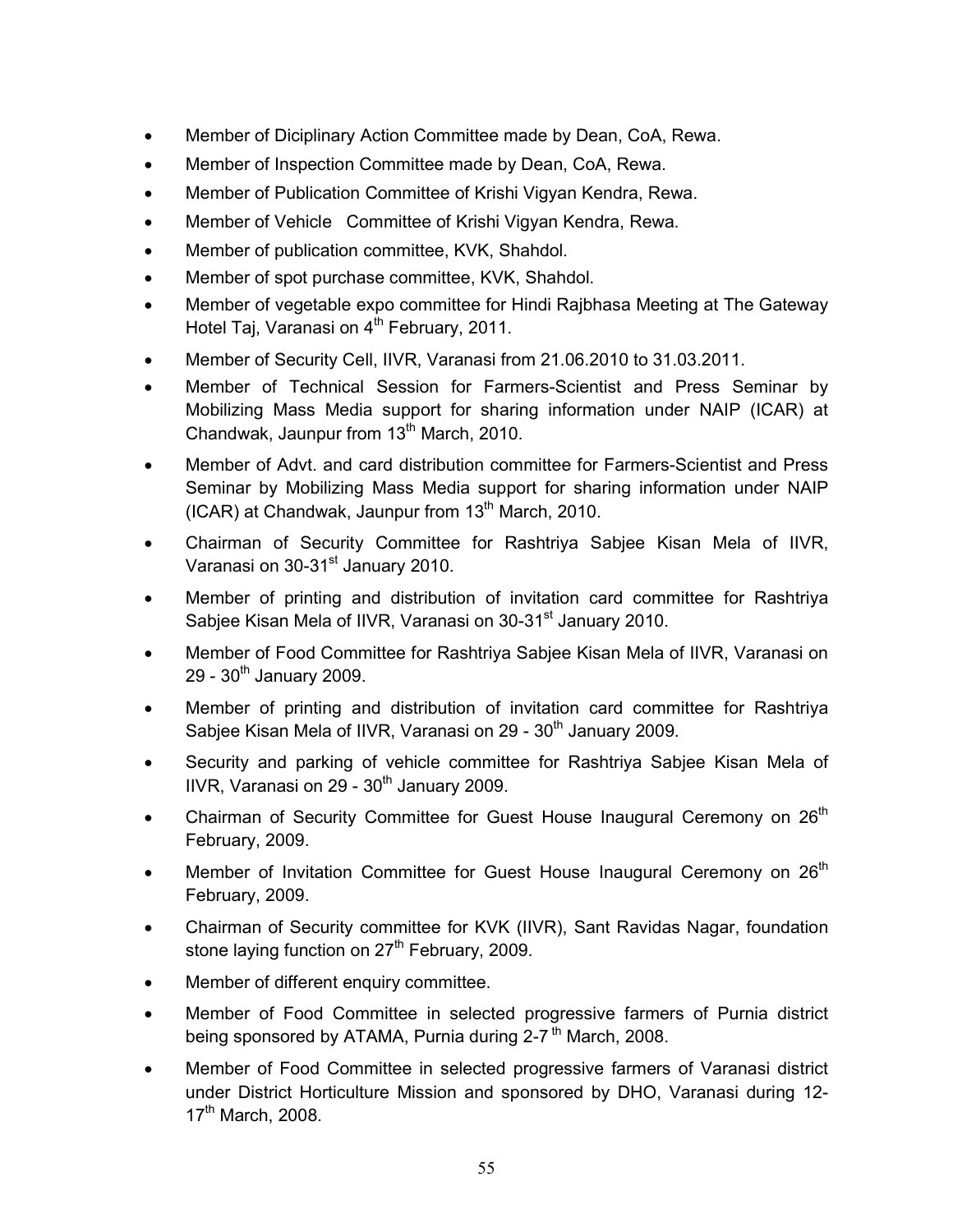- Member of Food Committee in selected progressive farmers of Varanasi district under District Horticulture Mission and sponsored by DHO, Varanasi during 26 - 31<sup>st</sup> March, 2008.
- Security and parking of vehicle committee for the XXIII Annual Group Meeting of AICRP-NSP (Crops) organized at IIVR from 20<sup>th</sup> May to 1<sup>st</sup> June, 2008.
- Member of food committee for smooth conduct of the review meeting on progress of Bt brinjal LST to be held on 17<sup>th</sup> May 2008.
- Member of printing and distribution of invitation card committee for foundation day of IIVR, Varanasi on 17<sup>th</sup> October 2008.
- Member of printing and distribution of invitation card for XIX meeting of ICAR Regional Committee meeting No. IV comprising of states of UP, Bihar and Jharkhand held at IIVR, Varanasi during 21-22<sup>nd</sup> November 2008.
- Member of accommodation and stay arrangements for XIX meeting of ICAR Regional Committee Meeting No. IV comprising of states of UP, Bihar and Jharkhand held at IIVR, Varanasi during 21-22<sup>nd</sup> November 2008.
- Member of Invitation committee for foundation day function on 28 Sept., 2006 and 2007.
- Member of Invitation committee for guest house foundation stone laying function on  $19^{th}$  April, 2006.
- Transport, publicity and reception committee for celebration of Institute Foundation Day, 28<sup>th</sup> September 2004 & 2005.
- Incharge and member of Vehicle committee for the year 2005.
- Registration, transport & reception, accommodation for VIPs committee for celebration of National Symposium on BSFB, 03 - 04<sup>th</sup> October 2005.
- Member of printing and distribution of invitation card committee for Rashtriya Sabjee Kisan Mela of IIVR, Varanasi from 2003 – 2008.
- Member of publication and information committee in National Symposium on "Sustainable pest management", (Jan. 02-04, 2003), SPESD and Deptt. of Entomology and Agril. Zoology, I.A.Sc., BHU, Varanasi.
- Member of registration committee in National Symposium on "Sustainable pest management", (Jan. 02-04, 2003), SPESD and Deptt. of Entomology and Agril. Zoology, I.A.Sc., BHU, Varanasi.
- Member of publication and information committee in National Symposium on "Biodiversity management for the  $21<sup>st</sup>$  Century", (June 28-30, 2003), SPESD and Dept. of Entomology and Agril. Zoology, I.A.Sc., BHU, Varanasi.
- Member of registration committee in National Symposium on "Biodiversity management for the 21<sup>st</sup> Century", (June 28-30, 2003), SPESD and Dept. of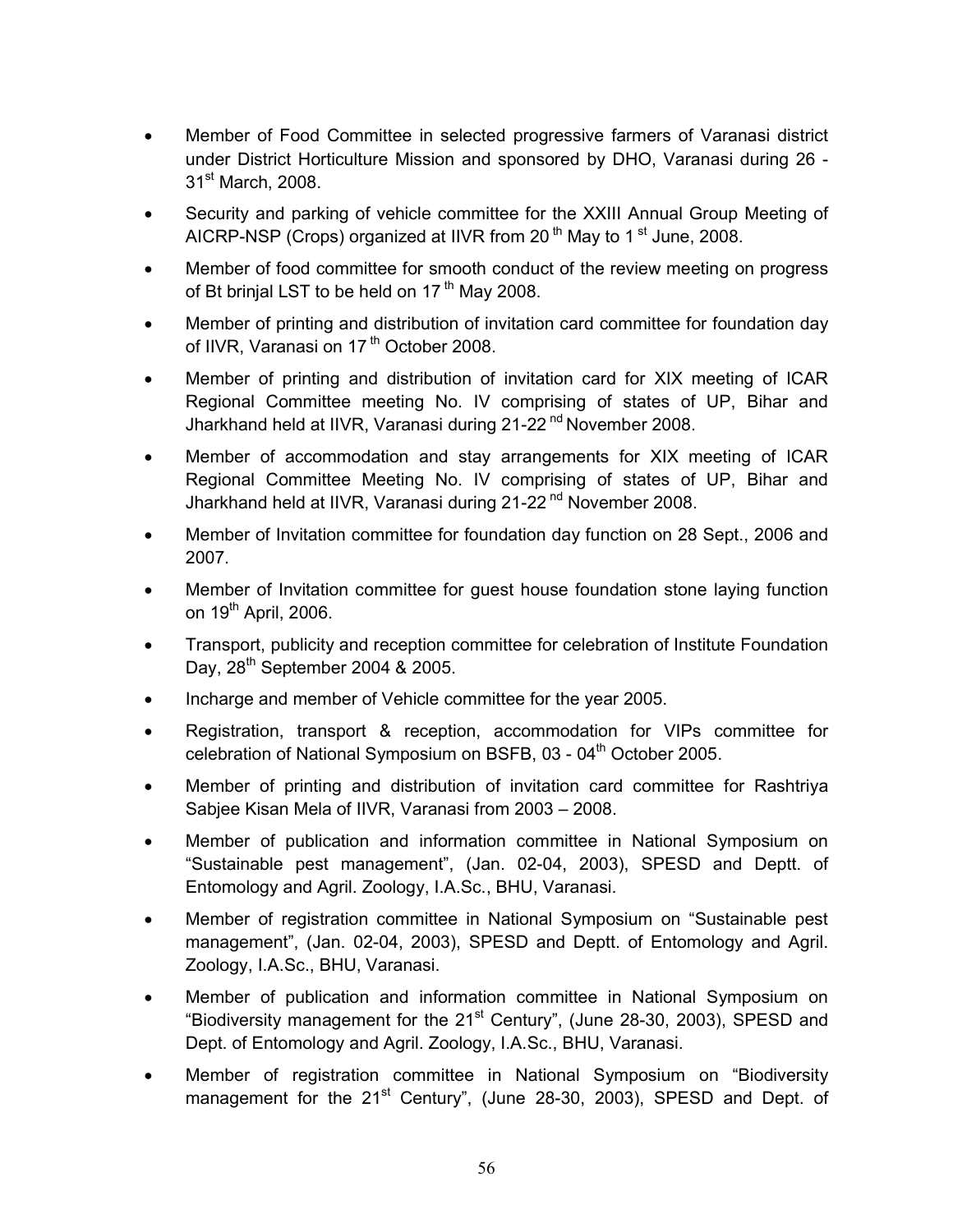Entomology and Agril. Zoology, I.A.Sc., BHU, Varanasi.

- Exhibition of various stalls in Rashtriya Sabji Kisan Mela, 2003 to 2007.
- Exhibition of various stalls in Regional level science & technology demonstration at Varanasi, 25-26 February, 2003.
- Registration committee for IDM and IPM training programme, 11-14 March, 2003.
- Exhibition organization committee for India International Trade Fair, New Delhi, 2000, 2001, 2002.
- Registration committee for vegetable production, IPM and post harvest training, 26-29 December, 2001.
- Exhibition and field visit committee for Kisan Mela, 1996 to 2002.

# Transfer of technology

- Delivered more than 2000 lectures on different aspects of insect pest management in crops during farmers training and kisan gosthi from 01.11.2011-till date.
- Delivered more than 200 lectures on different aspects of insect pest management in vegetable crops during farmers training and kisan gosthi from 04.04.1996- 31.03.18.
- Under different inhouse and externally funded projects IPM various technologies were demonstrated in the farmers' field Varanasi region, and many other districts of U.P. and surrounding states.
- Technology dissemination to farmers through radio and television.
- Participate in various field days and farmers fairs organized by Institute and other related organizations including IITF, Agro-Expo etc.
- IPM news published in the newspapers and magazines for wider dissemination of technologies periodically.
- Advice to farmer's on IPM in vegetable crops.

## Radio Talk

- Bhetvarta Mirch mein rog prabandhan. All India Radio, Rewa (MP),  $14<sup>th</sup>$  Nov., 2017.
- Bhetvarta Ganna phasal mein keet prabandhan. All India Radio, Rewa (MP),  $7<sup>th</sup>$ June, 2017.
- Bhetvarta Rabi ki phaslo mein beejoupchar. All India Radio, Rewa (MP),  $7<sup>th</sup>$ Oct., 2016.
- Bhetvarta Kechuwa khad ka poshak mahattaw. All India Radio, Rewa (MP),  $31<sup>st</sup>$ March, 2016.
- Live phone-in-talk on Kaddu vargiya sabjiyon ki unnat kheti se kaise labh, Hello kisanvarni karyakram, All India Radio, Shahdol (MP), 2<sup>nd</sup> April, 2013.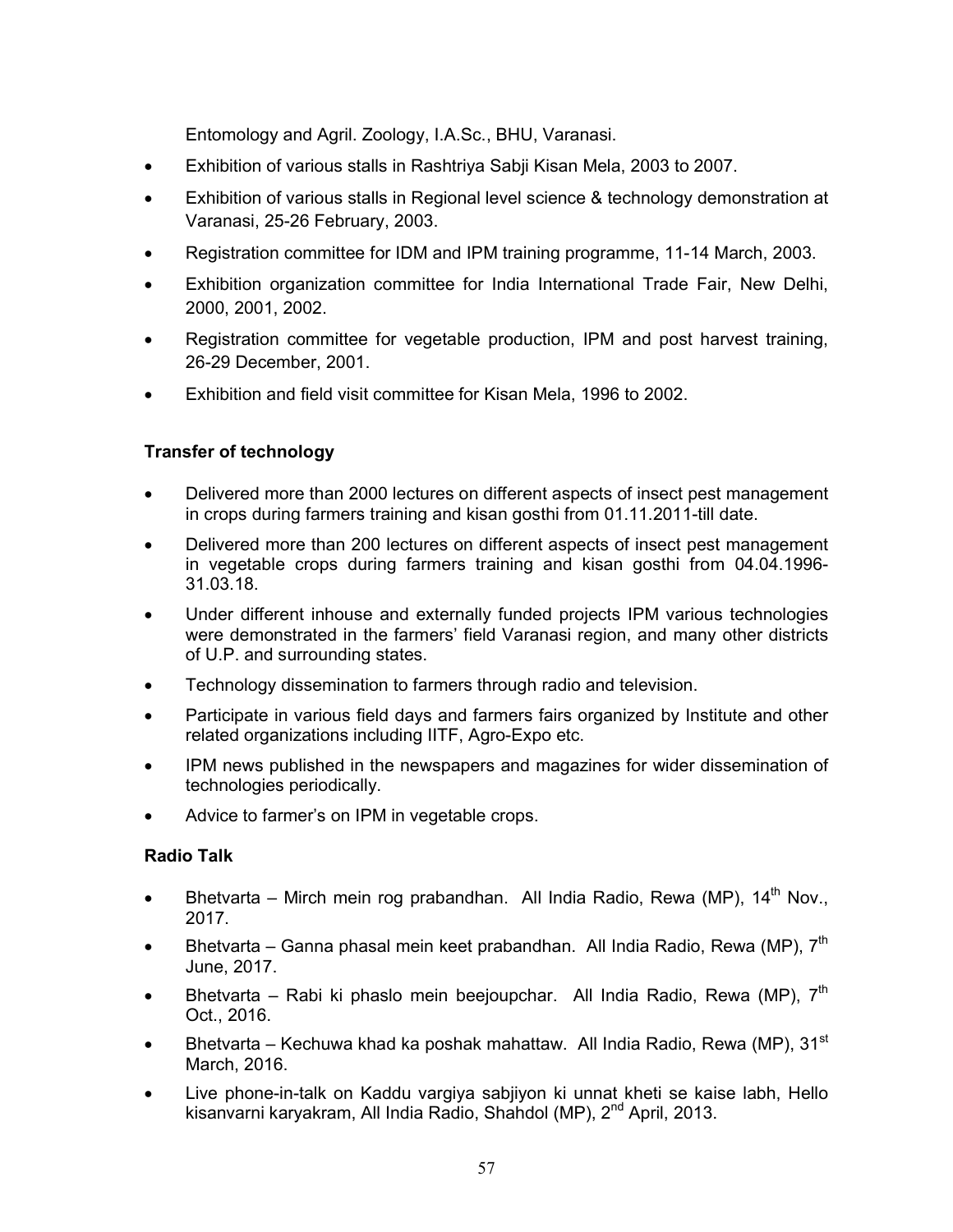- Live phone-in-talk on Kaddu vargiya sabjiyon ki unnatsheel kismet avam adhik utpadan kaise mile, Hello kisanvarni karyakram, All India Radio, Shahdol (MP),  $18^{th}$  June, 2012.
- Live phone-in-talk on Sbjiyon mein keet vyadhi niyantran, Hello kisanvarni karyakram, All India Radio, Shahdol (MP), 23rd February, 2012.
- Batcheet Keet niyantran hetu krishi kriyaein. Gaon ki yor karyakram, All India Radio, Varanasi, 22<sup>nd</sup> April, 2011.
- Batcheet Jaivik vidhi se mircha mein keet niyantran. Gaon ki yor karyakram, All India Radio, Varanasi, 6<sup>th</sup> December, 2010.
- Batcheet Gobhi vargiya sabjee mein keet niyantran. Gaon ki yor karyakram, All India Radio, Varanasi,  $17<sup>th</sup>$  August, 2010.
- Batcheet Tamatar mein krishi raksha karya. Gaon ki yor karyakram, All India Radio, Varanasi, 22<sup>nd</sup> January, 2010.
- Batcheet Mirch kii phashal mein me samayik karya. Gaon ki yor karyakram, All India Radio, Varanasi, 10<sup>th</sup> September 2009.
- Batcheet Sabjion ki nursery avam isme keet niyantran. Gaon ki yor karyakram, All India Radio, Varanasi, 29<sup>th</sup> May 2009.
- Batcheet Mircha ki phasal mein krishi raksha karya. Gaon ki yor karyakram, All India Radio, Varanasi, 17<sup>th</sup> January 2009.
- Batcheet Krishi rasayano ke prayog mein sawdhaniya, Gaon ki yor karyakram, All India Radio, Varanasi, 12<sup>th</sup> August 2008.
- Batcheet Jaivik vidhi se sabjion mein keet niyantan, Gaon ki yor karyakram, All India Radio, Varanasi, 12<sup>th</sup> March 2008.
- Batcheet Paatgobhi ki kheti, Gaon ki yor karyakram, All India Radio, Varanasi, 28<sup>th</sup> November 2007.
- Batcheet Kharif mein sabjion ki nursery kaise tayar karein. Gaon ki yor karyakram, All India Radio, Varanasi, 16<sup>th</sup> June 2007.
- Batcheet Mirch ki phasal mein krishi raksha karya. Gaon ki yor karyakram, All India Radio, Varanasi, 22nd January 2007.
- Batcheet Sabjeeyo ke nursery ke keet avam inka niyantran. Gaon ki yor karyakram, All India Radio, Varanasi, 30<sup>th</sup> May 2006.
- Batcheet Baigon ke pramukh keet avam niyantran. Gaon ki yor karyakram.All India Radio, Varanasi, 27<sup>th</sup> December 2005.
- Batcheet Sabjeevo ki phasal mein dekhbhal. Gaon ki yor karyakram, All India Radio, Varanasi, 18<sup>th</sup> May 2005.
- Naya Daur, Naie Batein. Kisanvani karyakram, All India Radio, Obra, 3<sup>rd</sup> and 10<sup>th</sup> December, 2004.
- Naya Daur, Naie Batein. Kisanvani karyakram, All India Radio, Obra, 5<sup>th</sup>, 12<sup>th</sup>. 19<sup>th</sup> and 26<sup>th</sup> November, 2004.
- Aaj ki Khabre. Kisanvani karyakram, All India Radio, Obra,  $8<sup>th</sup>$ , 15<sup>th</sup>, 22<sup>nd</sup> and 29<sup>th</sup> October, 2004.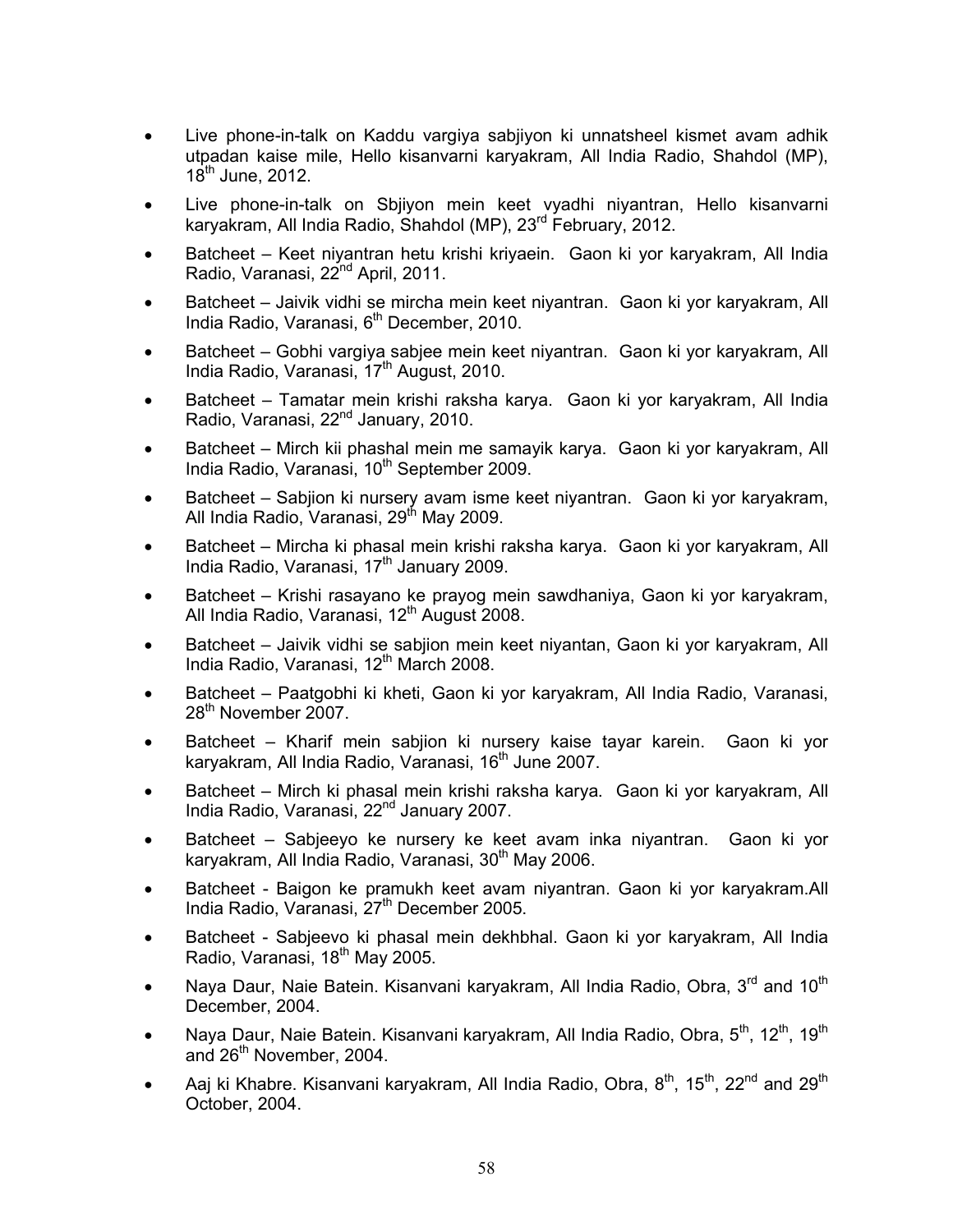- Naya Daur, Naie Batein. Kisanvani karyakram, All India Radio, Obra,  $3^{\text{rd}}$ , 10<sup>th</sup>, 17<sup>th</sup> and 24<sup>th</sup> September, 2004.
- Naya Daur, Naie Batein. Kisanvani karyakram, All India Radio, Obra, 6<sup>th</sup>. 13<sup>th</sup>. 20<sup>th</sup> and  $27<sup>th</sup>$  August, 2004.
- Varta Mooli ki kheti se adhik amdani kaise. Gaon ki yor karyakram, All India Radio, Varanasi, 18<sup>th</sup> August, 2004.
- Varta Sabjee ki phasal mein krishi raksha karaya. Gaon ki yor karyakram, All India Radio, Varanasi,  $6<sup>th</sup>$  February 2003.
- Baat cheet Keet niyantran mein sawadhaniya. Gaon ki yor karyakram, All India Radio, Varanasi, 28<sup>th</sup> February 2002.

### T.V. Talk

- IPM in Pea crop. Annadata Kayakram, ETV, Bhopal, MP,, 2016.
- Live talk on Pest Management in Agri-Horti Crops at JNKVV-KVK, Rewa organised by Bhopal Doordarshan, Bhopal, May, 2015.
- IPM in Cucurbitaceous crops. Annadata Kayakram, ETV, Bhopal, MP, , 2015.
- Pest management in Green gram. Annadata Kayakram, ETV, Bhopal, MP, , 2015.
- IPM in Brinjal. Annadata Kayakram, ETV, Bhopal, MP,, 2014.
- IPM in Tomato. Annadata Kayakram, ETV, Bhopal, MP, 2013.
- Tamatar avam arhar mein ekikrit keet prabandhan. Gramya Vikash Karyakram, Varanasi Doordarshan, Varanasi, 21<sup>st</sup> November, 2001.

### Timely Advisory services for benefit of farmers at Mass level

- Kisan Sabha from  $1<sup>st</sup>$   $30<sup>th</sup>$  March-2016 at Naigarhi Block in different panchait, Rewa.
- Krishi Mahottasaw 2015 organised by FW & ADD, Rewa dated from 25.05.15 to 15.06.15.
- Krishi Mahottasaw 2014 organised by FW & ADD, Rewa dated from 25.09.14 to 20.10.14.
- Krishi Vigyan Mela (DPIP) 2014 organised by FW & ADD, Rewa dated 19-02-14.
- Krishi Vigyan Mela (ATMA) 2012 organised by FW & ADD, Anuppur dated 14- 06-12 to 16-06 -12.
- Krishi Vigyan Mela (ATMA) 2012 organised by FW & ADD, Anuppur dated 12-06-12 to 14-06 -12.
- Horticulture Exhibition-2012 organized by horticulture department, Shahdol dated 25-2-12 and 26-2-12 at Nagar Palika Auditorium.
- Farmers fair organized by Agriculture State Department under SC/ST training yojana at Amghore, Jaisinghnagar, Shahdol dated 23-1-12.
- Farmers-Scientist and Press Seminar by Mobilizing Mass Media support for sharing information under NAIP (ICAR) at Chandwak, Jaunpur from 13th March, 2010.